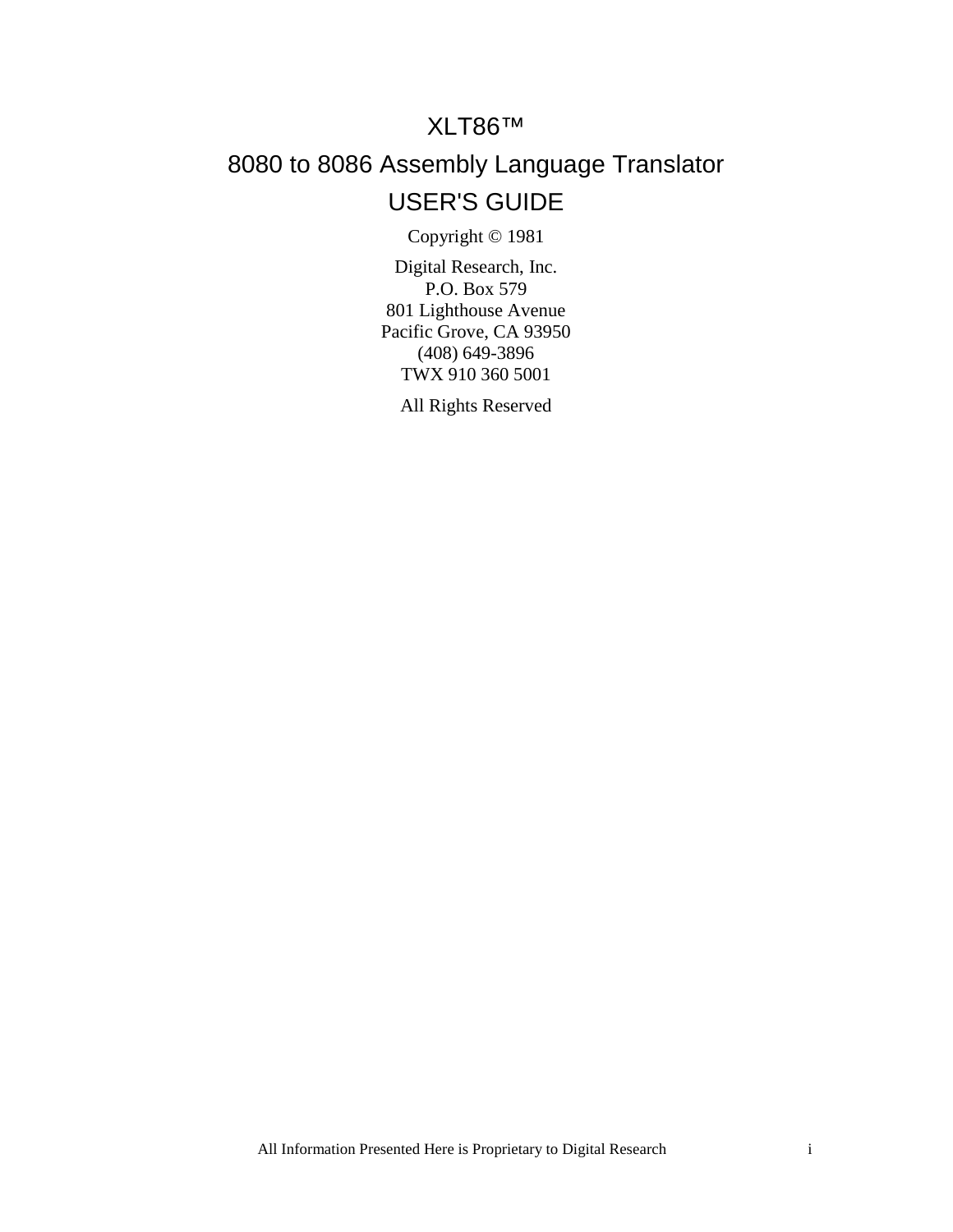# **COPYRIGHT**

Copyright © 1981 by Digital Research. All rights reserved. No part of this publication may be reproduced, transmitted, transcribed, stored in a retrieval system, or translated into any language or computer language, in any form or by any means, electronic, mechanical, magnetic, optical, chemical, manual or otherwise, without the prior written permission of Digital Research, Post Office Box 579, Pacific Grove, California, 93950.

This manual is, however, tutorial in nature. Thus, the reader is granted permission to include the example programs, either in whole or in part, in his own programs.

#### **DISCLAIMER**

Digital Research makes no representations or warranties with respect to the contents hereof and specifically disclaims any implied warranties of merchantability or fitness for any particular purpose. Further, Digital Research reserves the right to revise this publication and to make changes from time to time in the content hereof without obligation of Digital Research to notify any person of such revision or changes.

### **TRADEMARKS**

CP/M is a registered trademark of Digital Research. CP/M-86, CP/NET, LINK-80, MP/M, MP/M-86, RMAC, XLT86 and PL/I-80 are trademarks of Digital Research. Z80 is a registered trademark of Zilog, Inc.

The XLT86 User's Guide was prepared using the Digital Research TEX-80 Text Formatter and was printed in the United States of America by Commercial Press/Monterey.

First Printing: September 1981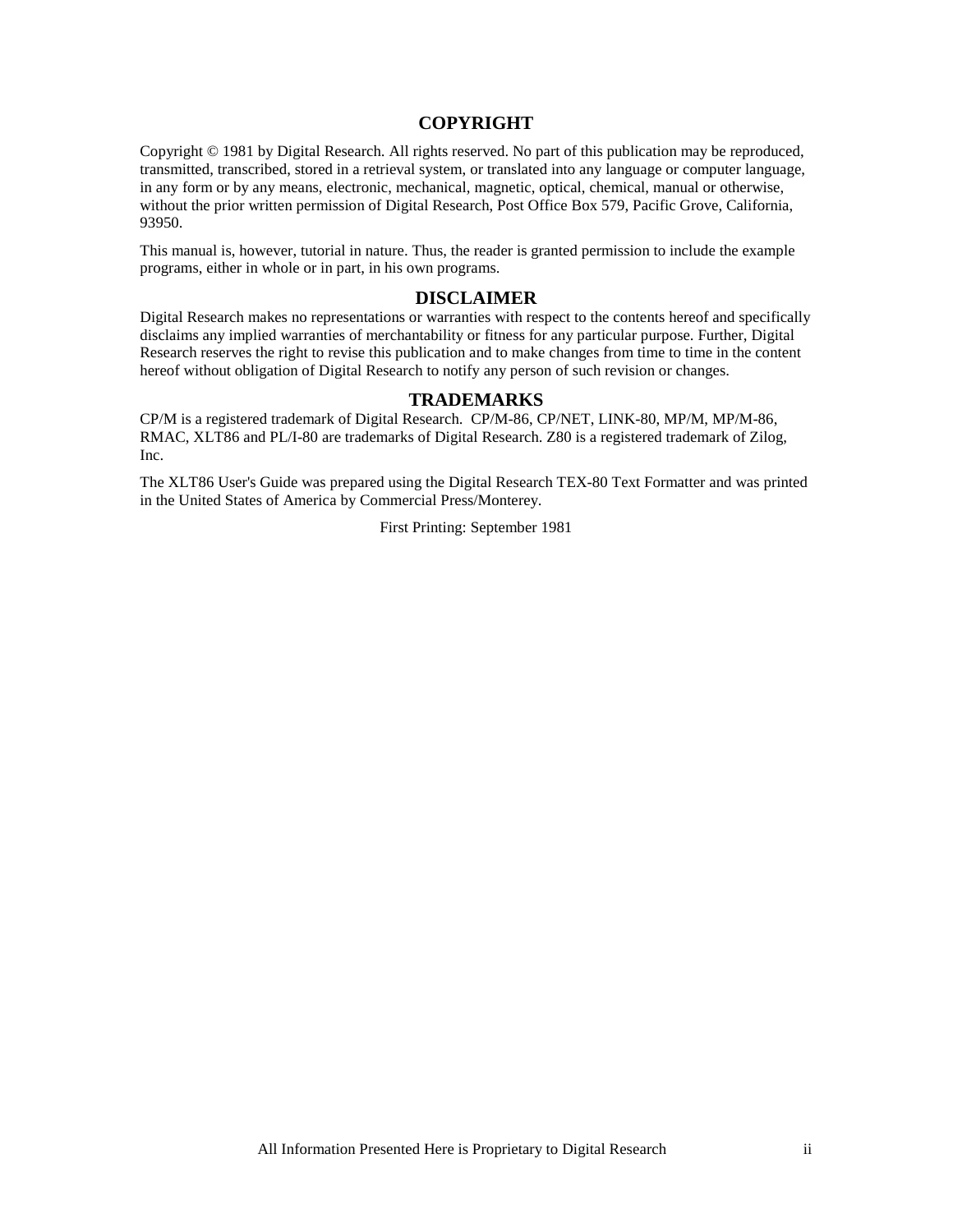# **FOREWORD**

XLT86™ is a Digital Research software product that aids in the translation of 8080 assembly language programs to equivalent 8086 programs. XLT86 takes the CP/M<sup>™</sup> and MP/M<sup>™</sup> environment into account, so that translated programs operate properly under both CP/M-86™ and MP/M-86™. XLT86 can also be used as a teaching tool by examining the output when XLT86 is applied to existing 8080 programs. Unlike other 8086 translators, XLT86 uses global data flow analysis techniques to determine 8080 register usage and reduce the number of generated 8086 instructions.

The XLT86 translator is available for operation under CP/M and MP/M for the 8080, 8085, and Z800 microprocessors with a minimum 40K Transient Program Area (TPA). XLT86 requires a 64K CP/M system to effectively translate any significant 8080 programs. Using a 4Mhz Z80 microprocessor, XLT86 translates programs at approximately 120 to 150 lines per minute, depending upon backup storage access speed. XLT86 is written in PL/I-80<sup>™</sup> and thus can be adapted for use on computer systems that support Subset G. Specifically, XLT86 is available for cross-development on the Digital Equipment Corporation VAX 11/750 or 11/780 minicomputer, operating with the standard DEC VMS software. However, programs are supplied in machine code form, so it is not necessary to own PL/I-80 or any of its subsystems to operate XLT86.

The XLT86 system components, including the files XLT86.COM, XLTOO.OVL, and XLT01.OVL, are distributed in IBM-compatible single density disk form. Before operating XLT86, copy these system components to a working disk and save the distribution disk for archive purposes. If the working disk medium can be dismounted, it must be marked with the notice shown below to properly comply with the Software License Agreement:

Copyright © 1981 Digital Research, Inc.

This User's Guide presents the overall translation process, along with operator interface and command syntax. This manual also describes the format of the translated program, including the details of the 8080 to 8086 operation code translation.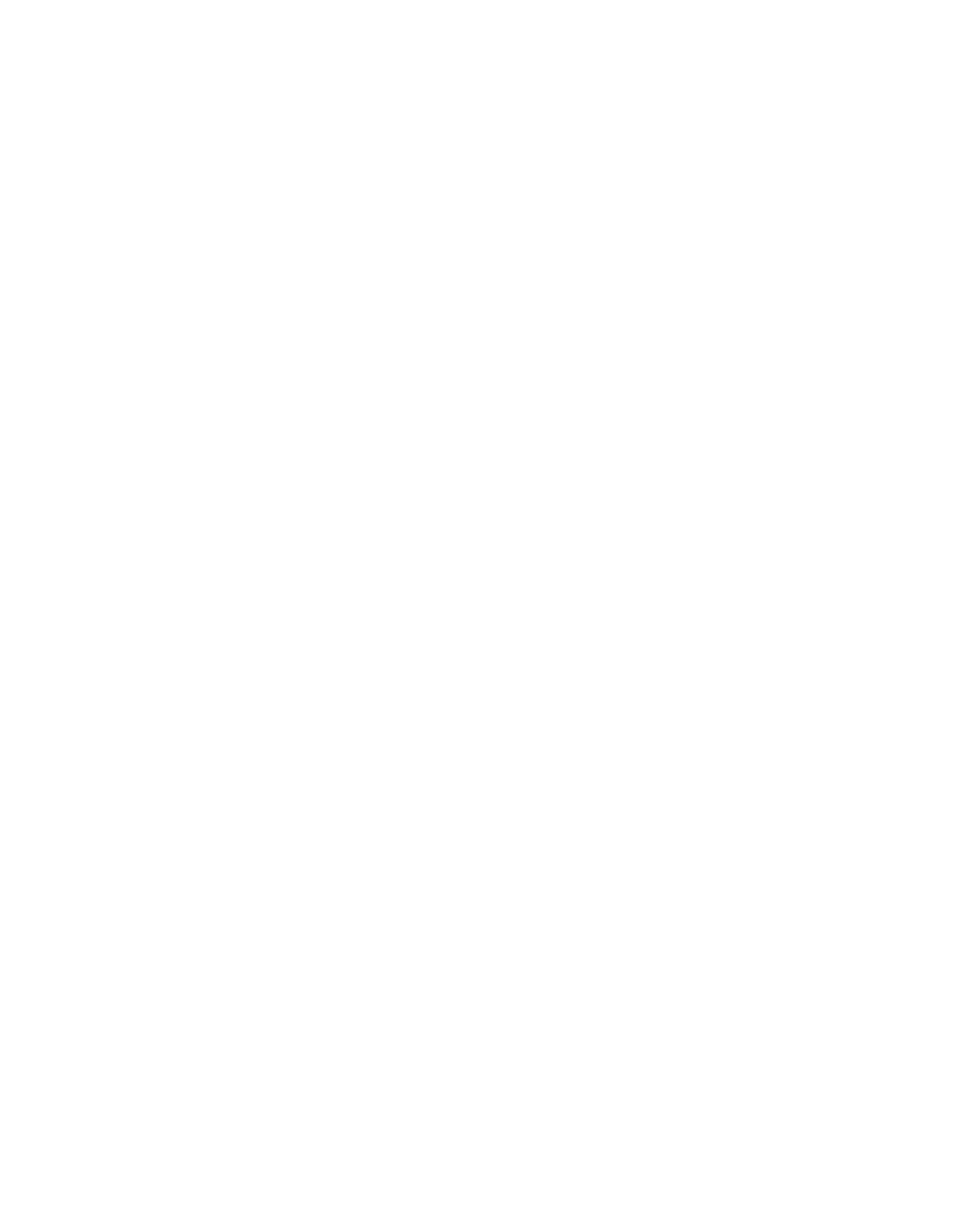# **TABLE OF CONTENTS**

| Section 1 |  |
|-----------|--|
| 1.1       |  |
| 1.2.      |  |
| Section 2 |  |
| 2.1       |  |
| 2.2       |  |
| 2.3       |  |
| 2.4       |  |
| 2.5       |  |
| 2.6       |  |
| 2.7       |  |
| 2.8       |  |
| 2.9       |  |
| 2.10      |  |
| Section 3 |  |
| 3.1       |  |
| 3.2       |  |
| Section 4 |  |
| 4.1       |  |
| 4.2       |  |
| 4.3       |  |
|           |  |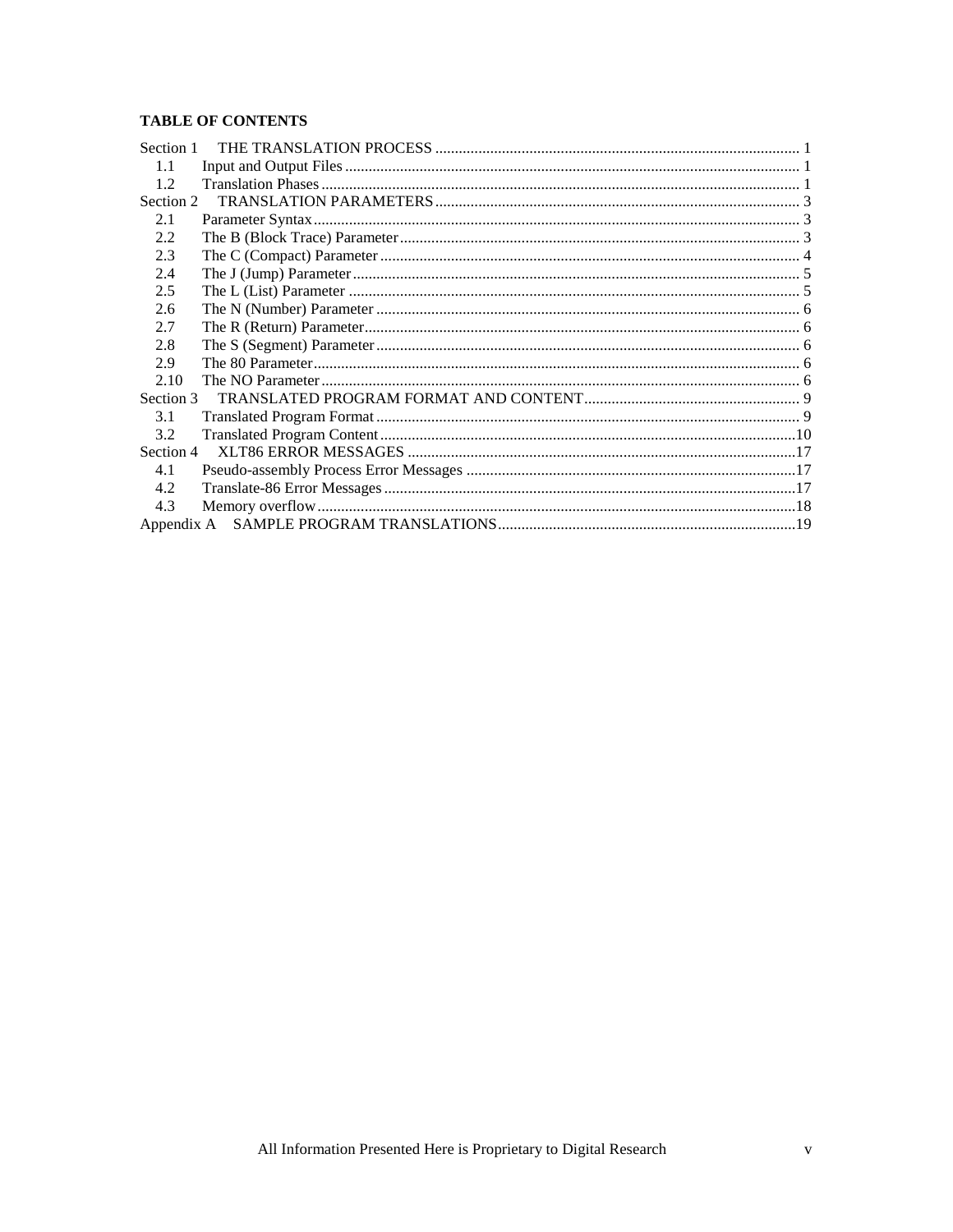# **Section 1 THE TRANSLATION PROCESS**

# **1.1 Input and Output Files**

XLT86 reads an 8080 program from a file with type ASM and produces a file of type A86 containing the equivalent translated 8086 assembly language program. The filename for the 8080 source program, as well as filenames for all output files from XLT86, is taken from the command line typed by the operator. For example, the console command:

XLT86 DUMP

executes the XLT86 program using the file "DUMP.ASM" as input. The translation produces the output file "DUMP.A86".

The 8080 source program must be in a form acceptable to the standard Digital Research assembly language translators ASM, MAC, or RMAC. XLT86 processes conditional assembly statements, and produces an output program that results from evaluation of the particular conditions included in the 8080 program. However, macro definitions, macro invocations, and repeat loops are not altered in the translation. To properly translate programs that include macros or repeat loops, first assemble the programs under MAC or RMAC to produce a printer listing file of type PRN. Rename this PRN file to type ASM and edit the file to remove the beginning column positions, resulting in a file acceptable as input to XLT86. The A86 output file is now in a form acceptable to the Digital Research ASM86 assembler, requiring little or no modification for execution under CP/M-86 and MP/M-86.

XLT86 produces two additional files: a PRN file and a \$\$\$ file. A file of type PRN contains error lines and messages along with optional listing and trace information. The PRN file is in a form suitable for listing on the system printer and contains embedded form-feed and tab characters. A temporary file of type \$\$\$ is also created during translation. This temporary file is automatically deleted upon normal completion of XLT86.

The XLT86 program consists of a "root module" called XLT86.COM, which is loaded and executed when you enter the XLT86 command line shown above. There are two additional "overlays" called XLTOO.OVL and XLT01.OVL that must be present on your default disk drive. These two overlays are automatically loaded and executed at the appropriate time during the translation.

# **1.2 Translation Phases**

The translation itself takes place in five phases. Each phase has a specific name that appears at the console during translation so that the operator can monitor the progress of XLT86. Table 1-1 lists the phase names.

| Phase        | Meaning                            |
|--------------|------------------------------------|
| Symbol Setup | Determines the location of each    |
|              | symbol in the 8080 source program. |
| Setup Blocks | Determine the "Basic Blocks"       |
|              | necessary for the data flow        |
|              | analysis.                          |
| Join Blocks  | Construct a "Directed Graph"       |
|              | connecting each basic block,       |
|              | corresponding to program flow of   |
|              | control.                           |
| List Blocks  | Produce an optional list of Basic  |
|              | Blocks following flow analysis     |
|              | showing register and flag usage    |
|              | for each 8080 instruction.         |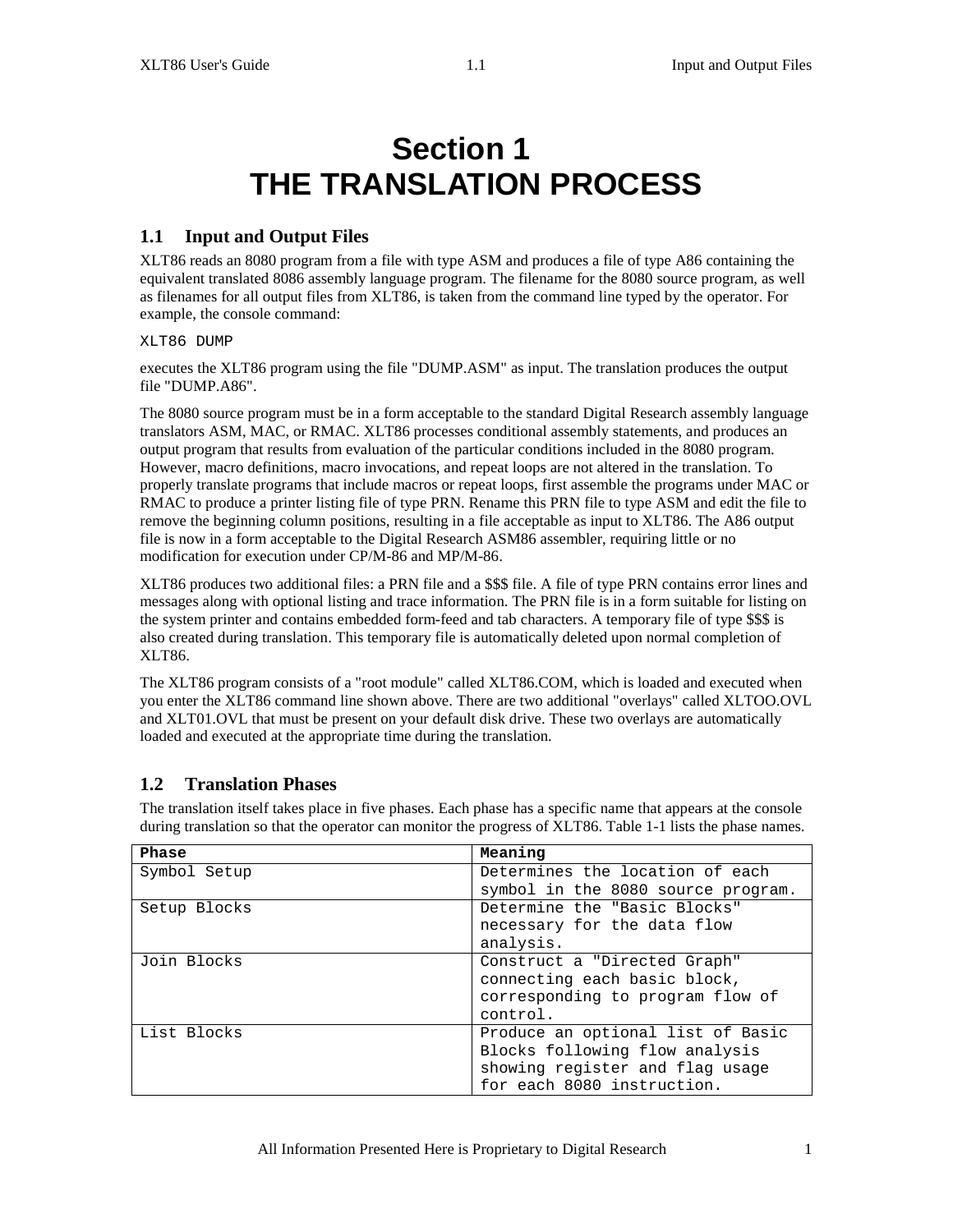| Phase        | Meaning                                                     |
|--------------|-------------------------------------------------------------|
| Translate-86 | Translates the 8080 instructions<br>to 8086 form, using the |
|              | information gathered by the flow<br>analysis.               |

#### **Table 1-1. XLT86 Translation Phases**

The command line:

XLT86 DUMP

activates the XLT86 translator using the DUMP.ASM program as input. The default action of XLT86 prints the name of each phase at the console as the translation proceeds, as shown below.

Symbol Setup Setup Blocks Join Blocks List Blocks Translate-86

The files processed by the "XLT86 DUMP" command are shown in Figure 1-1, below.



#### **Figure 1-1. Processed Files**

All files are placed on the drive specified by the operator as the prefix on the source filename. In the above example, all files are placed on the current default drive, which must also contain the XLT86 program along with its overlays. An alternative form:

#### XLT86 B:DUMP

overrides the default drive and obtains the source file from drive B. XLT86 creates the output, temporary, and print files on drive B as well. When several drives are available, it may be advantageous to place the various files on separate disks. In this case, you must use XLT86 "parameters," described in the following section, to override the default values.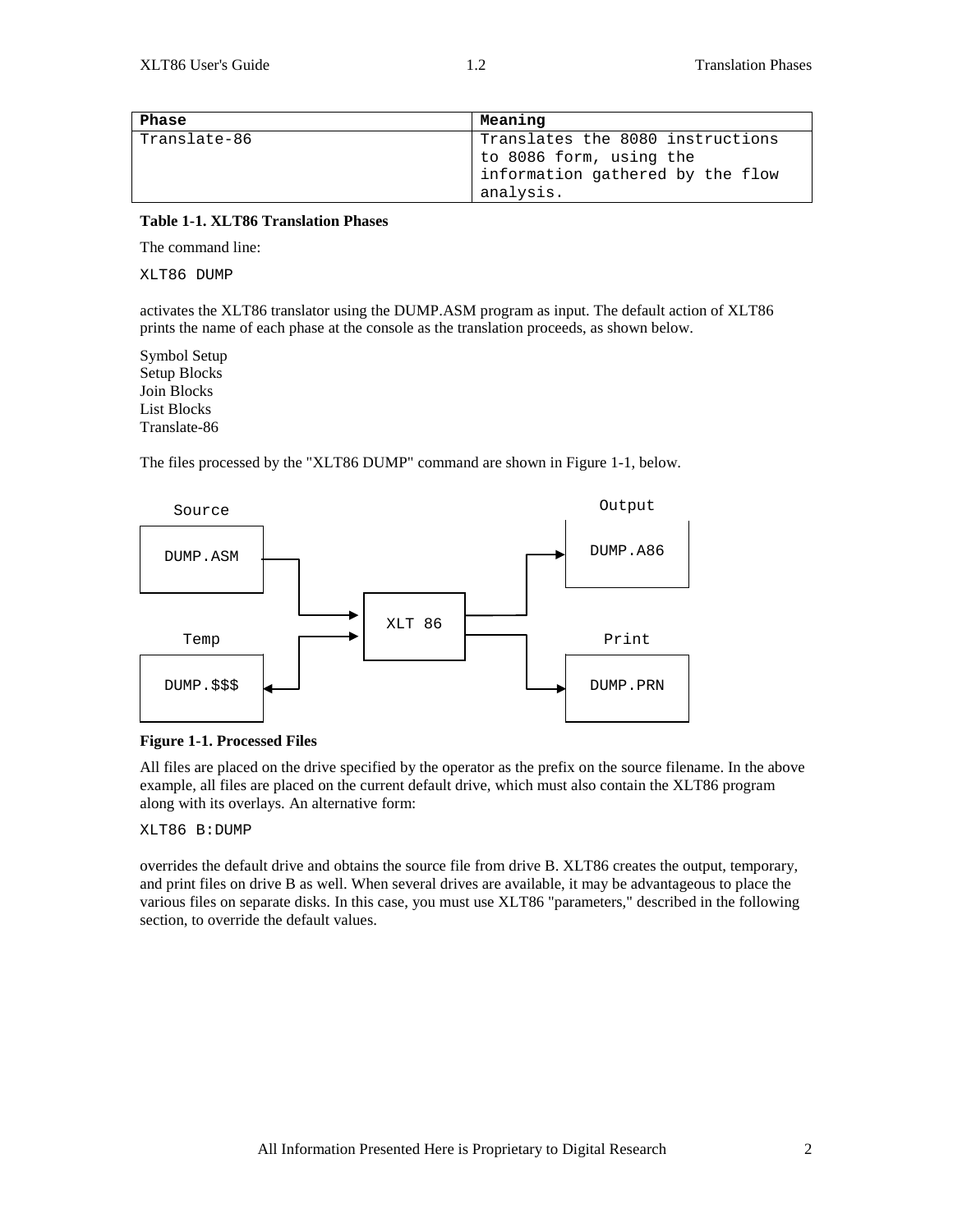# **Section 2 TRANSLATION PARAMETERS**

# **2.1 Parameter Syntax**

Several XLT86 parameters can be included in the command line by the operator or embedded within the 8080 source program to control the translation process. Parameters are grouped together into a parameter list enclosed within square brackets:

[p1 p2 … pn]

where p1 through pn denote one or more parameters optionally separated by blanks. When included on the command line, the XLT86 invocation appears as follows:

XLT86 filename [p1 p2 … pn]

When included within the source program, the opening bracket of the parameter list must begin in the first column position. The parameters denoted by p1 through pn are one or two character sequences in upper- or lower-case, with optional intervening blanks, as listed in Table 2-1, below.

| <b>Parameter</b> | <b>Meaning</b>                                        |  |  |
|------------------|-------------------------------------------------------|--|--|
| Ax               | Place the A86 file on drive x where $x = A$ , B, P.   |  |  |
| B                | Produce a list of Basic Blocks in the PRN file.       |  |  |
| C                | Assume the 8086 "compact model" for execution.        |  |  |
| $\mathbf{J}$     | Translate conditional jumps to short                  |  |  |
|                  | conditionals.                                         |  |  |
| L                | Send the PRN file directly to the system              |  |  |
|                  | printer.                                              |  |  |
| N                | Show the line and statement number being              |  |  |
|                  | processed.                                            |  |  |
| P                | Place the PRN file on drive x where $x = A$ , B, P.   |  |  |
| $\mathbb{R}$     | Assume all flags active at subroutine returns.        |  |  |
| S                | Assume non-overlapping 8086 code and data             |  |  |
|                  | seqments.                                             |  |  |
| T                | Place the $$$ \$\$ file on drive x where $x = A$ , B, |  |  |
|                  | $P$ .                                                 |  |  |
| 80               | Create an 8080 assembly listing in the PRN file.      |  |  |
| 86               | Create an 8086 line and statement listing.            |  |  |

**Table 2-1. Translation Parameters**

# **2.2 The B (Block Trace) Parameter**

The A (A86), P (PRN), and T (TMP) parameters allow you to select alternate disk drives for use during the translation process when only limited disk space is available on each drive. Otherwise, disk drives are selected as described above.

The B (Block Trace) parameter provides a trace in the PRN file showing register usage information collected by the data flow analyzer. This parameter is not normally selected since the trace information is of no particular value unless you are interested in detailed register usage. The B parameter trace consists of a sequence of register usage tables for each Basic Block in the form shown below.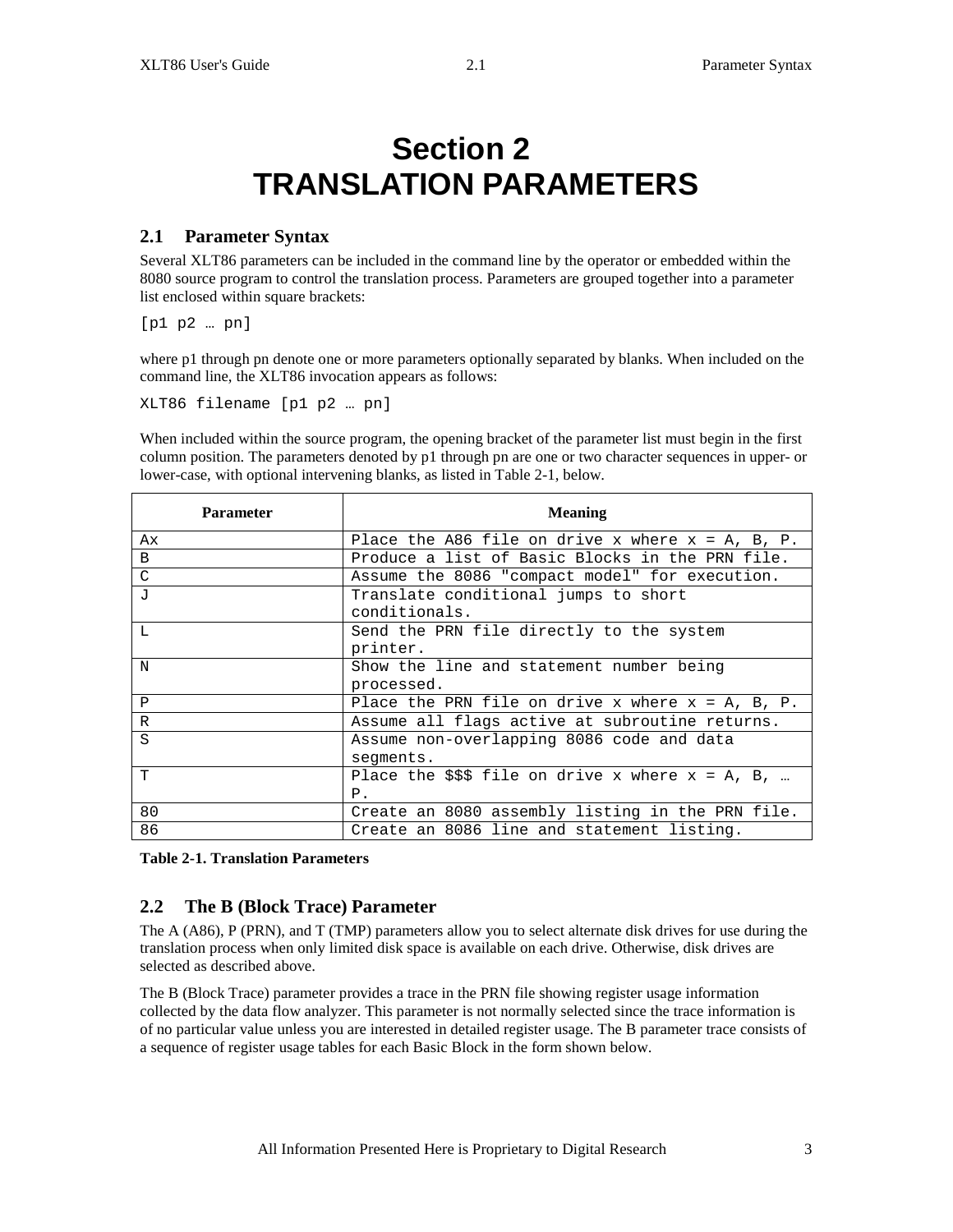| Entry Active: B-D-HL-AOZSPI Exit Active: BCDEHL------- |              |            |      |    |              |               |
|--------------------------------------------------------|--------------|------------|------|----|--------------|---------------|
| stmt#                                                  | opcode uses  | op         | v1   | v2 | opcode kills | live regs     |
| 23                                                     | ------AOZSPI | PUSH       | PSW  |    |              | $B-D-HL-A---$ |
| 24                                                     |              | <b>MOV</b> | Е    | А  | $---E------$ | B-DEHL-       |
| 25                                                     |              | MVI        | ⌒    | 05 | $-C---$      | BCDEHL-       |
| 26                                                     |              | CALL       | 0005 |    |              | BCDEHL-       |

| Block At $011E$ (subr), A86 = 083F |  |
|------------------------------------|--|
|------------------------------------|--|

The Basic Block address in the original 8080 program is listed and the type of block is identified. The block type is "subr" for subroutines, "code" for main-line code, and "data" for data blocks. The A86 address is an approximation of the corresponding 8086 address used to determine short and long branch jump ranges. The remaining information shows register and flag use at block entry and at each instruction within the block. The registers and flags are displayed as a vector of letters and hyphens, where each letter represents the presence of a register or flag in the display, and each hyphen signifies that the corresponding register or flag is absent in the vector. Given that all registers and flags are present, the display appears as follows:

#### BCDEHLMAZOSPI

Table 2-2 lists the letter denotations of the above display.

| Letter       | Meaning                        |
|--------------|--------------------------------|
| B            | Register B, or high(BC)        |
| C            | Register C, or low (BC)        |
| $\mathbf D$  | Register D, or high(DE)        |
| E            | Register E, or low (DE)        |
| H            | Register H, or high(HL)        |
| L            | Register L, or low (HL)        |
| М            | Register M, memory operand     |
| $\mathsf{A}$ | Register A, 8-bit Accumulator  |
| $\Omega$     | overflow Flag, carry or borrow |
| Z            | Zero Flag                      |
| S            | Sign Flag                      |
| $\mathbf{P}$ | Even Parity Flag               |
|              | Interdigit Carry Flag          |

#### **Table 2-2. Letter Denotations for Registers and Flags**

The registers active upon entry are listed first. In the example shown above, the data flow analysis has determined that the B, D, and HL registers, along with all flag registers, are in use upon entry to the block. The active registers following this block are then listed, consisting of the BC, DE, and HL register pairs. Then each instruction in the Basic Block is given, with a preceding statement number that can be crossreferenced with the 8080 source program. The instruction itself is listed with the hexadecimal values of its two optional parameters.

The "opcode uses" field shows the register set used by the operation code, while the "opcode kills" field lists the registers destroyed by the operation. The "live registers" field provides the information used by the Translate-86 phase to minimize the generated code. This field lists the registers and flags that are referenced following the instruction and is derived by examining the Directed Graph corresponding to the 8080 source program. Again, the information collected by the flow analyzer is optionally displayed using the B parameter. This display is not required for normal operation of the translator.

# **2.3 The C (Compact) Parameter**

The C (Compact) parameter causes XLT86 to generate 8086 machine code using the "Compact Memory Model" described in the CP/M-86 System Guide. Under normal circumstances, XLT86 assumes the "8080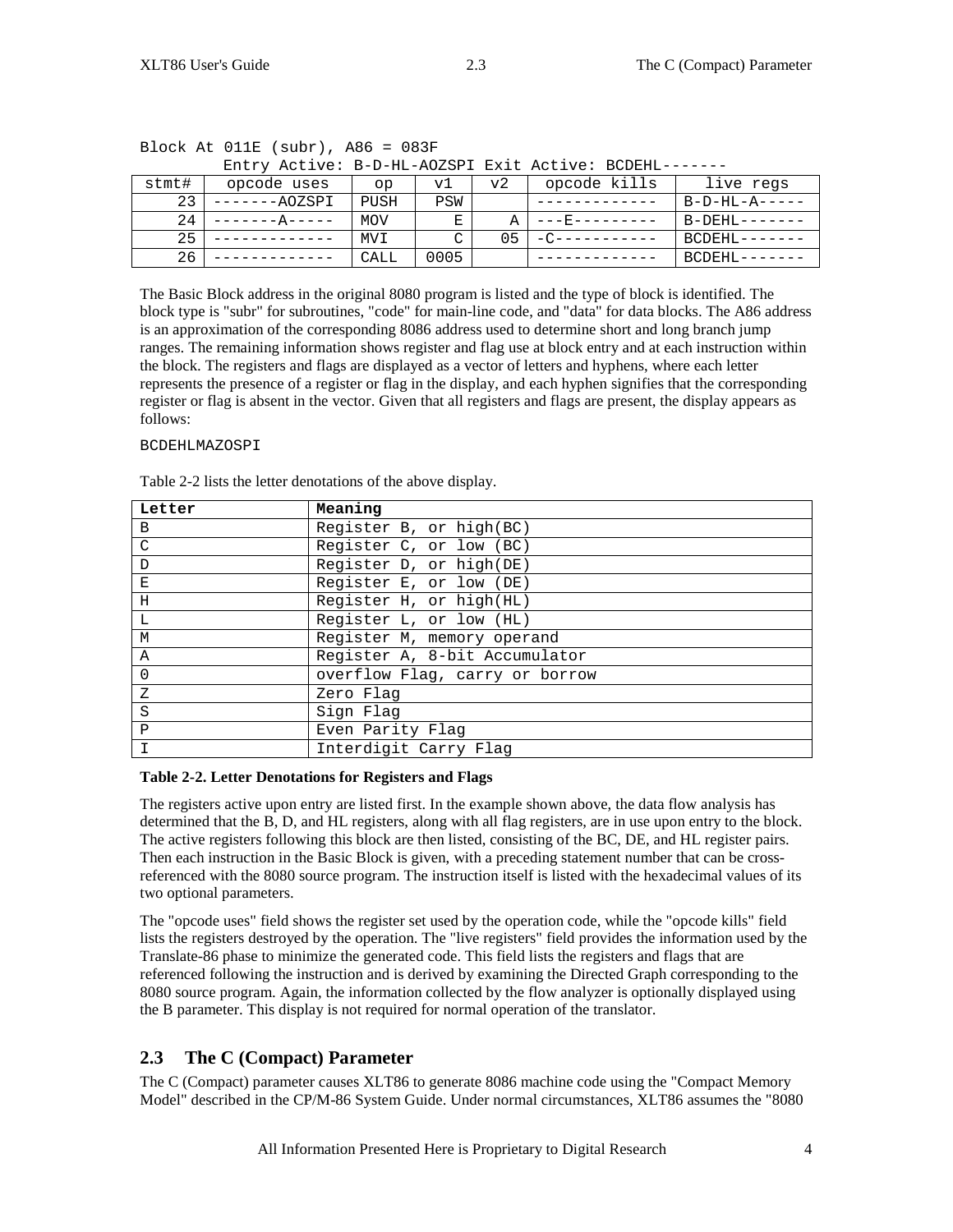Memory Model" where code and data segments overlap. To accomplish this overlap of segments, the program is analyzed to determine Basic Blocks that contain code and data. The program is assumed to begin with a code segment and, if a data segment is encountered as defined by a sequence of DS, DB, or DW statements, XLT86 produces the following statements that provide the proper transition:

L@n EQU \$ DSEG<br>ORG Offset L@n

Similarly, the transition from a data segment back to a code sequence is marked by the generated statements:

L@n EQU \$ CSEG<br>ORG Offset L@n

where L@n is a sequentially generated label. The labels are generated as required by XLT86, taking the form:

L@1 L@2 L@3 L@4 … L@32767

Enabling the "C" parameter prevents the code and data segments from overlapping. In this case, the transition from code to data and data to code is marked by either DSEG or CSEG respectively. See also the description of the S (Segments) parameter. When enabled, the S parameter completely overrides the C parameter.

# **2.4 The J (Jump) Parameter**

The J (Jump) parameter enables the short jump analysis option of XLT86. When enabled, XLT86 translates 8080 conditional jumps to either short conditional jumps or negated short conditional jumps followed by short unconditional jumps, depending upon the byte count to the target of the jump. That is, a "JZ x" instruction becomes either

JZ x

X.

or

JNZ L@n JMPS x  $Im@n:$ 

The first case results if the label "x" is within the range of a short jump, while the second form results from a target label beyond the range of a short jump. The J parameter is enabled by default, and should be disabled using the NOJ form described below only if you want to manually edit your conditional jumps following program translation.

# **2.5 The L (List) Parameter**

The L (List) parameter sends the listing file directly to the system printer, thus avoiding the intermediate PRN file. The system printer, or printer driver, must handle form-feeds (ctl-L) and tabs (ctl-I) to every eighth column position. If your printer does not properly support these characters, you can leave the L parameter disabled and use the CP/M PIP utility command form:

PIP LST:=filename.PRN[T8F]

where the PIP parameter "TV expands tabs to blanks at every eighth column, and the "F" parameter deletes the form-feed character on transmission.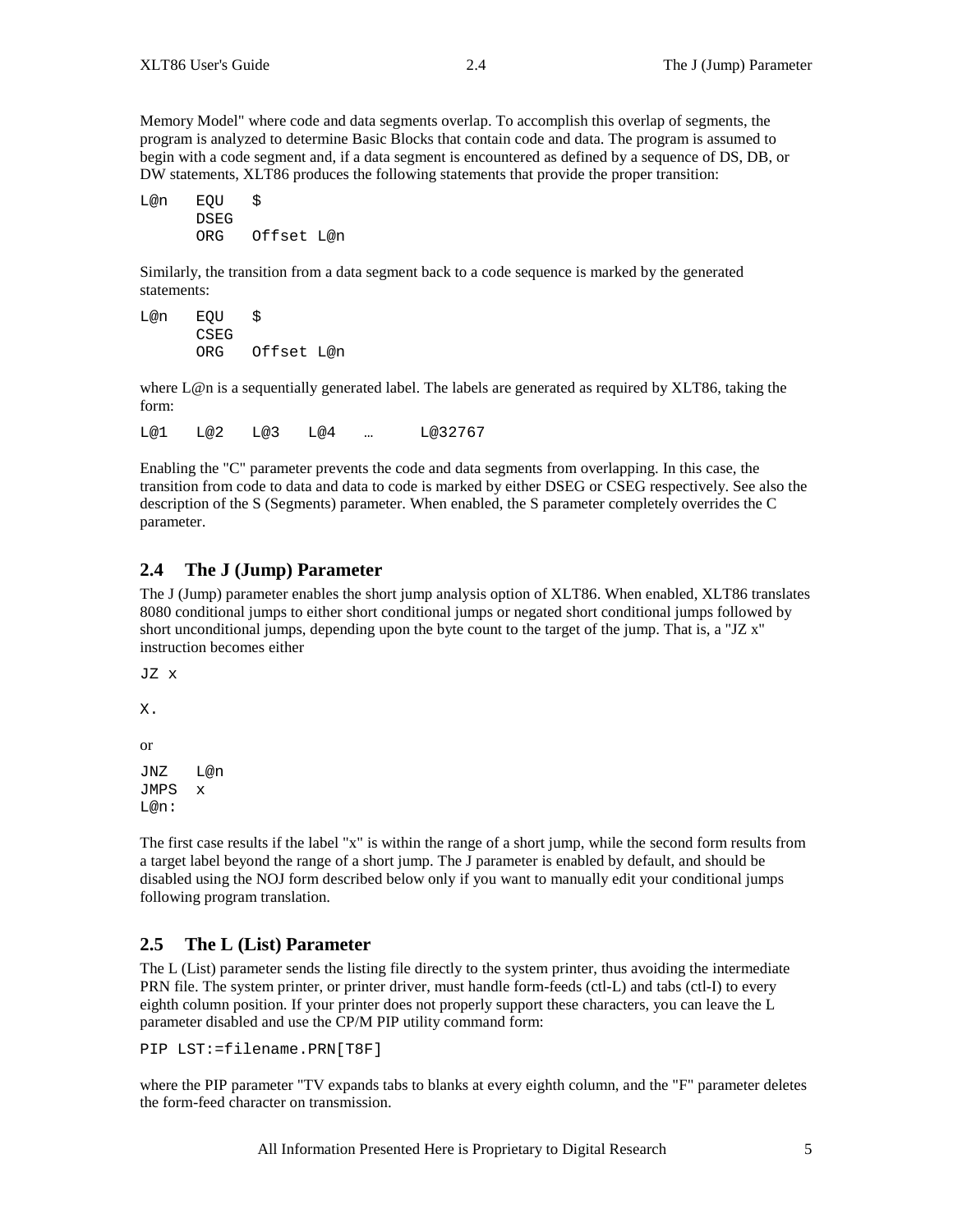# **2.6 The N (Number) Parameter**

The N (Number) parameter displays the current line and statement number on CRT-type console devices as the translation proceeds. Each line and statement number is displayed with an intervening carriage return, without a line feed, so that each successive display overwrites the previous value. In this way, you can easily monitor the progress of XLT86 as it proceeds through the source program during the translation.

# **2.7 The R (Return) Parameter**

The R (Return) parameter overrides the default assumptions about register usage at the end of a subroutine. XLT86, by default, assumes that all registers are in use at the end of a subroutine in the absence of additional information. This is a safe, but possibly restrictive, assumption that might cause more 8086 code to be generated near the return statements of each subroutine. If you know that the entire 8080 program being translated contains subroutines that do not return flag registers, then you should include the R parameter in the command line to reduce the amount of generated code.

Alternatively, you can precede the return statements of various subroutines with "[R]" parameters when they do not return flag registers, as long as balancing "[NOR]" parameters, described below, are included to return to the default assumptions, where necessary.

# **2.8 The S (Segment) Parameter**

The S (Segment) parameter informs XLT86 that the original source program contains embedded CSEG and DSEG directives that delimit the code and data segments. In this case, XLT86 makes no attempt to de-rive the code and data segment information and, instead, assumes that the CSEG and DSEG directives passed through to the 8086 program correctly define the appropriate segments. The S parameter is automatically set when the source program contains ASEG, CSEG, or DSEG directives, and completely overrides the effect of the C (Compact) parameter.

### **2.9 The 80 Parameter**

The 80 parameter causes XLT86 to produce a pseudo-assembly listing of the original 8080 source program, giving the source line and statement number along with the assembled machine code location. If the B parameter is simultaneously enabled, additional Basic Block information precedes each straight-line code segment. When both 80 and B are enabled, the trace appears as shown below:

```
--------- Basic Block (2) 011E
         Predecessors: 0119 0111 0105 0100
         Successors : 0125
         Reg's Killed: -C-E --------
         Reg's Used : ------- AOZSPI<br>22 011E pr:
     22 22 011E<br>23 23 011E
     23 23 011E push psw
     24 24 011F mov e, a
     25 25 0120 mvi c,lst
     26 26 0122 call bdos
```
Each Basic Block of the listing is preceded by the Basic Block Header consisting of the location (011E in the example above) , a set of predecessor blocks where the program flow of control comes from (0119, 0111, 0105, and 0100), and a set of successor blocks where program flow could continue (0125, above). The set of registers killed are listed, along with the set of registers used by the operation codes within the block. No global data flow information is displayed in this trace (see the B parameter described earlier).

### **2.10 The NO Parameter**

The two character sequence "NO" preceding the B, C, J, L, N, R, S, 80, and 86 parameters negates the effect of the parameter once it has been set. Further, the A, P, and T parameters are ignored when they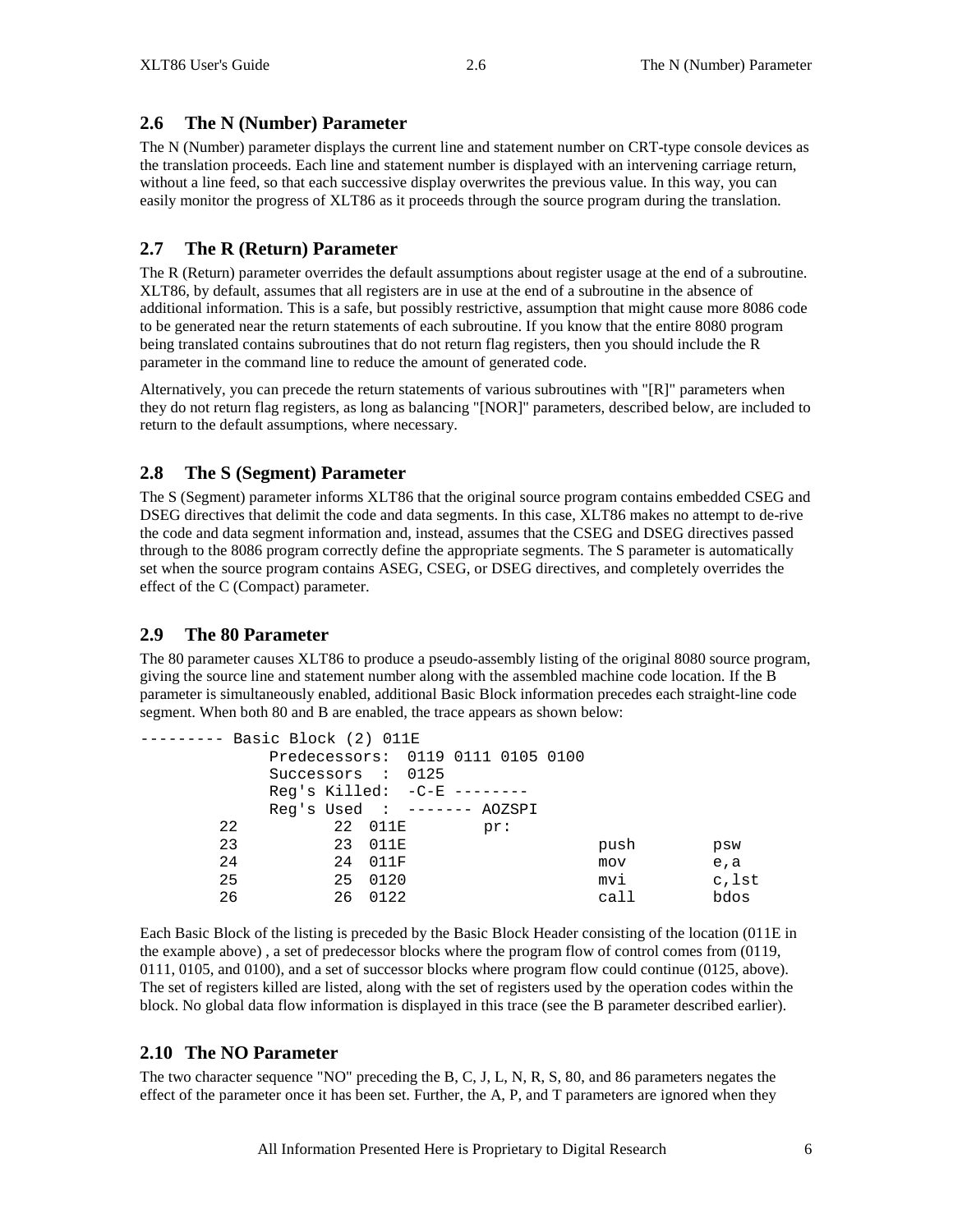occur within the source file and are effective only on the command line. The parameters B, C, J, L, N, R, S, 80, and 86 parameters, along with their negated forms, can occur in the command line or within the source program. When they occur within the program, they apply to the segment of code following their occurrence. Assuming that the default drive is d, where d is a valid drive code A, B, … or P, the default values assumed for each parameter are identical to the complete, but redundant, command line shown below:

XLT86 d:filename [Ad NOB NOC J NOL NON Pd NOS NOR Td N080 N086]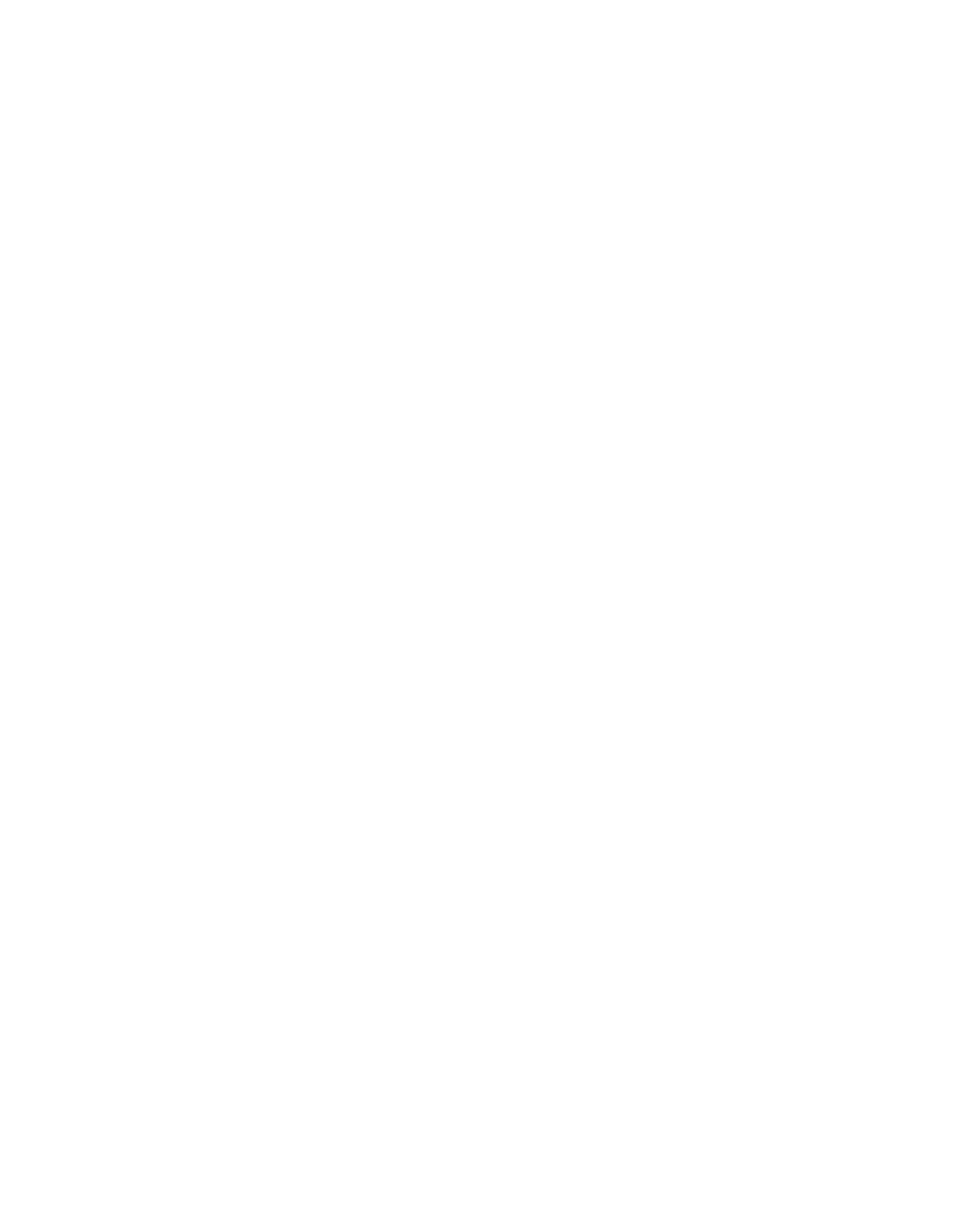# **Section 3 TRANSLATED PROGRAM FORMAT AND CONTENT**

# **3.1 Translated Program Format**

XLT86 constructs the 8086 program from the original 8080 program by first analyzing the program register usage. Then, using the collected information, XLT86 translates each label, operation code, and operand expression into an equivalent 8086 program segment. In performing the translation, XLT86 uses as many program fragments from the original 8080 source program as possible. These program fragments include labels, expressions, and comment fields. Due to differences in assembly language formats, however, labels and expressions might be altered somewhat to maintain their original meaning.

The translation occurs line-by-line, where each 8080 source line may contain several statements delimited by exclamation symbols. XLT86, however, always generates a single statement per output line. The output line includes an optional label in column one, followed by a single tab character. The translated operation code field is placed immediately following the tab character. If the operation code has one or two operand fields, another tab character is included and the operand fields are inserted. The operand fields themselves are constructed by either translating 8080 registers to their 8086 equivalents, or through the construction of an expression that is the translation of the original form. If a comment field is present in the source program, it is copied to the 8086 program intact with sufficient leading tabs to position the comment to column forty, if that position has not already been reached. Comments beginning in column one are reproduced without leading tab characters. Further, comments that begin in column one with the character "\*" are started, instead, by the two character sequence ";\*" to maintain compatibility with ASM-86.

For pseudo-assembly purposes, the assumed origin of the 8080 program is 0100H, corresponding to the base of the TPA under CP/M. This assumed origin resolves label addresses during pseudo-assembly and does not normally affect the translation process. However, if an ORG statement is encountered at the beginning of the program before any code or data is encountered, the program origin is set to the value given in the operand field of the ORG statement.

Program-relative operand references, along with absolute addresses, are allowed in the source program. In this case, XLT86 generates a label of the form "L@n" at the target location. For example below, the 8080 instruction sequence shown to the left results in the 8086 program shown to the right:

| NOP | $L@1:$ NOP |          |  |
|-----|------------|----------|--|
| NOP |            | NOP      |  |
|     | JMP \$-2   | JMPS L@l |  |

Similarly, the absolute 8080 assembly language shown to the left below results in the program shown to the right:

| 0RG | 300H |      | ORG | 300H |
|-----|------|------|-----|------|
| NOP |      | L@1: | NOP |      |
| NOP |      |      | NOP |      |
| JMP | 300H |      | JMP | L@l  |

In this case, the ORG statement is necessary to override the default assumption.

From this last example, it appears that XLT86 is capable of translating 8080 programs produced through disassembly. Unfortunately, disassemblers cannot generally distinguish between code and data areas. If the code and data sections can be separated into distinct areas, where the code is disassembled with absolute address operands and the data areas consist of DS, DB, and DW operations, then XLT86 performs the translation.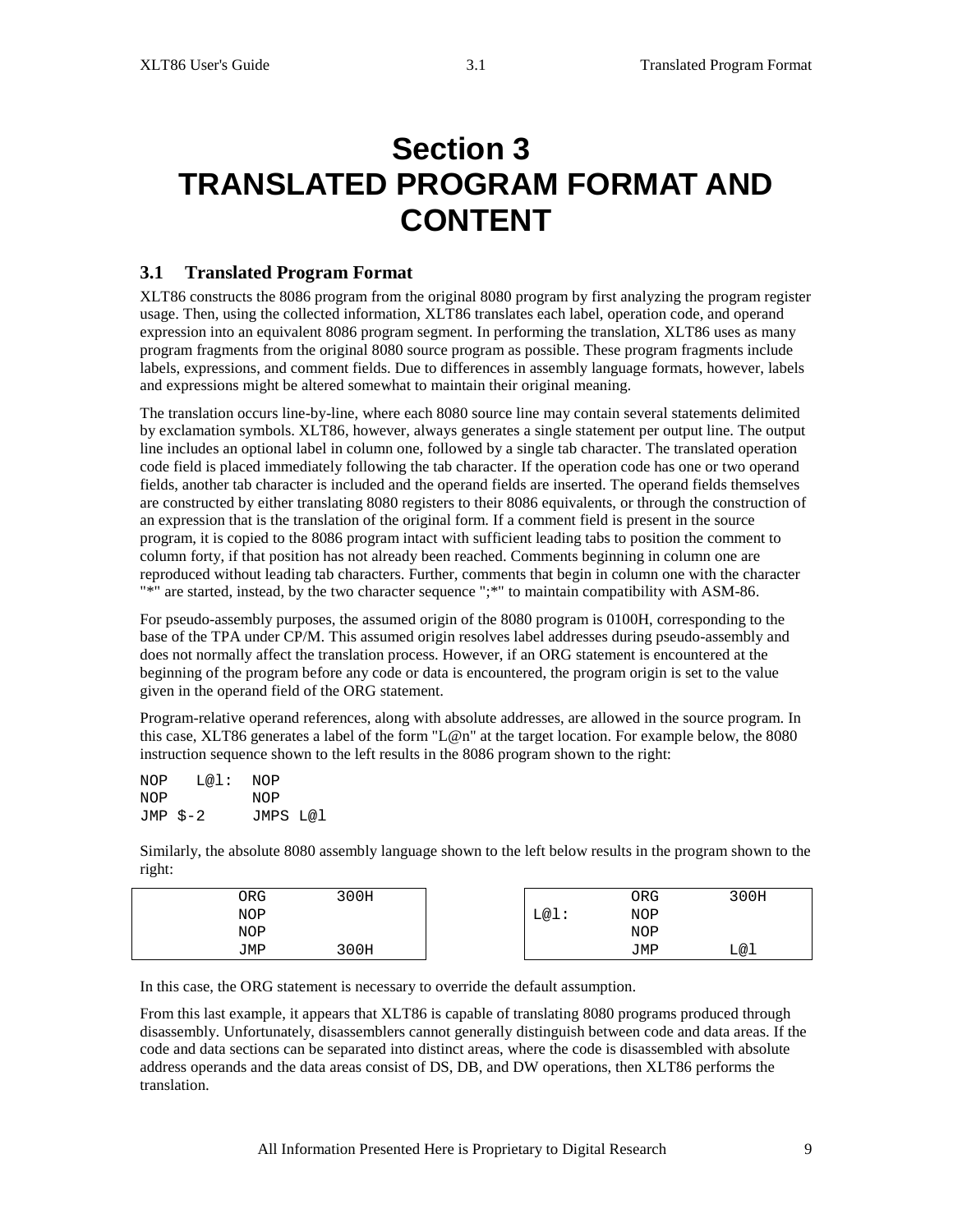| Abbreviation | Definition             | Example     |
|--------------|------------------------|-------------|
| ib           | immediate byte operand | (MVI A, ib) |
| iw           | immediate word operand | (LXI H, iw) |
| mb           | byte in memory         | (STA x)     |
| mw           | word in memory         | (LHLD x)    |
| mn           | near memory            | (CALL x)    |
| rb           | byte in register       | (ADD B)     |
| rw           | word in register       | (DAD B)     |

Operand fields are translated according to their context and, for notational purposes, we make the following definitions.

#### **Table 3-1. Operand Field Abbreviations**

The translation of an expression is denoted by a prime following the expression type. Thus, ib is translated to ib' , iw to iw', and so forth. Register translation takes place according to the following table.

| 8080 Register (rb) | 8086 Register (rb') |
|--------------------|---------------------|
| Α                  | AL                  |
| $\overline{B}$     | CH                  |
| $\cap$             | СL                  |
|                    | DH                  |
| Ε                  | DL                  |
| Η                  | BH                  |
|                    | ВL                  |

#### **Table 3-2. Register Translation**

The M (Memory) register has no direct equivalent in the 8086 environment, so XLT86 produces an "equate" statement in the following form at the beginning of each program.

M EQU Byte Ptr 0[BX]

Thus, the M register remains unchanged in the translation with the assumption that the BX register contains the offset to the proper memory location.

The 16-bit register pair translation occurs as shown in Table 3-3, below.

| 8080 Register (rw) | 1 8086 Register (rw') |
|--------------------|-----------------------|
| PSW                | АX                    |
| B                  | СX                    |
|                    | DХ                    |
|                    | вx                    |
|                    | SD                    |

#### **Table 3-3. 16-Bit Register Translation**

The 8080 PSW and 8086 AX register have a loose correspondence depending upon register usage at the time of translation. The exact correspondence is defined below under the PUSH and POP operators.

# **3.2 Translated Program Content**

Expressions are normally composed of literal constants, data variable references, program label references, and register references. XLT86 computes the type of each expression as the translation proceeds, resulting in one of the following expressions.

| Expression   Meaning |                                                    |
|----------------------|----------------------------------------------------|
| constant             | consists only of literal constants                 |
| variable             | consists of zero or more constants and one or more |
|                      | variable references                                |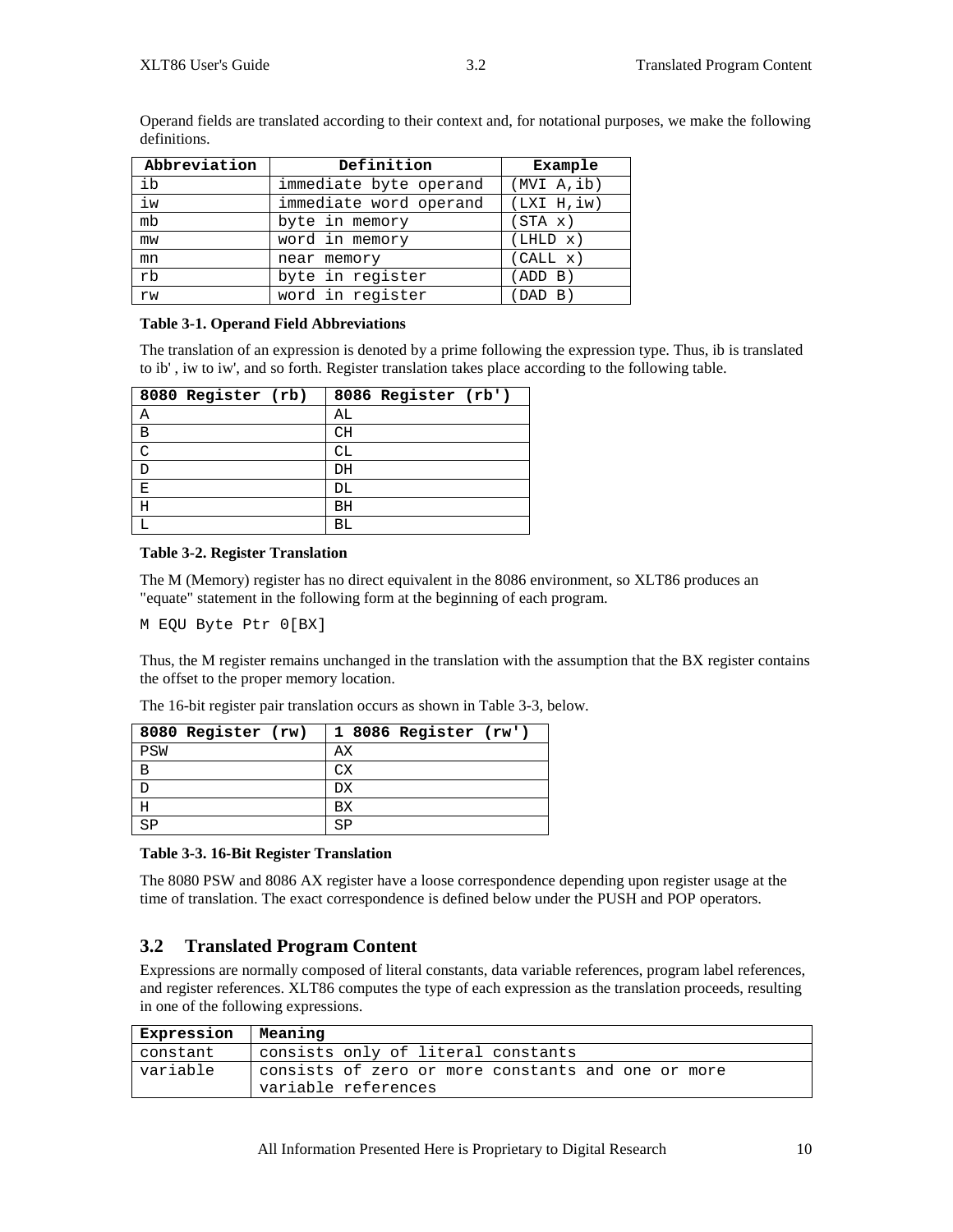| Expression   Meaning |                                                          |
|----------------------|----------------------------------------------------------|
| label                | consists of zero or more constants or variables, and one |
|                      | or more labels                                           |
| register             | consists of zero or more constants, variables, or labels |
|                      | and one or more register references                      |

#### **Table 3-4. Expressions**

The translation of ib, iw, mb, mw, and mn is described in Table 3-5, below. This translation takes place after XLT86 scans the expression to determine its type, as described above.

| Operand Field | Translation                                                                                                                                                                                                                                                                                                                                                                                                                                                                          |
|---------------|--------------------------------------------------------------------------------------------------------------------------------------------------------------------------------------------------------------------------------------------------------------------------------------------------------------------------------------------------------------------------------------------------------------------------------------------------------------------------------------|
| ib and iw     | ib' and iw' are constructed from the original ib and iw<br>by first determining the expression type. If the type<br>is "constant," the expression ib or iw remains<br>unchanged in the translation. Otherwise, for each<br>variable, label, dollar sign (\$), or register<br>reference in the expression, XLT86 changes the<br>reference, denoted by $x$ , to " (offset $x$ ) " so that the<br>resulting expression ib' or iw' represents a CS or DS<br>relative offset computation. |
| mb            | The resulting expression mb' is constructed from the<br>original expression mb according to the type of mb. If<br>mb is "constant" then mb' becomes "Byte Ptr mb"<br>denoting a single byte operand located at a literal<br>constant address relative to DS or CS. Otherwise, the<br>expression mb' becomes "Byte Ptr mb" denoting a byte<br>variable or label address.                                                                                                              |
| mw            | Similar to mb, mwl becomes "Byte Ptr .mw" if mw is<br>"constant" and "Byte Ptr mw" otherwise.                                                                                                                                                                                                                                                                                                                                                                                        |
| mn            | The expression mn' is the same as the original mn<br>unless there is no literal label at the target address.<br>In this latter case, a label of the form "L@n" is<br>created at the target address, which becomes the value<br>of mn                                                                                                                                                                                                                                                 |

#### **Table 3-5. Operand Field Translation**

Due to differences in 8080 and 8086 program formulation requirements, not all valid 8080 expressions can be successfully converted to valid 8086 expressions. Thus, you must be aware that additional editing is required if your translated program produces errors during assembly with ASM-86. In particular, expressions that use arbitrary operations upon constants, variables, labels, and registers are unlikely to assemble correctly under ASM-86, or any other assembler that uses the Intel conventions.

In the translation table given below, the 8080 operation code is shown to the left, with the translated 8086 code sequence shown to the right. In many cases, the registers that are live at the point where the 8080 operation code occurs determine the exact sequence of code that is generated. In these cases, the alternative forms are given separately. Conditional assembly notation specifies the alternative forms, with the introduction of the following two pseudo-functions:

live(rl,r2, …, rn)

and

short(mn')

The "live" function takes a variable number of register arguments and results in a TRUE value if one or more of these registers is live at the point of translation. Otherwise, the "live" function results in a FALSE value. In the Section 2 example for the B parameter, statement 24 (MOV E,A) has the live register set given by the vector: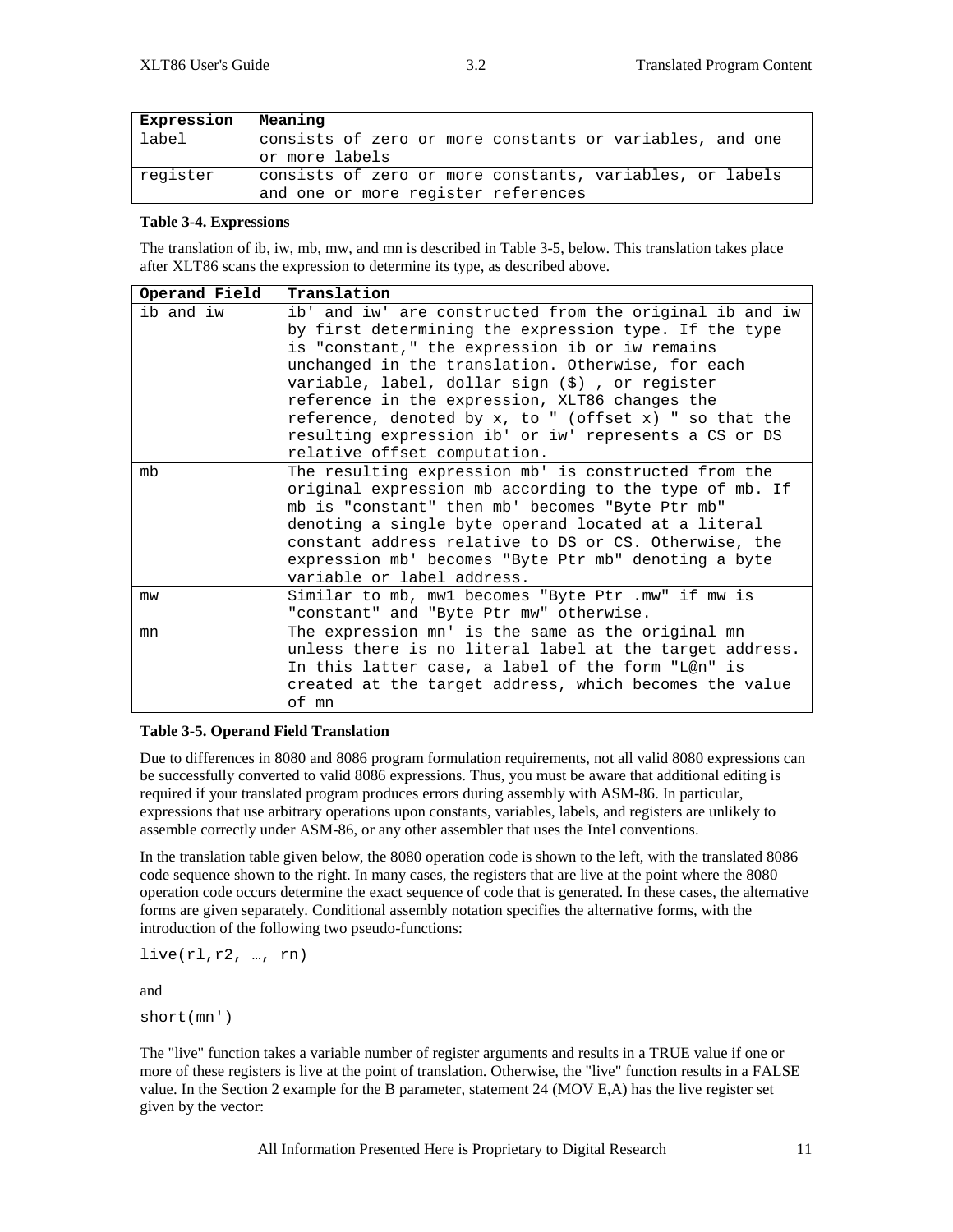$B-DEHL$  -------

so that

 $live(B,C,D) = TRUE$  and  $live(A,O) = FALSE$ 

The "short" function is used in the translation of conditional jump instructions where the value of short(mn') is TRUE if the target of the translated jump address mn' is within the range of a conditional jump, or if the "J" parameter is enabled. otherwise, short(mn') results in a FALSE value. XLT86 also uses the notation in Section 2 for label generation. The form "L@n" represents labels produced sequentially, starting at  $n = 1$ , used in the translation of conditional calls, returns, and conditional jumps outside the range of an 8086 conditional transfer. The CC (Call if Carry) operator, for example, translates to a jump conditional to a generated label followed by a direct call. The generated label is then inserted, as shown in the expansion of the 8080 instruction CC SUBR:

JNB L@1 CALL SUBR L@l:

Table 3-6 gives the translation of each operation code. Note in particular that the following BDOS entry operations:

CALL 0 CALL 5 imp 0 JMP 5

are treated as special cases that are translated to Interrupt 224, reserved by Intel Corporation for entry to CP/M-86 and MP/M-86.

| Operation Code    | Translation |
|-------------------|-------------|
| ACI ib            | ADC AL, ibl |
| ADC rb            | ADC AL, rb' |
| ADD rb            | ADD AL, rb' |
| ADI ib            | ADD AL, ib  |
| ANA rb            | AND AL, rb' |
| ANI rb            | AND AL, rb' |
| CALL 0            | MOV CL, O   |
|                   | MOV DL, O   |
|                   | INT 224     |
| CALL <sub>5</sub> | INT 224     |
| CALL mn           | CALL mn'    |
| CC mn             | JNB L@n     |
|                   | CALL mn'    |
|                   | $L@n$ :     |
| CM mn             | JNS L@n     |
|                   | CALL mn'    |
|                   | $L@n$ :     |
| <b>CMA</b>        | NOT AL      |
| <b>CMC</b>        | <b>CMC</b>  |
| CMP rb            | CMP AL, rb' |
| CNC mn            | JNAE L@n    |
|                   | CALL mn'    |
|                   | $L@n$ :     |
| $CNZ$ $mn$        | JZ L@n      |
|                   | CALL mn'    |
|                   | $L@n$ :     |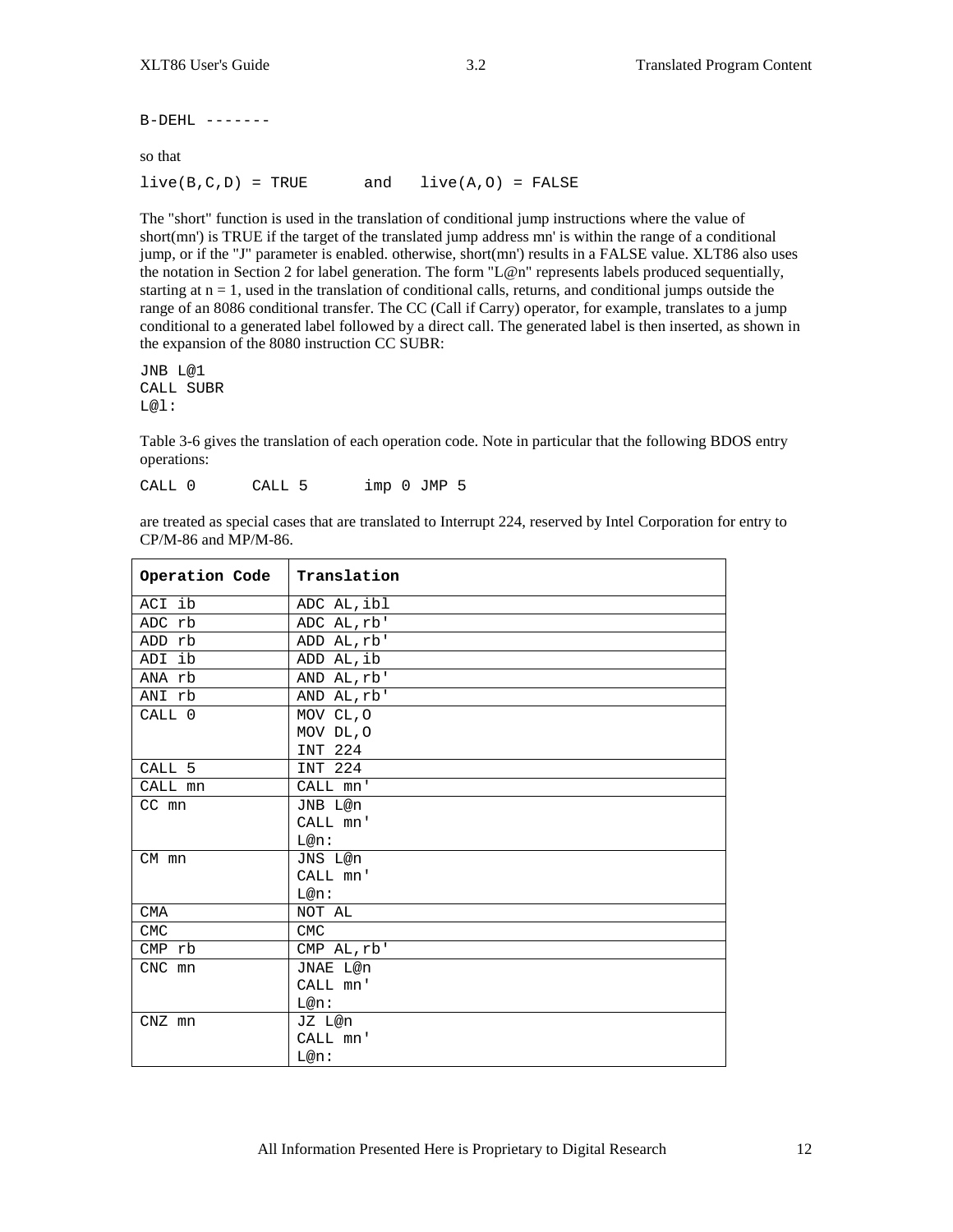| Operation Code | Translation                             |
|----------------|-----------------------------------------|
| $CP$ $mn$      | JS L@n                                  |
|                | CALL mn'                                |
|                | $L@n$ :                                 |
| $CPE$ mn       | JNP L@n                                 |
|                | CALL mn'                                |
|                | L@n:                                    |
| CPI ib         | CMP AL, ib                              |
| CPO mn         | JP L@n                                  |
|                | CALL mn'                                |
|                | $L@n$ :                                 |
| CZ mn          | JNZ L@n                                 |
|                | CALL mn'                                |
|                | L@n:                                    |
| DAA            | DAA                                     |
| DAD rw         | $IF$ $rw = H$                           |
|                | SHL BX, 1                               |
|                | ELSE                                    |
|                | IF $live(0)$ AND NOT $live(Z, S, P, I)$ |
|                | ADD BX, rw1                             |
|                | ELSE                                    |
|                | IF NOT $live(0)$ AND $live(Z, S, P, I)$ |
|                | LAHF                                    |
|                | ADD BX, rw'                             |
|                | SAHF                                    |
|                | ELSE                                    |
|                | LAHF                                    |
|                | ADD BX, rw'                             |
|                | RCR SI, 1                               |
|                | SAHF                                    |
|                | RCL SI, 1                               |
|                | ENDIF                                   |
|                | ENDIF<br>ENDIF                          |
| DEC rb         | DEC rb1                                 |
| DCX rw         | DEC rwl                                 |
|                |                                         |
| DI<br>ЕI       | CLI<br><b>STI</b>                       |
|                |                                         |
| HLT<br>IN ib   | ${\tt HLT}$<br>IN AL, ibl               |
| INR rb         | INC rb'                                 |
|                |                                         |
| INX rw         | IF NOT $live(Z,S,P,I)$                  |
|                | INC rw'<br>ELSE                         |
|                | LAHF                                    |
|                | INC rw'                                 |
|                | SAHF                                    |
|                | ENDIF                                   |
| JC mn          | IF short(mn')                           |
|                | JB mn'                                  |
|                | ELSE                                    |
|                | JNB L@n                                 |
|                | JMPS mn'                                |
|                | L@n:                                    |
|                | ENDIF                                   |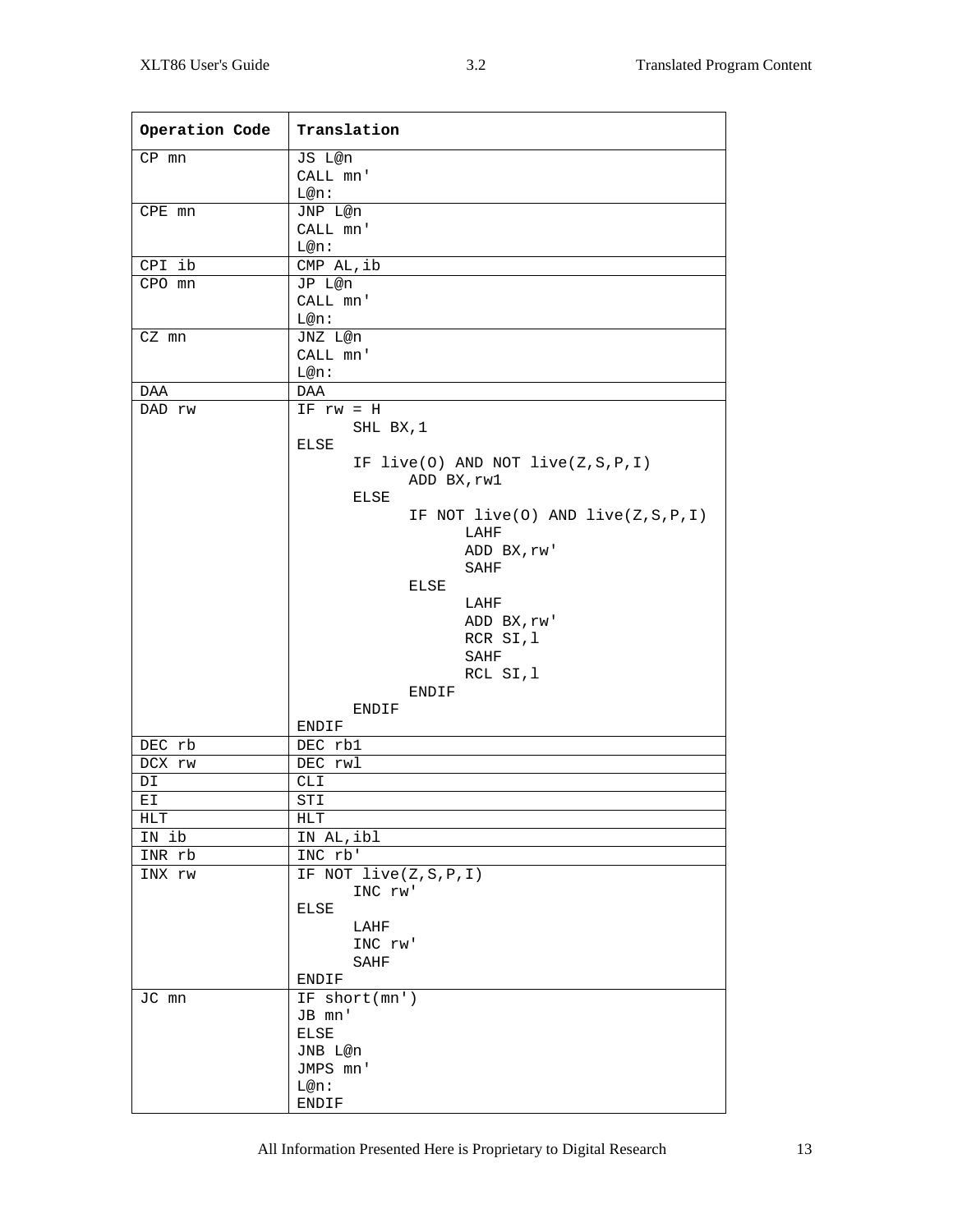| Operation Code | Translation            |
|----------------|------------------------|
| JM mn          | IF short(mn')          |
|                | JS mn'                 |
|                | ELSE                   |
|                | JNS L@n                |
|                | JMPS mn'               |
|                | L@n:                   |
|                | ENDIF                  |
| imp 0          | MOV CL, O              |
|                | MOV DL, O              |
|                | INT 224                |
|                | RET                    |
| imp 5          | INT 224                |
|                | RET                    |
| JMP mn         | JMPS mn'               |
| JNC mn         | IF short(mn')          |
|                | JNB mn'                |
|                | ELSE                   |
|                | JNAE L@n               |
|                | JMPS mn'               |
|                | $L@n$ :                |
|                | ENDIF<br>IF short(mn') |
| JNZ mn         | JNZ mn'                |
|                | ELSE                   |
|                | JZ L@n                 |
|                | JMPS mn'               |
|                | L@n:                   |
|                | ENDIF                  |
| JP mn          | IF short(mn')          |
|                | JNS mn'                |
|                | ELSE                   |
|                | JS L@n                 |
|                | JMPS mn'               |
|                | $L@n$ :                |
|                | ENDIF                  |
| JPE mn         | IF short(mn')          |
|                | JPE mn'                |
|                | ELSE                   |
|                | JNP L@n                |
|                | JMPS mn'               |
|                | $L@n$ :                |
|                | ENDIF                  |
| JPO mn         | IF short(mn')          |
|                | JPO mn'                |
|                | ELSE                   |
|                | JP L@n                 |
|                | JMPS mn'               |
|                | L@n:                   |
|                | ENDIF                  |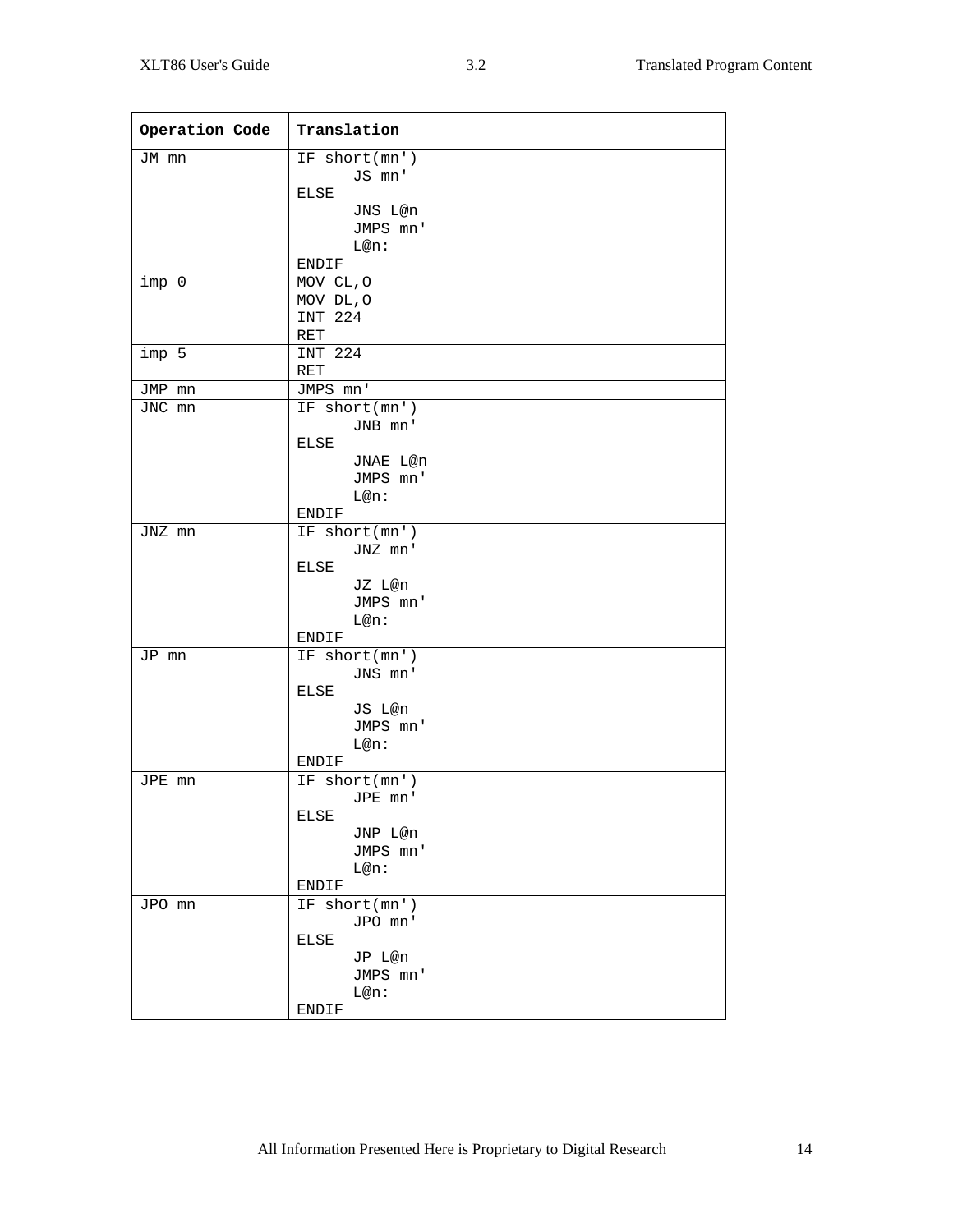| Operation Code | Translation                       |
|----------------|-----------------------------------|
| JZ mn          | IF short(mn')                     |
|                | JZ mn'                            |
|                | ELSE                              |
|                | JNZ L@n                           |
|                | JMPS mn'                          |
|                | L@n:                              |
|                | ENDIF                             |
| LDA mb         | MOV AL, mb'                       |
| LDAX rw        | MOV SI, rwl<br>MOV AL, [SI]       |
| LHLD mw        | MOV BX, mw'                       |
| LXI rw, iw     | MOV rwl, iwl                      |
| MOV rbl, rb2   | MOV rbl', rb21                    |
| MVI rb, ib     | MOV rb', ib'                      |
| NOP            | NOP                               |
| ORA rb         | OR AL, rb'                        |
| ORI ib         | OR AL, rb'                        |
| OUT ib         | OUT ib', AL                       |
| PCHL           | JMP BX                            |
| POP rw         | POP rwl                           |
|                | IF rw = PSW AND live(OIZIS'Pli)   |
|                | XCHG AL, AH                       |
|                | SAHF                              |
|                | ELSE<br>IF $rw = PSW AND live(A)$ |
|                | XCHG AL, AH                       |
|                | ENDIF                             |
|                | ENDIF                             |
| PUSH rw        | IF $rw = PSW AND live(A)$         |
|                | LAHF                              |
|                | XCHG AL, AH                       |
|                | PUSH AX                           |
|                | XCHG AL, AH                       |
|                | ELSE                              |
|                | $if$ $rw = PSW$                   |
|                | LAHF                              |
|                | XCHG AL, AH<br>PUSH AX            |
|                | ELSE                              |
|                | PUSH rwl                          |
|                | ENDIF                             |
|                | ENDIF                             |
| RAL            | RCL AL, 1                         |
| RAR            | RCR AL, 1                         |
| RC             | JNB L@n                           |
|                | RET                               |
|                | L@n:                              |
| RET            | RET                               |
| RLC            | ROL AL, 1                         |
| RM             | JNS L@n                           |
|                | RET                               |
|                | L@n:                              |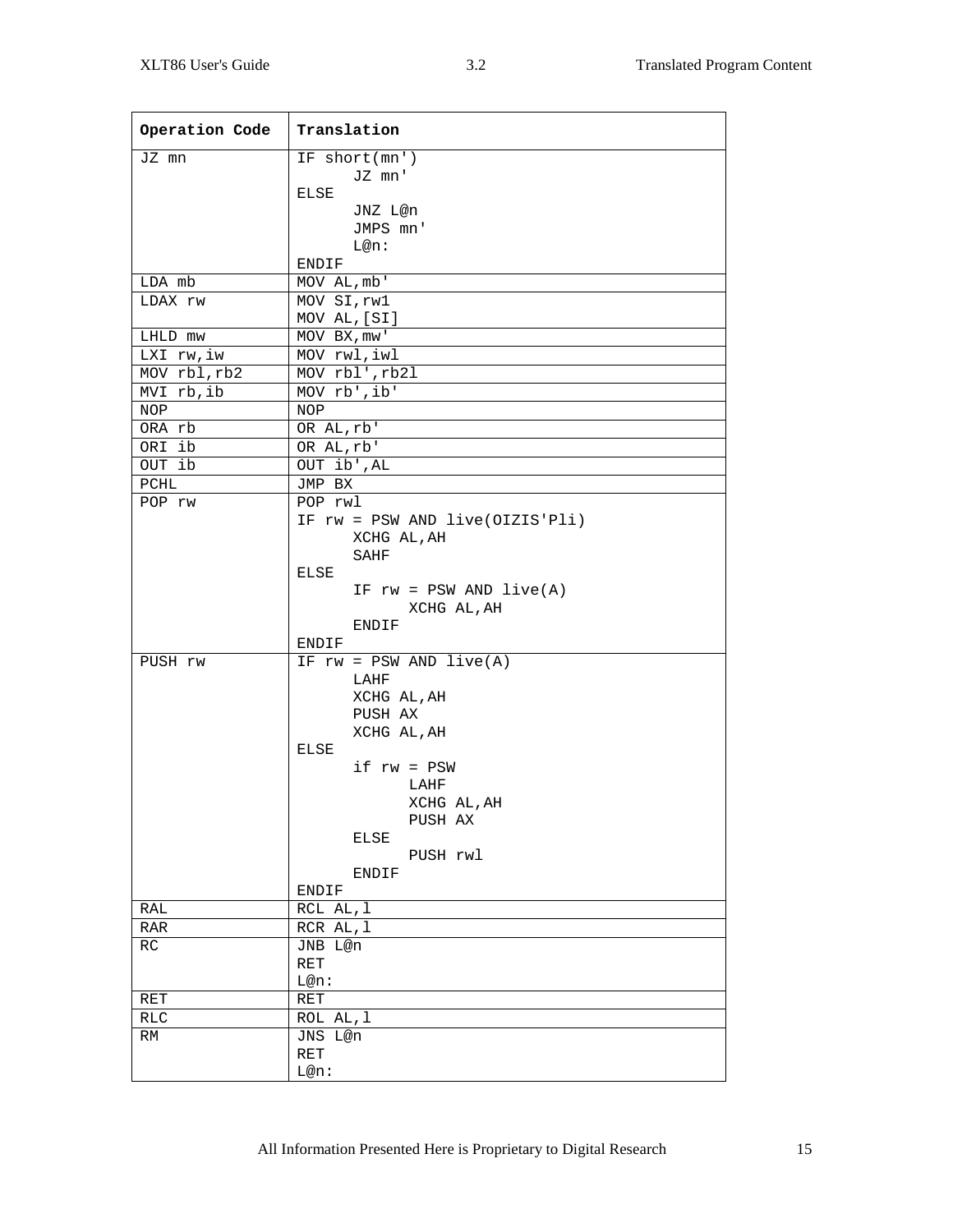| Operation Code | Translation                     |
|----------------|---------------------------------|
| <b>RNC</b>     | JNAE L@n                        |
|                | RET                             |
|                | L@n:                            |
| RNZ            | JZ L@n                          |
|                | <b>RET</b>                      |
|                | $L@n$ :                         |
| RP             | JS L@n                          |
|                | <b>RET</b>                      |
|                | L@n:                            |
| <b>RPE</b>     | JNP L@n                         |
|                | <b>RET</b>                      |
|                | $L@n$ :                         |
| <b>RPO</b>     | JP L@n                          |
|                | <b>RET</b>                      |
|                | L@n:                            |
| <b>RRC</b>     | ROR AL, 1                       |
| RST ib         | INT ibl                         |
| RZ             | JNZ L@n                         |
|                | <b>RET</b>                      |
|                | $L@n$ :                         |
| SBB rb         | SBB AL, rb'                     |
| SBI ib         | SBB AL, ibl                     |
| SHLD mw        | $\overline{\text{MOV}}$ mw', BX |
| <b>SPHL</b>    | MOV SP, BX                      |
| STA mb         | MOV mb', AL                     |
| STAX rw        | MOV DI, rw1                     |
|                | MOV [DI1, AL                    |
| <b>STC</b>     | STC                             |
| SUB rb         | SUB AL, rb'                     |
| SUI ib         | SUB AL, ibl                     |
| XCHG           | XCHG BX, DX                     |
| XRA rb         | XOR AL, rb'                     |
| XRI ib         | XOR AL, ib                      |
| XTHL           | MOV BP, SP                      |
|                | XCHG BX, [BPI                   |

**Table 3-6. Translation Table**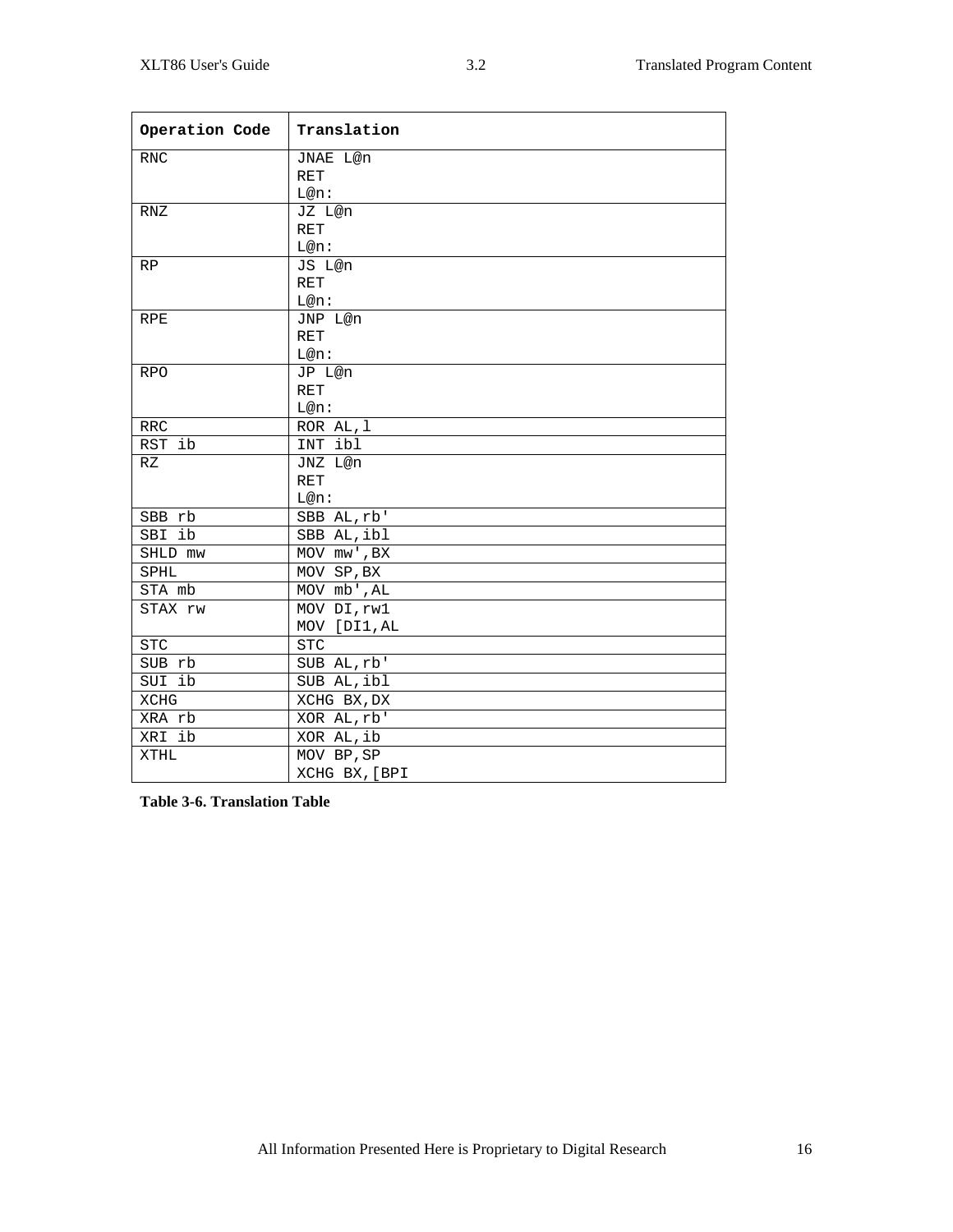# **Section 4 XLT86 ERROR MESSAGES**

# **4.1 Pseudo-assembly Process Error Messages**

XLT86 issues error messages that fall into two categories: those produced by the pseudo-assembly process, and those produced during translation. Errors in the first category are not considered fatal, but are simply annotated in the source listing file following the line in which the error occurs. If errors are present, the message:

Number of Errors: n

is displayed at the console following the pseudo-assembly. Examine the PRN file to determine if the errors are significant. Error messages take the form:

\*\* Error: e \*\*, Near t

where e is one of the error codes, and t is a program element near the position where the error occurred. Table 4-1 lists the error codes.

| Error Code | Meaning                                                                                     |
|------------|---------------------------------------------------------------------------------------------|
| Bad Flag   | invalid parameter list [pl pn]                                                              |
| Balance    | Unmatched right parenthesis or missing trailing string                                      |
|            | quote.                                                                                      |
| Boundary   | Invalid program boundary, usually results from a branch to<br>the middle of an instruction. |
| Convert    | Cannot convert an operand to internal form.                                                 |
| End-Line   | The end of a program line contains extraneous characters.                                   |
| Exp Ovfl   | Expression stack overflow; the expression is nested too                                     |
|            | deeply.                                                                                     |
| Gtr 7      | An expression produced a value greater than 7, where a                                      |
|            | value from 0-7 is required.                                                                 |
| Gtr 255    | An expression produced a value greater than 255, where a                                    |
|            | value from 0-255 is required.                                                               |
| Mov M, M?  | The source line contains the invalid instruction MOV M, M.                                  |
| No Comma   | Missing comma where comma is required.                                                      |
| No Value   | A label or variable was encountered that does not have an                                   |
|            | assigned value.                                                                             |
| Not Impl   | The instruction or directive is not implemented in XLT86.                                   |
| Phase      | A label or variable has a different value on two passes                                     |
|            | through the source program.                                                                 |
| Str Len    | A string was encountered that exceeds the capacity of                                       |
|            | XLT86, check for missing right quote mark.                                                  |
| Value      | The value produced by an expression is not compatible with                                  |
|            | the context in which it occurs.                                                             |

**Table 4-1. XLT86 Error Codes**

# **4.2 Translate-86 Error Messages**

The Translate-86 phase also produces a limited number of error messages. All errors produced by this phase are fatal, and cause immediate termination of XLT86. Table 4-2 lists these error messages.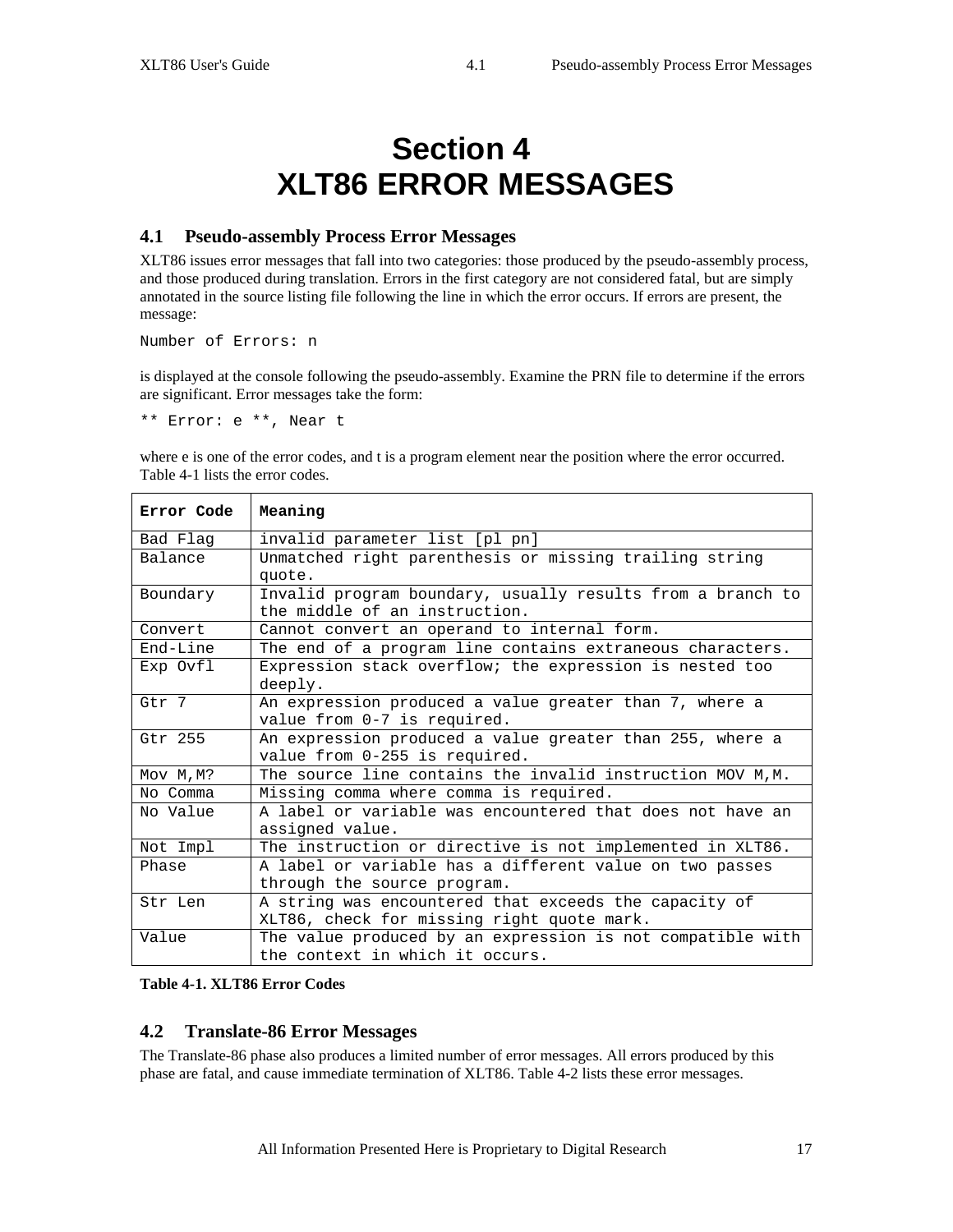| Error Message | Meaning                                                                                                                                             |
|---------------|-----------------------------------------------------------------------------------------------------------------------------------------------------|
| Bad Oper      | Invalid 8080 operation code was encountered during<br>translation; probably due to bad disk 1/0 operation.<br>Check for hardware controller faults. |
| Not BDOS      | A CALL or JMP occurred below the base origin of the<br>program where the target is not 0000H (warm boot)<br>or0005H (BDOS entry).                   |
| Phase $(B)$   | The Directed Graph does not correspond to the source<br>program at the Basic Block level; usually due to a<br>hardware malfunction.                 |
| Phase $(S)$   | The Directed Graph does not correspond to the source<br>program at the statement level; usually due to a<br>hardware malfunction                    |

#### **Table 4-2. Translate-86 Error Messages**

An error produced by Translate-86 is accompanied by the console error message:

```
Fatal Error (See PRN file)
```
to indicate that such an error occurred.

# **4.3 Memory overflow**

The XLT86 program occupies approximately 30K bytes of main memory. The remainder of memory, up to the base of CP/M, stores the program graph that represents the 8086 program being translated. The error message:

```
ERROR (7) "Free Space Exhausted"
```
is issued if the program graph exceeds available memory. A 64K CP/M system allows translation of 8080 programs of up to approximately 6K.

The above error causes XLT86 to terminate. To continue, you must divide your source program into smaller modules and retry the translation.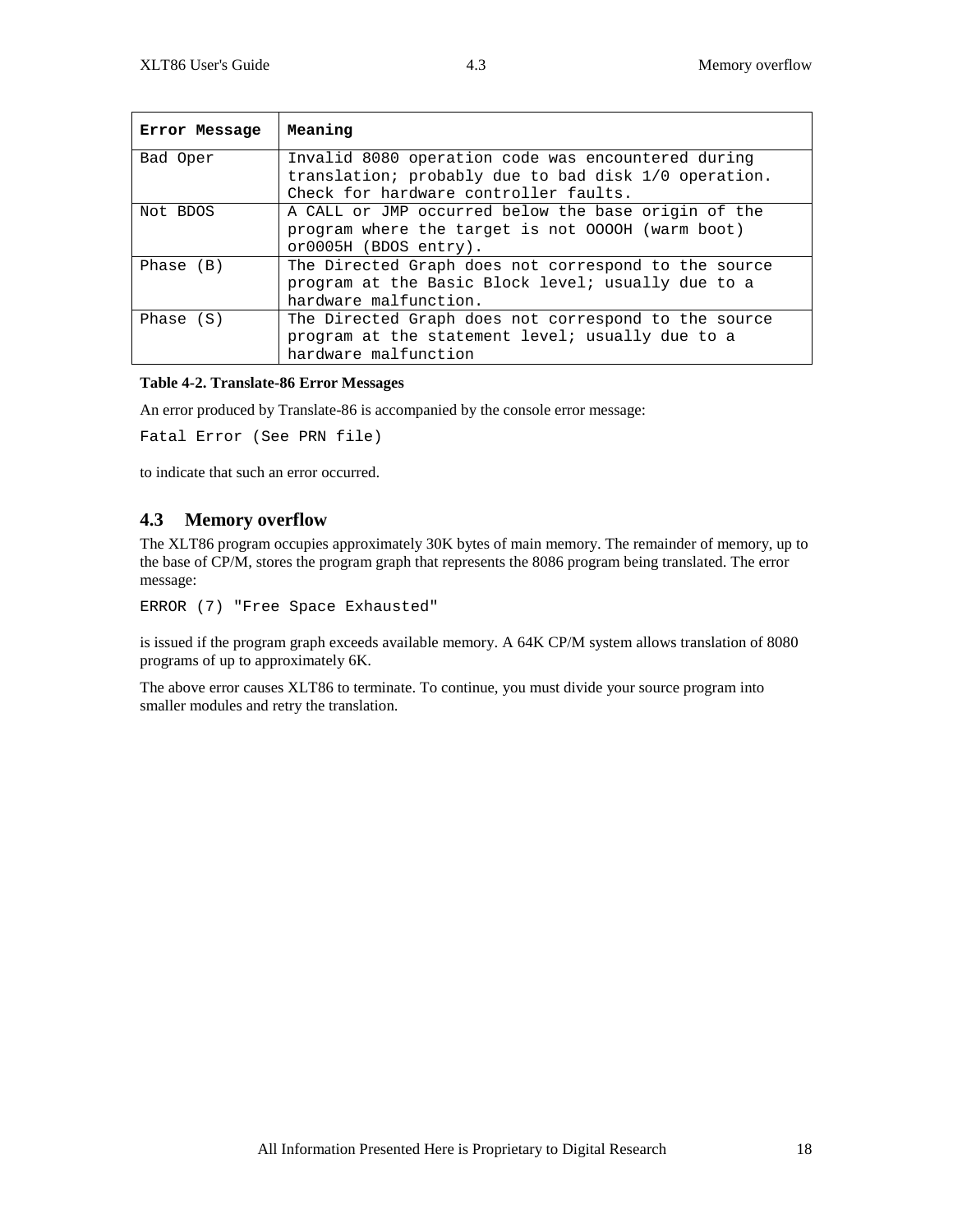# **Appendix A SAMPLE PROGRAM TRANSLATIONS**

The DUMP.ASM program presented here and normally included as a sample assembly language program with CP/M illustrates the translation process. The XLT86 command line:

XLT86 DUMP [80 86]

produces the first example shown below. The "80" parameter selects the 8080 program listing option, while the "86" parameter selects the 8086 listing option. XLT86 places full lines of dashes (" ---- 11) between the Basic Blocks in the 8080 listing. This translation of the DUMP program, however, requires modification to run under CP/M 86. In particular, the DUMP.ASM program contains initialization code that saves the entry SP (statements 34 to 37) and resets the SP to a local stack (statement 39). The return statement following the FINIS label (statement 95) returns control to the CCP.

To perform an exactly equivalent sequence of operations, you must also save the stack segment register (SS) upon entry to the DUMP program, and restore this value before executing the return. Further, the simple RET operation must be replaced by a Far Return (RETF) to balance the original Far Call from the CCP. A simpler solution is to eliminate the initialization code (statements 33 through 39) and use the CCP's built-in 96 byte stack. Control returns to the CCP by executing a RETF at statement 95. If you want to use a local stack, set the SS register to the value of DS upon entry, and set SP to the Offset of STKTOP. Control returns to the CCP through execution of function call #0 in place of the RET in statement 95, as follows:

MOV CL,O MOV DL,O INT 224

or

The second listing shows the Basic Block information collected by the flow analyzer, and produced by the command line:

XLT86 DUMP [B]

where the "B" parameter selects the Basic Block trace. Under normal circumstances, either of the commands shown below are sufficient and reduce the amount of trace information:

XLT86 DUMP [N] XLT86 DUMP

The first command is used only with a CRT-type device where the carriage-return character does not cause an automatic line-feed (see the description of the "N" parameter).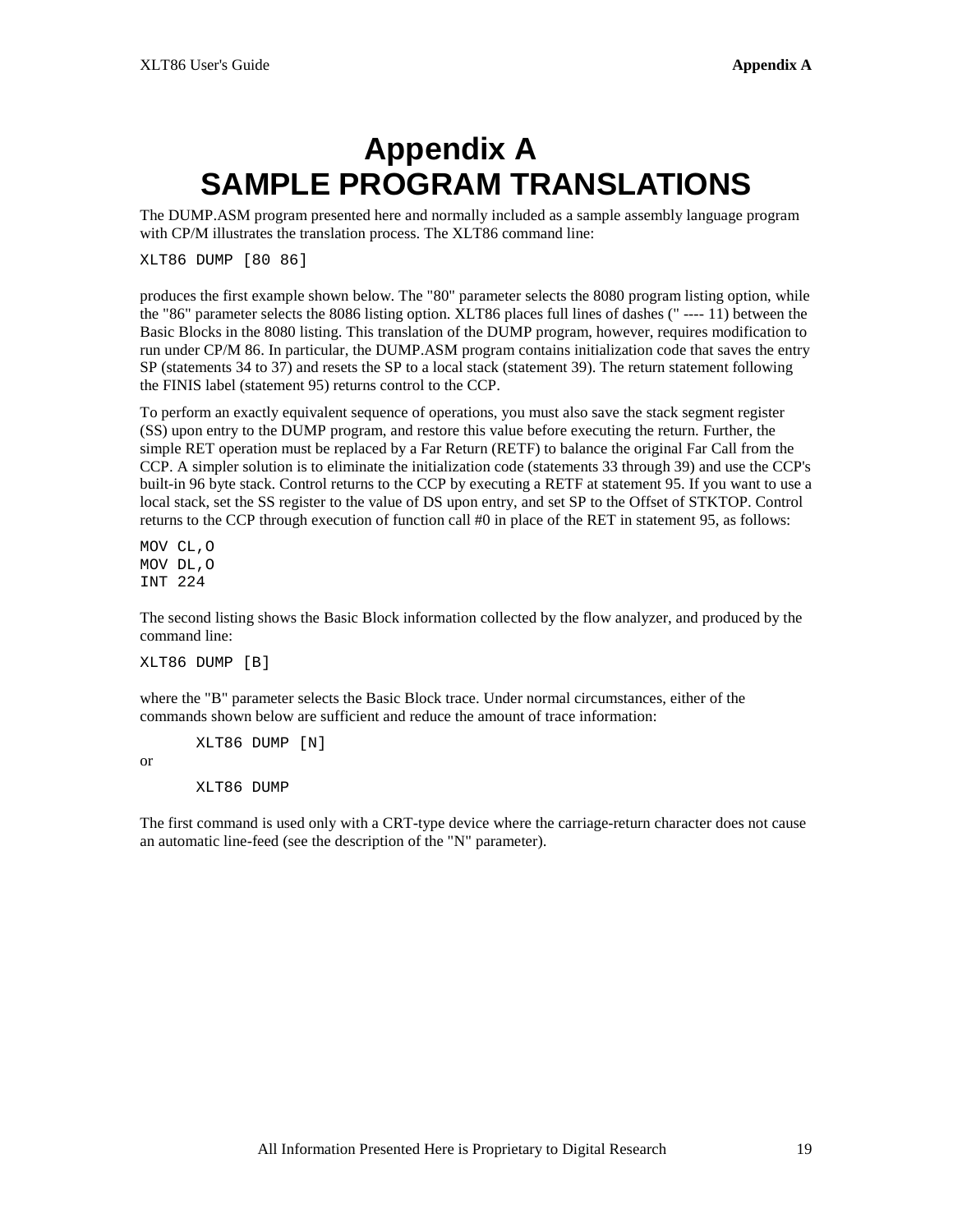|                 |        | 1 1 0 10 7                          |                                 |               |                                                   | FILE DUMP PROGRAM, READS AN INPUT FILE AND PRINTS IN HEX                                                                                                                                                                                   |
|-----------------|--------|-------------------------------------|---------------------------------|---------------|---------------------------------------------------|--------------------------------------------------------------------------------------------------------------------------------------------------------------------------------------------------------------------------------------------|
| $\mathbf{2}$    |        | 2 0100 ;                            |                                 |               |                                                   |                                                                                                                                                                                                                                            |
| 3 <sup>7</sup>  |        | 3 0100 ;                            |                                 |               |                                                   | COPYRIGHT (C) 1975, 1976, 1977, 1978                                                                                                                                                                                                       |
| $4\overline{ }$ |        | 4 0100 ;                            |                                 |               | DIGITAL RESEARCH                                  |                                                                                                                                                                                                                                            |
| 5               |        | 50100 i                             |                                 |               | BOX 579, PACIFIC GROVE                            |                                                                                                                                                                                                                                            |
| 6               |        | 6 0100                              | $\mathbf{r}$                    |               | CALIFORNIA, 93950                                 |                                                                                                                                                                                                                                            |
| 7               |        | 7 0100                              | $\mathbf{r}$                    |               |                                                   |                                                                                                                                                                                                                                            |
| 8               |        | 8 0100                              |                                 |               |                                                   |                                                                                                                                                                                                                                            |
| 9               |        | 9 0100                              | BDOS EQU                        |               |                                                   | ORG 100H<br>EQU 0005H ;DOS ENTRY POINT                                                                                                                                                                                                     |
| 10              |        | 10 0100                             |                                 |               |                                                   |                                                                                                                                                                                                                                            |
| 11              |        | 11 0100                             |                                 |               |                                                   | CONS EQU 1<br>TYPEF EQU 2 : TYPE FUNCTION<br>PRINTF EQU 9 : BUFFER PRINT ENTRY<br>BREAF EQU 11 : BREAK KEY FUNCTION (TRUE IF CHAR READY)<br>OPENF EQU 15 : FILE OPEN<br>READF EQU 15 : FILE OPEN<br>READF EQU 20 : READ FUNCTION           |
| 12              |        | 12 0100                             |                                 |               |                                                   |                                                                                                                                                                                                                                            |
| 13              |        | 13 0100                             |                                 |               |                                                   |                                                                                                                                                                                                                                            |
| 14              |        | 14 0100                             |                                 |               |                                                   |                                                                                                                                                                                                                                            |
|                 |        | 15 0100                             |                                 |               |                                                   |                                                                                                                                                                                                                                            |
| 15              |        |                                     |                                 |               |                                                   |                                                                                                                                                                                                                                            |
| 16              |        | 16 0100                             | $\mathcal{F}$                   |               |                                                   | FCB EQU 5CH FILE CONTROL BLOCK ADDRESS                                                                                                                                                                                                     |
| 17              |        | 17 0100                             |                                 |               |                                                   |                                                                                                                                                                                                                                            |
| 18              |        | 18 0100                             |                                 |               |                                                   | BUFF EQU 80H ; INPUT DISK BUFFER ADDRESS                                                                                                                                                                                                   |
| 19              |        | 19 0100                             | $\mathcal{L}$                   |               |                                                   |                                                                                                                                                                                                                                            |
| 20              |        | 20 0100                             | $\mathcal{F}$ and $\mathcal{F}$ |               | NON GRAPHIC CHARACTERS                            |                                                                                                                                                                                                                                            |
| 21              |        | 21 0100                             | CR                              |               |                                                   | EQU ODH ; CARRIAGE RETURN                                                                                                                                                                                                                  |
| 22              |        | 22 0100                             | LF                              |               |                                                   | EQU 0AH ;LINE FEED                                                                                                                                                                                                                         |
| 23              |        | 23 0100                             | $\mathbf{r}$                    |               |                                                   |                                                                                                                                                                                                                                            |
| 24              |        | 24 0100                             | $\mathcal{L}$                   |               |                                                   | FILE CONTROL BLOCK DEFINITIONS                                                                                                                                                                                                             |
| 25              |        |                                     |                                 |               |                                                   | 25 0100 FCBDN EQU FCB+0 ;DISK NAME                                                                                                                                                                                                         |
| 26              |        |                                     |                                 |               |                                                   | 26 0100 FCBFN EQU FCB+1 ;FILE NAME<br>27 0100 FCBFN EQU FCB+1 ;FILE NAME<br>27 0100 FCBFN EQU FCB+9 ;DISK FILE TYPE (3 CHARACTERS)<br>28 0100 FCBRL EQU FCB+12 ;FILE'S CURRENT REEL NUMBER<br>29 0100 FCBRC EQU FCB+15 ;FILE'S RECORD COUN |
| 27              |        |                                     |                                 |               |                                                   |                                                                                                                                                                                                                                            |
| 28              |        |                                     |                                 |               |                                                   |                                                                                                                                                                                                                                            |
| 29              |        |                                     |                                 |               |                                                   |                                                                                                                                                                                                                                            |
| $30 -$          |        |                                     |                                 |               |                                                   |                                                                                                                                                                                                                                            |
| 31              |        |                                     |                                 |               |                                                   |                                                                                                                                                                                                                                            |
| 32              |        | 32 0100 ;                           |                                 |               |                                                   |                                                                                                                                                                                                                                            |
| 33              |        | 33 0100 <i>i</i>                    |                                 | SET UP STACK  |                                                   |                                                                                                                                                                                                                                            |
| 34              |        | 34 0100                             |                                 | LXI H, O      |                                                   |                                                                                                                                                                                                                                            |
| 35              |        | 35 0103                             |                                 | DAD           | SP                                                |                                                                                                                                                                                                                                            |
| 36              |        |                                     |                                 |               |                                                   | 36 0104 : ENTRY STACK POINTER IN HL FROM THE CCP                                                                                                                                                                                           |
| 37              |        | 37 0104                             |                                 | SHLD OLDSP    |                                                   |                                                                                                                                                                                                                                            |
| 38              |        |                                     |                                 |               |                                                   | 38 0107 $\qquad$ ; SET SP TO LOCAL STACK AREA (RESTORED AT FINIS)                                                                                                                                                                          |
| 39              |        | 39 0107                             |                                 |               | LXI SP, STKTOP                                    |                                                                                                                                                                                                                                            |
| 40              |        |                                     |                                 |               |                                                   | 40 010A ; READ AND PRINT SUCCESSIVE BUFFERS                                                                                                                                                                                                |
| 41              |        |                                     |                                 |               |                                                   | 41 010A CALL SETUP ; SET UP INPUT FILE                                                                                                                                                                                                     |
|                 |        |                                     |                                 |               |                                                   |                                                                                                                                                                                                                                            |
|                 |        |                                     |                                 |               |                                                   |                                                                                                                                                                                                                                            |
|                 |        | ----------------------------------- |                                 |               |                                                   |                                                                                                                                                                                                                                            |
| 42              |        | 42 O1OD                             |                                 |               |                                                   | CPI 255 :255 IF FILE NOT PRESENT                                                                                                                                                                                                           |
| 43              |        | 43 010F                             |                                 |               |                                                   | JNZ OPENOK <i>;</i> SKIP IF OPEN IS OK                                                                                                                                                                                                     |
| . <i>.</i> .    |        |                                     |                                 |               |                                                   |                                                                                                                                                                                                                                            |
| 44              |        | 44 0112 ;                           |                                 |               |                                                   |                                                                                                                                                                                                                                            |
| 45              |        |                                     |                                 |               |                                                   |                                                                                                                                                                                                                                            |
| 46 — 10         |        |                                     |                                 |               |                                                   | 45 0112 $\cdot$ FILE NOT THERE, GIVE ERROR MESSAGE AND RETURN 46 0112 LXI D, OPNMSG                                                                                                                                                        |
| 47              |        | 47 0115                             |                                 | CALL ERR      |                                                   |                                                                                                                                                                                                                                            |
|                 |        |                                     |                                 |               |                                                   |                                                                                                                                                                                                                                            |
| 48              |        | 48 0118                             |                                 |               |                                                   | JMP FINIS TO RETURN                                                                                                                                                                                                                        |
|                 |        |                                     |                                 |               |                                                   |                                                                                                                                                                                                                                            |
| 49              |        | 49 011B                             | $\mathbf{r}$                    |               |                                                   |                                                                                                                                                                                                                                            |
| 50              |        |                                     |                                 |               |                                                   | 50 011B OPENOK: : : OPEN OPERATION OK, SET BUFFER INDEX TO END                                                                                                                                                                             |
| 51              |        | 51 011B                             |                                 |               |                                                   |                                                                                                                                                                                                                                            |
| 52              |        | 52 011D                             |                                 |               |                                                   | MVI A,80H<br>STA IBP <i>;</i> SET BUFFER POINTER TO 80H                                                                                                                                                                                    |
| 53              |        | 53 0120 <i>;</i>                    |                                 |               |                                                   | HL CONTAINS NEXT ADDRESS TO PRINT                                                                                                                                                                                                          |
| 54              |        | 54 0120                             |                                 | LXI           | H, 0                                              | START WITH 0000                                                                                                                                                                                                                            |
|                 | ------ |                                     |                                 |               |                                                   |                                                                                                                                                                                                                                            |
| 55              |        | 55 0123                             | $\overline{\phantom{a}}$        |               |                                                   |                                                                                                                                                                                                                                            |
| 56              |        | 56 0123 GLOOP:                      |                                 |               |                                                   |                                                                                                                                                                                                                                            |
| 57              |        | 57 0123                             |                                 |               |                                                   | PUSH H : SAVE LINE POSITION                                                                                                                                                                                                                |
| 58              |        | 58 0124                             |                                 | CALL GNB      |                                                   |                                                                                                                                                                                                                                            |
|                 |        |                                     |                                 |               |                                                   |                                                                                                                                                                                                                                            |
| 59              |        | 59 0127                             |                                 |               |                                                   |                                                                                                                                                                                                                                            |
| 60              |        | 60 0128                             |                                 |               |                                                   |                                                                                                                                                                                                                                            |
|                 | -----  |                                     | ------------                    | $\frac{1}{2}$ |                                                   | ----------------------------                                                                                                                                                                                                               |
| 61              |        | 61 012B                             |                                 | MOV B, A      |                                                   |                                                                                                                                                                                                                                            |
| 62<br>63        |        | 63 012C ;                           |                                 |               | 62 012C : PRINT HEX VALUES<br>CHECK FOR LINE FOLD |                                                                                                                                                                                                                                            |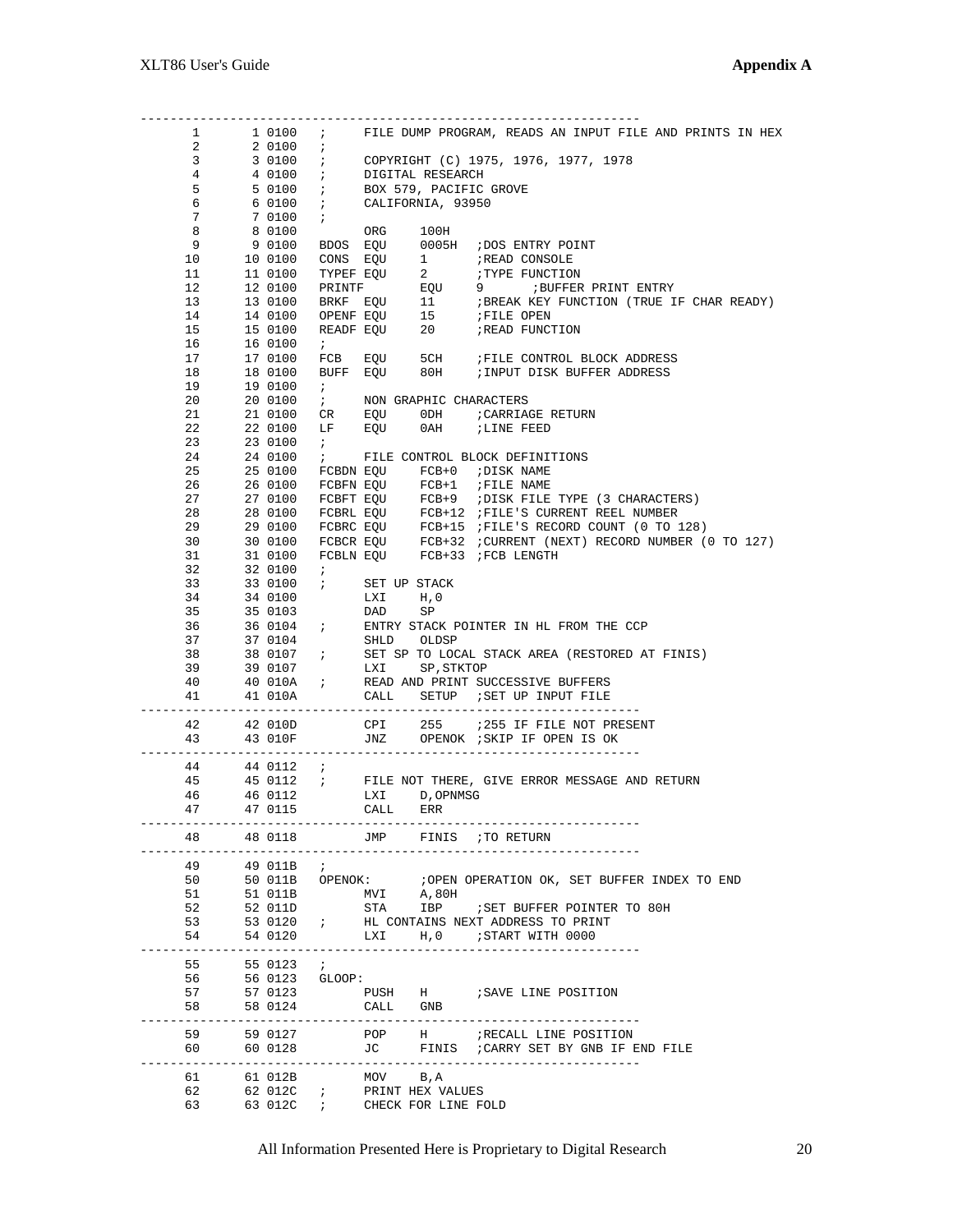| 64  |               | 64 012C           |              | MOV A, L              |                     |                                                                                                                                                                  |  |
|-----|---------------|-------------------|--------------|-----------------------|---------------------|------------------------------------------------------------------------------------------------------------------------------------------------------------------|--|
|     |               |                   |              |                       |                     |                                                                                                                                                                  |  |
| 65  |               | 65 012D           |              | ANI                   |                     | OFH : CHECK LOW 4 BITS                                                                                                                                           |  |
| 66  |               | 66 012F           |              | JNZ NONUM             |                     |                                                                                                                                                                  |  |
|     |               |                   |              |                       |                     |                                                                                                                                                                  |  |
|     |               |                   |              |                       |                     |                                                                                                                                                                  |  |
| 67  |               | 67 0132 ;         |              |                       | PRINT LINE NUMBER   |                                                                                                                                                                  |  |
| 68  |               | 68 0132           |              | CALL CRLF             |                     |                                                                                                                                                                  |  |
|     |               |                   |              |                       |                     |                                                                                                                                                                  |  |
|     |               |                   |              |                       |                     |                                                                                                                                                                  |  |
| 69  |               | 69 0135           | $\mathbf{r}$ |                       |                     |                                                                                                                                                                  |  |
| 70  |               | 70 0135 ;         |              |                       | CHECK FOR BREAK KEY |                                                                                                                                                                  |  |
| 71  |               | 71 0135           |              | CALL BREAK            |                     |                                                                                                                                                                  |  |
|     |               |                   |              |                       |                     |                                                                                                                                                                  |  |
|     |               |                   |              |                       |                     |                                                                                                                                                                  |  |
| 72  |               | 72 0138 ;         |              |                       |                     | ACCUM LSB = 1 IF CHARACTER READY                                                                                                                                 |  |
| 73  |               | 73 0138           |              | RRC                   |                     | ;INTO CARRY                                                                                                                                                      |  |
|     |               |                   |              |                       |                     |                                                                                                                                                                  |  |
| 74  |               | 74 0139           |              |                       |                     | JC FINIS ; DON'T PRINT ANY MORE                                                                                                                                  |  |
|     |               |                   |              |                       |                     |                                                                                                                                                                  |  |
| 75  |               | 75 013C ;         |              |                       |                     |                                                                                                                                                                  |  |
|     |               |                   |              |                       |                     |                                                                                                                                                                  |  |
| 76  |               | 76 013C           |              | MOV                   | A,H                 |                                                                                                                                                                  |  |
| 77  |               | 77 013D           |              | CALL PHEX             |                     |                                                                                                                                                                  |  |
|     |               |                   |              |                       |                     |                                                                                                                                                                  |  |
| 78  |               | 78 0140           |              |                       |                     |                                                                                                                                                                  |  |
|     |               |                   |              | MOV A, L              |                     |                                                                                                                                                                  |  |
| 79  |               | 79 0141           |              | CALL                  | PHEX                |                                                                                                                                                                  |  |
|     | - - - - - - - |                   |              |                       |                     |                                                                                                                                                                  |  |
| 80  |               | 80 0144 NONUM:    |              |                       |                     |                                                                                                                                                                  |  |
|     |               |                   |              |                       |                     |                                                                                                                                                                  |  |
| 81  |               |                   |              |                       |                     |                                                                                                                                                                  |  |
| 82  |               |                   |              |                       |                     | 81 0144 $\begin{array}{ccc} \texttt{INX} & \texttt{H} & \texttt{.7TO NEXT LINE NUMBER} \\ \texttt{82 0145} & \texttt{MVI} & \texttt{A}, \texttt{.'} \end{array}$ |  |
| 83  |               | 83 0147           |              | CALL PCHAR            |                     |                                                                                                                                                                  |  |
|     |               |                   |              |                       |                     |                                                                                                                                                                  |  |
|     |               |                   |              |                       |                     |                                                                                                                                                                  |  |
| 84  |               | 84 O14A           |              | MOV A, B              |                     |                                                                                                                                                                  |  |
| 85  |               | 85 O14B           |              | CALL                  | PHEX                |                                                                                                                                                                  |  |
|     |               |                   |              |                       |                     |                                                                                                                                                                  |  |
|     |               |                   |              |                       |                     |                                                                                                                                                                  |  |
| 86  |               | 86 O14E           |              | JMP                   | GLOOP               |                                                                                                                                                                  |  |
|     |               |                   |              |                       |                     |                                                                                                                                                                  |  |
| 87  |               | 87 0151           | $\cdot$      |                       |                     |                                                                                                                                                                  |  |
|     |               |                   |              |                       |                     |                                                                                                                                                                  |  |
| 88  |               | 88 0151    FINIS: |              |                       |                     |                                                                                                                                                                  |  |
| 89  |               |                   |              |                       |                     | 89 0151 ; END OF DUMP, RETURN TO CCP                                                                                                                             |  |
| 90  |               |                   |              |                       |                     | 90 0151 $\qquad$ (NOTE THAT A JMP TO 0000H REBOOTS)                                                                                                              |  |
|     |               |                   |              |                       |                     |                                                                                                                                                                  |  |
| 91  |               | 91 0151           |              | CALL                  | CRLF                |                                                                                                                                                                  |  |
|     |               |                   |              |                       |                     |                                                                                                                                                                  |  |
| 92  |               | 92 0154           |              | LHLD                  | OLDSP               |                                                                                                                                                                  |  |
| 93  |               |                   |              |                       |                     |                                                                                                                                                                  |  |
|     |               | 93 0157           |              | SPHL                  |                     |                                                                                                                                                                  |  |
|     |               |                   |              |                       |                     |                                                                                                                                                                  |  |
| 94  |               | 94 0158 ;         |              |                       |                     | STACK POINTER CONTAINS CCP'S STACK LOCATION                                                                                                                      |  |
| 95  |               |                   |              |                       |                     |                                                                                                                                                                  |  |
|     |               | 95 0158           |              | RET                   |                     | TO THE CCP                                                                                                                                                       |  |
|     |               |                   |              |                       |                     |                                                                                                                                                                  |  |
| 96  |               | 96 0159           | $\cdot$ :    |                       |                     |                                                                                                                                                                  |  |
| 97  |               | 97 0159 <i>;</i>  |              |                       |                     |                                                                                                                                                                  |  |
|     |               |                   |              |                       |                     |                                                                                                                                                                  |  |
| 98  |               |                   |              | 98 0159 ; SUBROUTINES |                     |                                                                                                                                                                  |  |
| 99  |               | 99 0159           | $\mathbf{r}$ |                       |                     |                                                                                                                                                                  |  |
| 100 |               |                   |              |                       |                     | 100 0159 BREAK: : CHECK BREAK KEY (ACTUALLY ANY KEY WILL DO)                                                                                                     |  |
| 101 |               |                   |              |                       |                     | 101 0159 PUSH H! PUSH D! PUSH B; ENVIRONMENT SAVED                                                                                                               |  |
|     |               |                   |              |                       |                     |                                                                                                                                                                  |  |
| 102 |               | 104 015C          |              | MVI C, BRKF           |                     |                                                                                                                                                                  |  |
| 103 |               | 105 015E          |              | CALL                  | BDOS                |                                                                                                                                                                  |  |
|     |               |                   |              |                       |                     |                                                                                                                                                                  |  |
|     |               |                   |              |                       |                     |                                                                                                                                                                  |  |
| 104 |               | 106 0161          |              |                       |                     | POP B! POP D! POP H; ENVIRONMENT RESTORED                                                                                                                        |  |
| 105 |               | 109 0164          |              | RET                   |                     |                                                                                                                                                                  |  |
|     | $\frac{1}{2}$ |                   |              |                       |                     |                                                                                                                                                                  |  |
| 106 |               | 110 0165          | $\ddot{i}$   |                       |                     |                                                                                                                                                                  |  |
|     |               |                   |              |                       |                     |                                                                                                                                                                  |  |
| 107 |               |                   |              |                       |                     | 111 0165 PCHAR: ; PRINT A CHARACTER                                                                                                                              |  |
| 108 |               | 112 0165          |              |                       |                     | PUSH H! PUSH D! PUSH B; SAVED                                                                                                                                    |  |
| 109 |               | 115 0168          |              | MVI                   | C,TYPEF             |                                                                                                                                                                  |  |
|     |               |                   |              |                       |                     |                                                                                                                                                                  |  |
| 110 |               | 116 016A          |              | $MOV$ E, A            |                     |                                                                                                                                                                  |  |
| 111 |               | 117 016B          |              | CALL BDOS             |                     |                                                                                                                                                                  |  |
|     |               |                   |              |                       |                     |                                                                                                                                                                  |  |
|     |               |                   |              |                       |                     |                                                                                                                                                                  |  |
| 112 |               | 118 016E          |              |                       |                     | POP B! POP D! POP H; RESTORED                                                                                                                                    |  |
| 113 |               | 121 0171          |              | RET                   |                     |                                                                                                                                                                  |  |
|     | -------       |                   |              |                       |                     |                                                                                                                                                                  |  |
| 114 |               | 122 0172          | $\cdot$ :    |                       |                     |                                                                                                                                                                  |  |
|     |               |                   |              |                       |                     |                                                                                                                                                                  |  |
| 115 |               | 123 0172 CRLF:    |              |                       |                     |                                                                                                                                                                  |  |
| 116 |               | 124 0172          |              | MVI                   | A, CR               |                                                                                                                                                                  |  |
| 117 |               | 125 0174          |              | CALL PCHAR            |                     |                                                                                                                                                                  |  |
|     |               |                   |              |                       |                     |                                                                                                                                                                  |  |
|     |               | 118 126 0177      |              | MVI A,LF              |                     |                                                                                                                                                                  |  |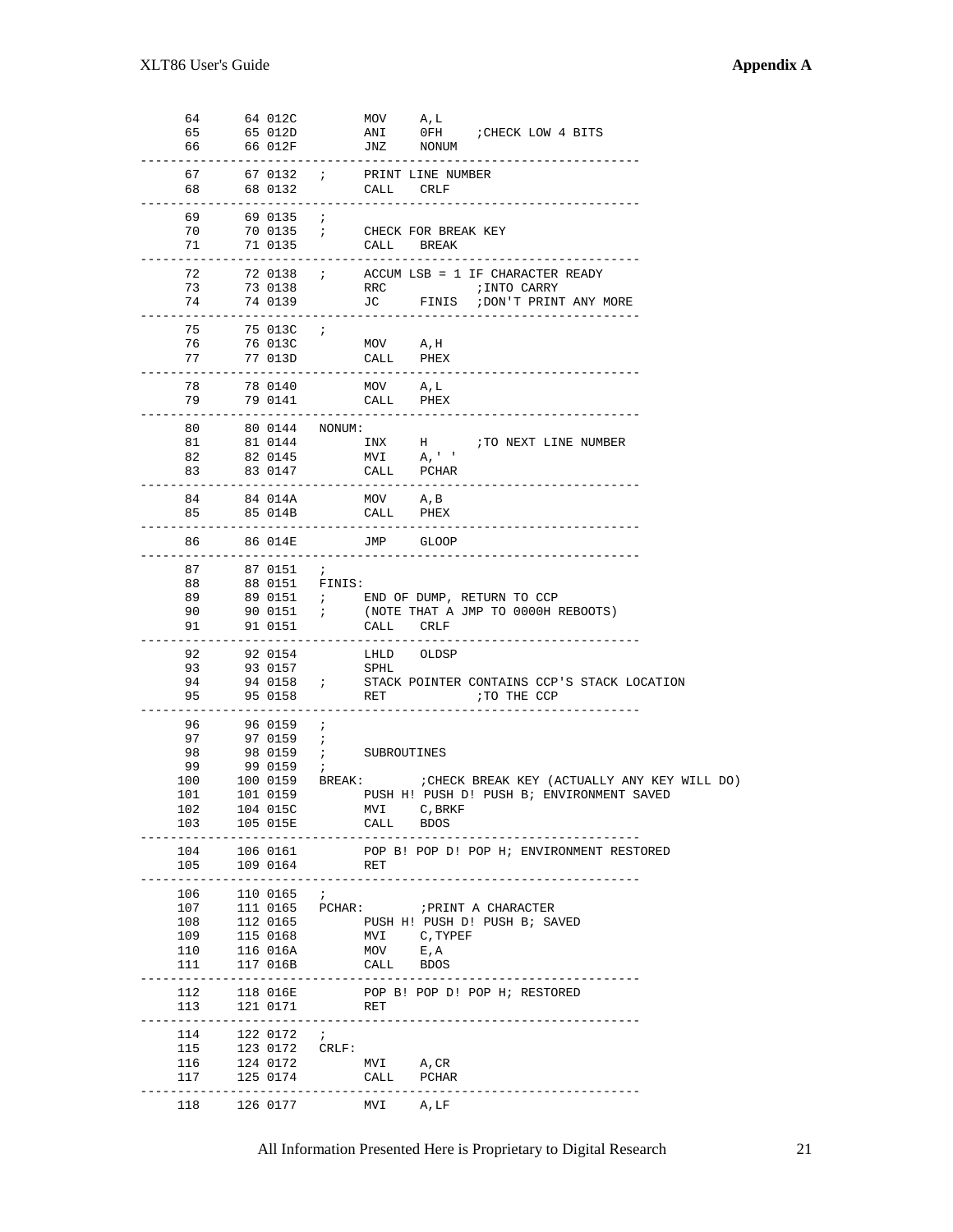| 119                                           | 127 0179                                                                                                                                      | CALL<br>PCHAR                                                                                                                                                                                                                                                                                  |
|-----------------------------------------------|-----------------------------------------------------------------------------------------------------------------------------------------------|------------------------------------------------------------------------------------------------------------------------------------------------------------------------------------------------------------------------------------------------------------------------------------------------|
| 120                                           | 128 017C                                                                                                                                      | RET                                                                                                                                                                                                                                                                                            |
| 121<br>122<br>123<br>124<br>125               | 129 O17D<br>$\cdot$ ;<br>130 O17D<br>$\cdot$ i<br>132 O17D<br>133 017F                                                                        | 131 017D PNIB: ; PRINT NIBBLE IN REG A<br>LOW 4 BITS<br>ANI<br>0FH.<br>CPI<br>10                                                                                                                                                                                                               |
| 126                                           | 134 0181                                                                                                                                      | JNC<br>P10                                                                                                                                                                                                                                                                                     |
| 127<br>128<br>129                             | 135 0184 ;<br>136 0184<br>137 0186                                                                                                            | LESS THAN OR EQUAL TO 9<br>ADI '0'<br>JMP<br>PRN                                                                                                                                                                                                                                               |
| 130<br>131<br>132                             | 138 0189 ;<br>140 0189 P10: ADI                                                                                                               | 139 0189 ; GREATER OR EQUAL TO 10<br>$'A' - 10$                                                                                                                                                                                                                                                |
| 133                                           | 141 018B PRN: CALL PCHAR                                                                                                                      |                                                                                                                                                                                                                                                                                                |
| 134                                           | 142 018E                                                                                                                                      | RET                                                                                                                                                                                                                                                                                            |
| 135<br>136<br>137<br>138<br>139<br>140<br>141 | 143 O18F<br>÷<br>145 018F<br>146 0190<br>147 0191<br>148 0192<br>149 0193                                                                     | 144 018F PHEX: ; PRINT HEX CHAR IN REG A<br>PSW<br>PUSH<br>RRC<br>RRC<br>RRC<br>RRC                                                                                                                                                                                                            |
| 142                                           | 150 0194                                                                                                                                      | CALL PNIB ; PRINT NIBBLE                                                                                                                                                                                                                                                                       |
| 143<br>144                                    | 151 0197<br>152 0198                                                                                                                          | POP<br>PSW<br>CALL<br>PNIB                                                                                                                                                                                                                                                                     |
| 145                                           | 153 019B                                                                                                                                      | RET                                                                                                                                                                                                                                                                                            |
| 146<br>147<br>148<br>149<br>150               | 154 019C<br>$\cdot$ $\cdot$<br>156 019C ;<br>157 019C<br>158 019E                                                                             | 155 019C ERR: ; PRINT ERROR MESSAGE<br>D, E ADDRESSES MESSAGE ENDING WITH "\$"<br>MVI C, PRINTF : PRINT BUFFER FUNCTION<br>CALL<br>BDOS                                                                                                                                                        |
| 151                                           | 159 01A1                                                                                                                                      | RET                                                                                                                                                                                                                                                                                            |
| 152<br>153<br>154<br>155<br>156<br>157        | $- - - - - -$<br>160 O1A2<br>$\cdot$ $\cdot$<br>161 01A2<br>$\mathbf{r}$<br>162 01A2 GNB: ; GET NEXT BYTE<br>163 01A2<br>164 01A5<br>165 01A7 | LDA<br>IBP<br>CPI<br>80H<br>JNZ<br>G0                                                                                                                                                                                                                                                          |
| 158<br>159<br>160<br>161                      | 166 01AA<br>$\mathbf{r}$<br>167 O1AA<br>$\cdot$ ;<br>168 01AA ;<br>169 01AA                                                                   | READ ANOTHER BUFFER<br>CALL DISKR                                                                                                                                                                                                                                                              |
| 162<br>163                                    | 170 01AD<br>171 01AE                                                                                                                          | ORA<br>A<br>;ZERO VALUE IF READ OK<br>JZ<br>G0 and the set of the set of the set of the set of the set of the set of the set of the set of the set of the set of the set of the set of the set of the set of the set of the set of the set of the set of the set of the se<br>FOR ANOTHER BYTE |
| 164<br>165<br>166                             | $172$ $01B1$ ;<br>173 01B1<br>174 01B2                                                                                                        | END OF DATA, RETURN WITH CARRY SET FOR EOF<br>STC<br>RET                                                                                                                                                                                                                                       |
| 167<br>168<br>169<br>170<br>171<br>172<br>173 | $\mathbf{r}$<br>175 01B3<br>176 01B3 G0:<br>177 01B3<br>178 01B4<br>179 01B6<br>180 O1B7<br>181 01BA<br>$\mathcal{L}$ , $\mathcal{L}$         | ; READ THE BYTE AT BUFF+REG A<br>$\boldsymbol{\mathrm{E}}$ , $\boldsymbol{\mathrm{A}}$<br><i>ILS BYTE OF BUFFER INDEX</i><br>MOV<br>D, 0<br>; DOUBLE PRECISION INDEX TO DE<br>MVI<br>INR<br>$\mathbf{A}$<br>; INDEX=INDEX+1<br>STA<br>IBP<br>; BACK TO MEMORY<br>POINTER IS INCREMENTED        |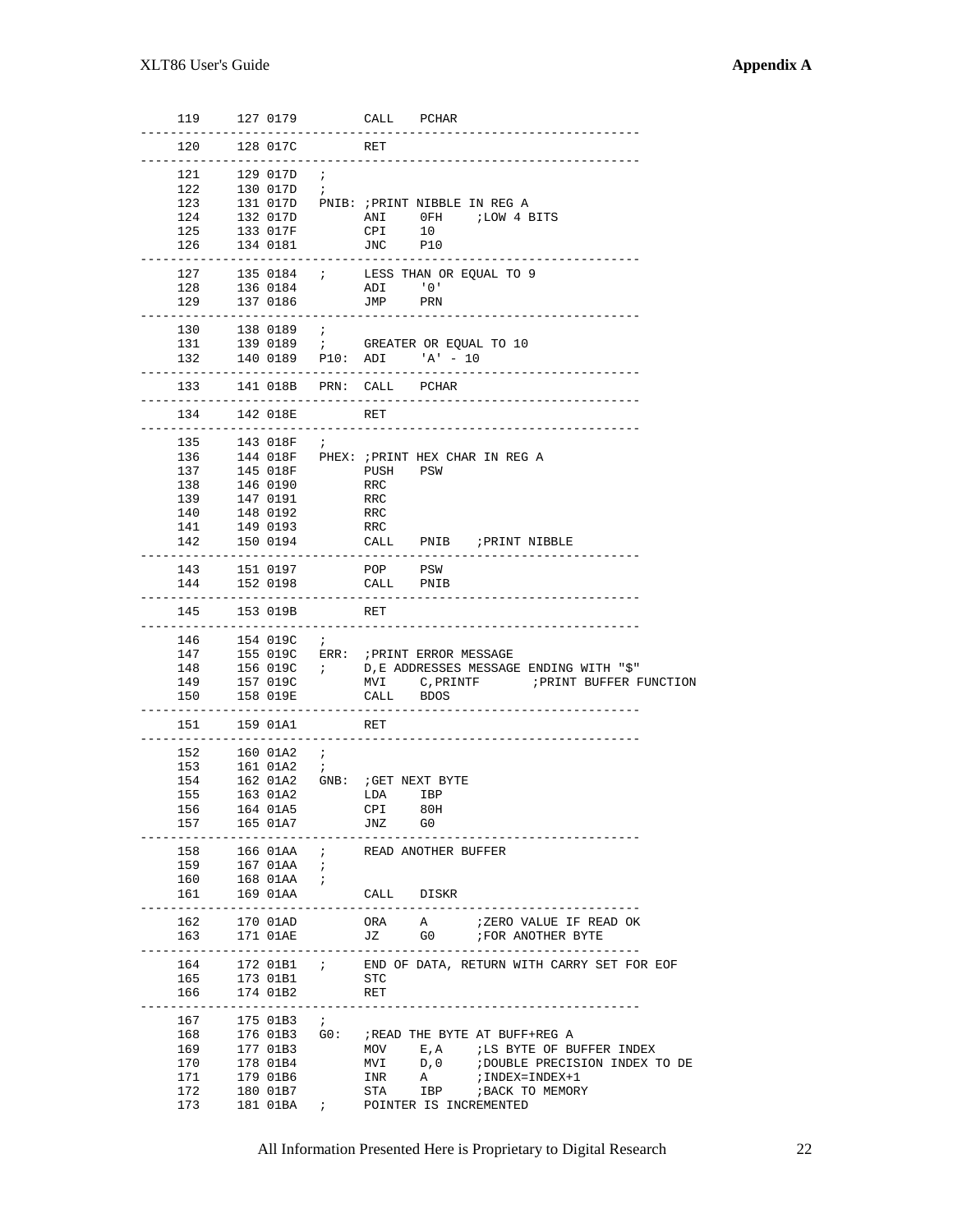| 174<br>175            |             | 182 01BA<br>183 01BA    | $\mathbf{i}$ | LXI H, BUFF                                |                               | SAVE THE CURRENT FILE ADDRESS                                                                                                                                                                                                                                                                                           |
|-----------------------|-------------|-------------------------|--------------|--------------------------------------------|-------------------------------|-------------------------------------------------------------------------------------------------------------------------------------------------------------------------------------------------------------------------------------------------------------------------------------------------------------------------|
| 176                   |             | 184 01BD                |              | DAD                                        | $\Box$                        |                                                                                                                                                                                                                                                                                                                         |
| 177                   |             | 185 O1BE ;              |              |                                            |                               | ABSOLUTE CHARACTER ADDRESS IS IN HL                                                                                                                                                                                                                                                                                     |
| 178                   |             |                         |              |                                            |                               |                                                                                                                                                                                                                                                                                                                         |
|                       |             |                         |              |                                            |                               |                                                                                                                                                                                                                                                                                                                         |
| 179                   |             |                         |              |                                            |                               |                                                                                                                                                                                                                                                                                                                         |
| 180                   |             |                         |              |                                            |                               | $\begin{tabular}{lllllllllll} 186 & 01BE & & & & & & & & & & & & \\ 187 & 01BF & & & & & & & & & & \\ 188 & 01BF & & & & & & & & & & \\ 188 & 01BF & & & & & & & & & & \\ \end{tabular} \hspace{2cm} \begin{tabular}{lllllllllll} \bf 187 & 01BE & & & & & & & & \\ 188 & 01BF & & & & & & & & \\ \hline \end{tabular}$ |
| 181                   | $- - - - -$ | 189 01C0                |              | RET                                        |                               |                                                                                                                                                                                                                                                                                                                         |
| 182                   |             | 190 01C1                | $\ddot{i}$   |                                            |                               |                                                                                                                                                                                                                                                                                                                         |
| 183                   |             |                         |              |                                            | 191 O1C1 SETUP: : SET UP FILE |                                                                                                                                                                                                                                                                                                                         |
| 184                   |             |                         |              |                                            |                               | 192 O1C1 $\qquad$ ; OPEN THE FILE FOR INPUT                                                                                                                                                                                                                                                                             |
| 185                   |             | 193 01C1                |              |                                            |                               | XRA A <i>;</i> ZERO TO ACCUM                                                                                                                                                                                                                                                                                            |
| 186                   |             | 194 01C2                |              |                                            |                               | STA FCBCR ; CLEAR CURRENT RECORD                                                                                                                                                                                                                                                                                        |
| 187                   |             | 195 01C5 ;              |              |                                            |                               |                                                                                                                                                                                                                                                                                                                         |
| 188                   |             | 19601C5                 |              |                                            |                               |                                                                                                                                                                                                                                                                                                                         |
| 189                   |             | 197 01C8                |              | $LXI$ D, FCB<br>MVI                        | C,OPENF                       |                                                                                                                                                                                                                                                                                                                         |
| 190                   |             | 198 01CA                |              | CALL BDOS                                  |                               |                                                                                                                                                                                                                                                                                                                         |
|                       |             |                         |              |                                            |                               |                                                                                                                                                                                                                                                                                                                         |
| 191                   |             |                         |              |                                            |                               | 199 O1CD ; 255 IN ACCUM IF OPEN ERROR                                                                                                                                                                                                                                                                                   |
| 192                   |             | 200 01CD                |              | RET                                        |                               |                                                                                                                                                                                                                                                                                                                         |
|                       |             | -----------             |              |                                            |                               |                                                                                                                                                                                                                                                                                                                         |
| 193                   |             |                         |              |                                            |                               |                                                                                                                                                                                                                                                                                                                         |
| 194                   |             |                         |              |                                            |                               | 201 01CE $\begin{array}{ccc} i & i \ 202 & 01CE & 01SK : 010E & 01SK : 010E & 010K & 010K & 010K & 010K & 010K & 010K & 010K & 010K & 010K & 010K & 010K & 010K & 010K & 010K & 010K & 010K & 010K & 010K & 010K & 010K & 010K & 010K & 010K & 010K & 010K & 010K & 010K & 010K &$                                      |
| 195                   |             | 203 01CE                |              |                                            |                               | PUSH H! PUSH D! PUSH B                                                                                                                                                                                                                                                                                                  |
| 196                   |             | 206 O1D1                |              | LXI D, FCB                                 |                               |                                                                                                                                                                                                                                                                                                                         |
| 197                   |             | 207 01D4                |              |                                            | MVI C, READF                  |                                                                                                                                                                                                                                                                                                                         |
|                       |             | 208 01D6                |              | CALL BDOS                                  |                               |                                                                                                                                                                                                                                                                                                                         |
| 198                   |             |                         |              | -------------                              |                               |                                                                                                                                                                                                                                                                                                                         |
|                       |             | . _ _ _ _ _ _ _ _ _ _ _ |              |                                            |                               |                                                                                                                                                                                                                                                                                                                         |
| 199                   |             | 209 01D9                |              |                                            | POP B! POP D! POP H           |                                                                                                                                                                                                                                                                                                                         |
| 200<br>-------------- |             | 212 01DC                | RET          |                                            |                               |                                                                                                                                                                                                                                                                                                                         |
| 201                   |             | $213$ 01DD ;            |              |                                            |                               |                                                                                                                                                                                                                                                                                                                         |
| 202                   |             |                         |              |                                            |                               |                                                                                                                                                                                                                                                                                                                         |
| 203                   |             |                         |              |                                            |                               | 214 O1DD ; FIXED MESSAGE AREA<br>215 O1DD SIGNON: DB 'FILE DUMP VERSION 1.4\$'                                                                                                                                                                                                                                          |
| 204                   |             |                         |              |                                            |                               |                                                                                                                                                                                                                                                                                                                         |
| 205                   |             | 217 01F5                | $\ddot{i}$   |                                            | 216 01F3 OPNMSG: DB CR, LF    |                                                                                                                                                                                                                                                                                                                         |
| 206                   |             | 218 01F5                |              |                                            |                               |                                                                                                                                                                                                                                                                                                                         |
|                       |             |                         |              | ; VARIABLE AREA                            |                               |                                                                                                                                                                                                                                                                                                                         |
| 207                   |             |                         |              |                                            |                               | 219 01F5 IBP: DS 2 / INPUT BUFFER POINTER                                                                                                                                                                                                                                                                               |
| 208                   |             |                         |              |                                            |                               | 220 O1F7 OLDSP DS 2 : ENTRY STACK POINTER VALUE                                                                                                                                                                                                                                                                         |
| 209                   |             |                         |              |                                            |                               |                                                                                                                                                                                                                                                                                                                         |
| 210<br>211            |             | 221 01F9<br>222 01F9    |              | $221 01F9  i$<br>$222 01F9  i  STACK AREA$ |                               |                                                                                                                                                                                                                                                                                                                         |
|                       |             | 223 01F9                |              |                                            |                               | DS 64 FRESERVE 32 LEVEL STACK                                                                                                                                                                                                                                                                                           |
| 212                   |             | 224 0239 STKTOP:        |              |                                            |                               |                                                                                                                                                                                                                                                                                                                         |
| 213                   |             | 225 0239 <i>i</i>       |              |                                            |                               |                                                                                                                                                                                                                                                                                                                         |
| 214                   |             | 226 0239<br>227 0239    |              | <b>END</b>                                 |                               |                                                                                                                                                                                                                                                                                                                         |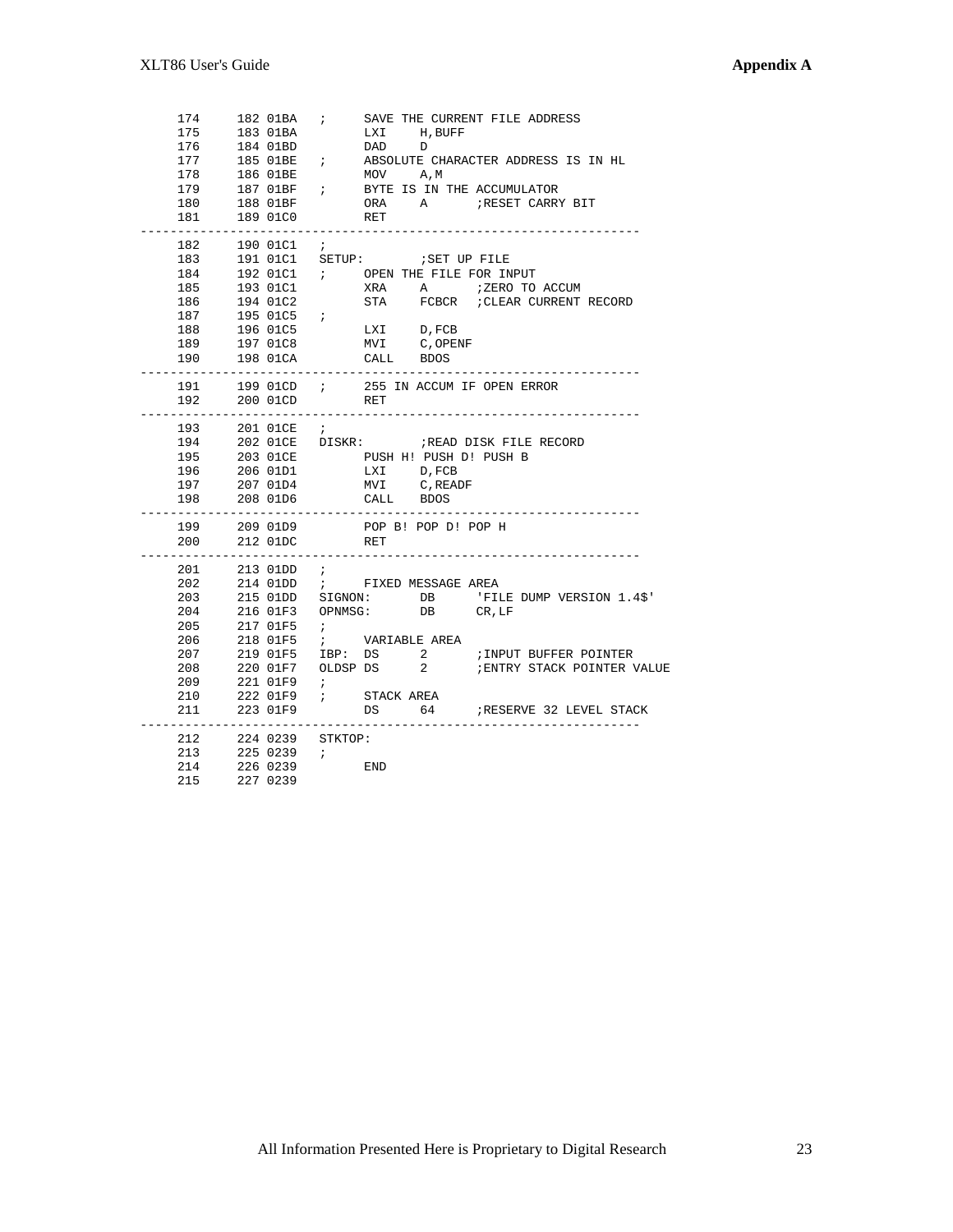1 0 M EQU Byte Ptr 0[BX]<br>1 1; FILE DUMP PROGRAM, REA 1 1 ; FILE DUMP PROGRAM, READS AN INPUT FILE AND PRINTS IN HEX 2 ;  $\begin{array}{ccc} 2 & 2 & i \\ 3 & 3 & i \end{array}$  3 3 ; COPYRIGHT (C) 1975, 1976, 1977, 1978 4 4 ; DIGITAL RESEARCH 5 5; BOX 579, PACIFIC GROVE 6 6 ; CALIFORNIA, 93950  $\begin{array}{ccc} 7 & \quad & 7 & \vdots \\ 8 & \quad & 8 \end{array}$ 8 8 ORG 100H<br>9 9 BDOS EQU 0005H 9 9 BDOS EQU 0005H ;DOS ENTRY POINT 10 10 CONS EQU 1 **;READ CONSOLE** 11 11 TYPEF EQU 2 7 FYPE FUNCTION 12 12 PRINTF EQU 9 ;BUFFER PRINT ENTRY 12 HOURTH EQU 5<br>
13 BRKF EQU 11 ;BREAK KEY FUNCTION (TRUE IF CHAR READY)<br>
14 14 OPENF EQU 15 ;FILE OPEN<br>
15 READF EQU 20 ;READ FUNCTION 14 14 OPENF EQU 15 **;FILE OPEN** 15 15 READF EQU 20 **18 READ FUNCTION**  16 16 ; 17 17 FCB EQU 5CH ;FILE CONTROL BLOCK ADDRESS 18 18 BUFF EQU 80H ;INPUT DISK BUFFER ADDRESS 19 19 ; 20 20 ; NON GRAPHIC CHARACTERS<br>21 21 CR EQU 0DH<br>22 22 LF EQU 0AH  $21 \qquad 21 \qquad \textrm{CR} \qquad \textrm{EQU} \qquad 0 \, \textrm{DH} \qquad \qquad i \, \textrm{CAR} \, \textrm{LINE} \, \, \textrm{RETD}$  22 22 LF EQU 0AH ;LINE FEED 23 23 ; 24 24 ; FILE CONTROL BLOCK DEFINITIONS 25 25 FCBDN EQU FCB+0 ;DISK NAME 26 26 FCBFN EQU FCB+1 **;FILE NAME**  27 27 FCBFT EQU FCB+9 ;DISK FILE TYPE (3 CHARACTERS) 28 28 FCBRL EQU FCB+12 ;FILE'S CURRENT REEL NUMBER 29 29 FCBRC EQU FCB+15 ;FILE'S RECORD COUNT (0 TO 128) 30 30 FCBCR EQU FCB+32 ;CURRENT (NEXT) RECORD NUMBER (0 TO 127) 31 31 FCBLN EQU FCB+33 ;FCB LENGTH 32 32 ; 33 33 ; SET UP STACK 34 34 MOV BX,0 35 35 ADD BX,SP 36 36 ; ENTRY STACK POINTER IN HL FROM THE CCP 37 37 MOV Word Ptr OLDSP,BX 38 38 ; SET SP TO LOCAL STACK AREA (RESTORED AT FINIS) 39 39 MOV SP,(Offset STKTOP) 40 40 ; READ AND PRINT SUCCESSIVE BUFFERS 41 41 CALL SETUP ;SET UP INPUT FILE 42 42 CMP AL, 255 6 6 7255 IF FILE NOT PRESENT 43 43 JNZ OPENOK ;SKIP IF OPEN IS OK  $44$   $44$  ;<br> $45$   $45$  ; 45 45 ; FILE NOT THERE, GIVE ERROR MESSAGE AND RETURN 46 46 MOV DX, (Offset OPNMSG)<br>47 47 CALL ERR 47 47 CALL ERR 48 48 JMPS FINIS : TO RETURN 49 49 ; 49 49 ; 50 50 OPENOK:  $\frac{1}{2}$  iOPEN OPERATION OK, SET BUFFER INDEX TO END 51 51 MOV AL,80H<br>52 52 MOV Byte Ptr 52 52 MOV Byte Ptr IBP,AL ;SET BUFFER POINTER TO 80H 53 53 ; HL CONTAINS NEXT ADDRESS TO PRINT 54 54 MOV BX, 0  $5T^2$ 54 54 MOV BX, 0  $55$  55  $55$  55  $5$  $55$   $55$  ;<br> $56$   $56$   $56$   $56$   $56$  56 56 GLOOP: 57 57 PUSH BX **;** SAVE LINE POSITION 58 58 CALL GNB 59 59 POP BX ;RECALL LINE POSITION<br>
59 59 POP BX ;CARRY SET BY GNB IF I<br>
61 61 MOV CH, AL 60 60 JB FINIS : CARRY SET BY GNB IF END FILE<br>61 61 MOV CH.AL 61 61 MOV CH,AL 62 62 ; PRINT HEX VALUES 63 63 ; CHECK FOR LINE FOLD 64 64 MOV AL,BL 65 65 AND AL,0FH ;CHECK LOW 4 BITS 66 66 JNZ NONUM 67 67 ; PRINT LINE NUMBER<br>68 68 CALL CRIF 68 68 CALL CRLF 69 69 ;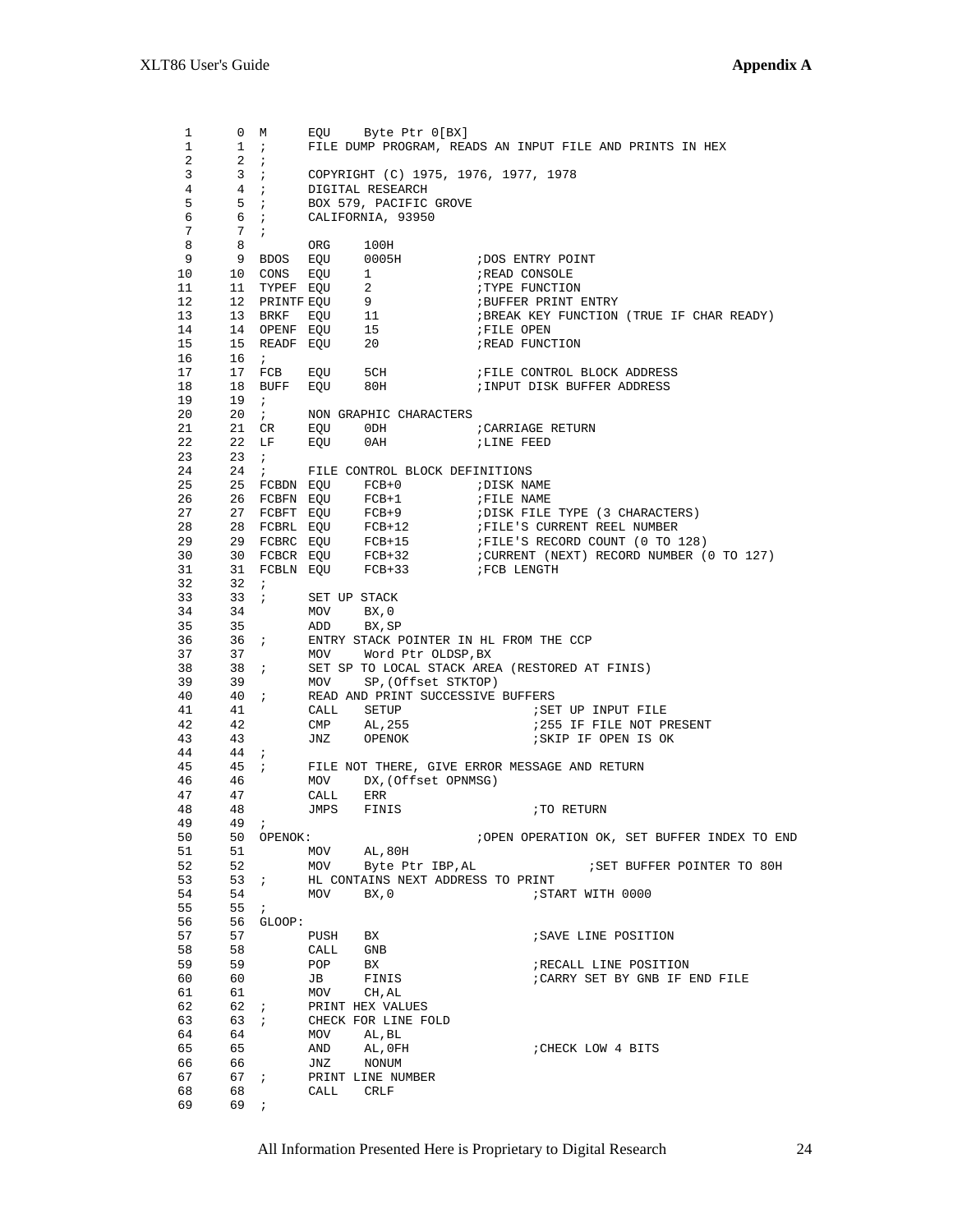| 70         |                                               | 70 <i>i</i> |                | CHECK FOR BREAK KEY                         |                                              |
|------------|-----------------------------------------------|-------------|----------------|---------------------------------------------|----------------------------------------------|
| 71         | 71 —                                          |             | CALL BREAK     |                                             |                                              |
| 72         |                                               |             |                | 72 $\;$ ; ACCUM LSB = 1 IF CHARACTER READY  |                                              |
| 73         | 73                                            |             | ROR AL, 1      |                                             | ;INTO CARRY                                  |
| 74         | 74                                            |             | JB FINIS       |                                             | ; DON'T PRINT ANY MORE                       |
| 75         | $75$ ;                                        |             |                |                                             |                                              |
| 76         | 76                                            |             | MOV AL, BH     |                                             |                                              |
| 77         | 77                                            |             | CALL           | PHEX                                        |                                              |
|            |                                               |             |                |                                             |                                              |
| 78         | 78                                            |             |                | MOV AL, BL                                  |                                              |
| 79         | 79                                            |             | CALL           | PHEX                                        |                                              |
| 80         |                                               | 80 NONUM:   |                |                                             |                                              |
| 81         | 81                                            |             | LAHF           |                                             | TO NEXT LINE NUMBER                          |
| 81         | 81                                            |             | INC BX         |                                             |                                              |
| 81         | 81                                            |             | SAHF           |                                             |                                              |
| 82         | 82                                            |             |                | $MOV$ $AL, ' '$                             |                                              |
| 83         | 83                                            |             | CALL           | PCHAR                                       |                                              |
| 84         | 84                                            |             | MOV AL, CH     |                                             |                                              |
| 85         | 85                                            |             | CALL           | PHEX                                        |                                              |
| 86         |                                               |             | JMPS GLOOP     |                                             |                                              |
|            | 86 —                                          |             |                |                                             |                                              |
| 87         | 87 <i>i</i>                                   |             |                |                                             |                                              |
| 88         |                                               | 88 FINIS:   |                |                                             |                                              |
| 89         |                                               |             |                | 89 ; END OF DUMP, RETURN TO CCP             |                                              |
| 90         |                                               | 90i         |                | (NOTE THAT A JMP TO 0000H REBOOTS)          |                                              |
| 91         | 91                                            |             | CALL CRLF      |                                             |                                              |
| 92         | 92                                            |             |                | MOV BX, Word Ptr OLDSP                      |                                              |
| 93         | 93                                            |             | MOV            | SP, BX                                      |                                              |
| 94         | $94$ ;                                        |             |                | STACK POINTER CONTAINS CCP'S STACK LOCATION |                                              |
| 95         | 95                                            |             | RET            |                                             | TO THE CCP                                   |
| 96         |                                               |             |                |                                             |                                              |
|            | 96i                                           |             |                |                                             |                                              |
| 97         | $97 \quad ;$                                  |             |                |                                             |                                              |
| 98         |                                               | 98 <i>i</i> | SUBROUTINES    |                                             |                                              |
| 99         | 99;                                           |             |                |                                             |                                              |
| 100        |                                               | 100 BREAK:  |                |                                             | ; CHECK BREAK KEY (ACTUALLY ANY KEY WILL DO) |
| 101        | 101                                           |             | PUSH BX        |                                             |                                              |
|            | $\begin{array}{cc}\n101 & 102 \\ \end{array}$ |             | PUSH           | DX                                          |                                              |
| 101        | 103                                           |             |                |                                             | ; ENVIRONMENT SAVED                          |
| 102        | 104                                           |             |                | PUSH CX<br>MOV CL,BRKF                      |                                              |
|            |                                               |             | INT            | 224                                         |                                              |
|            | 103 105<br>104 106                            |             | POP            | CX                                          |                                              |
|            |                                               |             |                |                                             |                                              |
| 104        | 107                                           |             | POP            | DX                                          |                                              |
| 104        | 108                                           |             | POP            | BX                                          | ; ENVIRONMENT RESTORED                       |
| 105        | 109                                           |             | RET            |                                             |                                              |
| 106        | 110i                                          |             |                |                                             |                                              |
| 107        |                                               | 111 PCHAR:  |                |                                             | ; PRINT A CHARACTER                          |
| 108        | 112                                           |             | PUSH           | BX                                          |                                              |
| 108        | 113                                           |             | PUSH           | DX                                          |                                              |
| 108        | 114                                           |             | PUSH           | CX                                          | ; SAVED                                      |
| 109        | 115                                           |             |                | MOV CL, TYPEF                               |                                              |
| 110        | 116                                           |             | MOV            | DL, AL                                      |                                              |
| 111        | 117                                           |             | INT            | 224                                         |                                              |
|            |                                               |             |                |                                             |                                              |
| 112<br>112 | 118<br>119                                    |             | POP            | CX                                          |                                              |
|            |                                               |             | POP            | DX                                          |                                              |
| 112        | 120                                           |             | POP            | BX                                          | ; RESTORED                                   |
| 113        | 121                                           |             | <b>RET</b>     |                                             |                                              |
| 114        | 122                                           | $\cdot$ ;   |                |                                             |                                              |
| 115        |                                               | 123 CRLF:   |                |                                             |                                              |
| 116        | 124                                           |             | MOV            | AL, CR                                      |                                              |
| 117        | 125                                           |             | CALL           | PCHAR                                       |                                              |
| 118        | 126                                           |             | MOV            | AL, LF                                      |                                              |
| 119        | 127                                           |             | CALL           | PCHAR                                       |                                              |
| 120        | 128                                           |             | RET            |                                             |                                              |
| 121        | 129i                                          |             |                |                                             |                                              |
|            |                                               |             |                |                                             |                                              |
| 122        | 130                                           | $\cdot$ ;   |                |                                             |                                              |
| 123        |                                               | 131 PNIB:   |                |                                             | ; PRINT NIBBLE IN REG A                      |
| 124        | 132                                           |             | AND            | AL, OFH                                     | ;LOW 4 BITS                                  |
| 125        | 133                                           |             | $\texttt{CMP}$ | AL, 10                                      |                                              |
| 126        | 134                                           |             | JNB            | P10                                         |                                              |
| 127        | 135 i                                         |             |                | LESS THAN OR EQUAL TO 9                     |                                              |
| 128        | 136                                           |             | ADD            | AL, '0'                                     |                                              |
| 129        | 137                                           |             | JMPS           | PRN                                         |                                              |
| 130        | 138                                           | $\cdot$ ;   |                |                                             |                                              |
|            |                                               |             |                |                                             |                                              |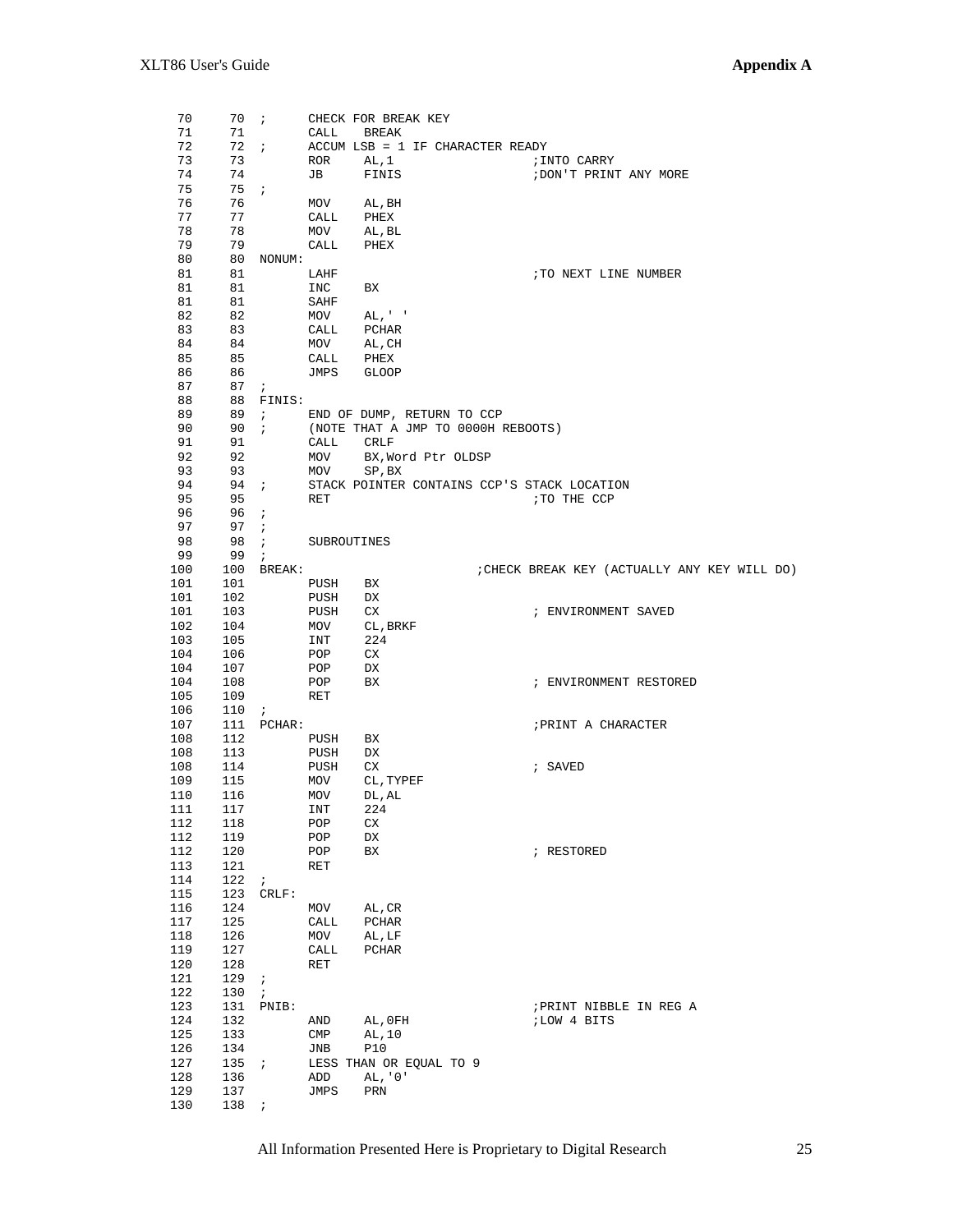| 131 |              | 139i             |             | GREATER OR EQUAL TO 10                     |                                |
|-----|--------------|------------------|-------------|--------------------------------------------|--------------------------------|
| 132 |              |                  |             | 140 P10: ADD AL, 'A' - 10                  |                                |
| 133 | 141          | PRN: CALL        |             | PCHAR                                      |                                |
| 134 | 142          |                  | RET         |                                            |                                |
|     |              |                  |             |                                            |                                |
| 135 | 143          | $\mathcal{L}$    |             |                                            |                                |
| 136 | 144          | PHEX:            |             |                                            | ; PRINT HEX CHAR IN REG A      |
| 137 | 145          |                  | LAHF        |                                            |                                |
| 137 | 145          |                  | XCHG        | AL, AH                                     |                                |
| 137 | 145          |                  | PUSH        | AX                                         |                                |
|     |              |                  |             |                                            |                                |
| 137 | 145          |                  | XCHG        | AL, AH                                     |                                |
| 138 | 146          |                  | ROR AL, 1   |                                            |                                |
| 139 | 147          |                  | ROR         | AL,1                                       |                                |
| 140 | 148          |                  | ROR AL, 1   |                                            |                                |
| 141 | 149          |                  | ROR         | AL,1                                       |                                |
| 142 | 150          |                  | CALL PNIB   |                                            | ; PRINT NIBBLE                 |
|     |              |                  |             |                                            |                                |
| 143 | 151          |                  | POP         | AX                                         |                                |
| 143 | 151          |                  | XCHG AL, AH |                                            |                                |
| 143 | 151          |                  | SAHF        |                                            |                                |
| 144 | 152          |                  | CALL        | PNIB                                       |                                |
| 145 | 153          |                  | RET         |                                            |                                |
|     |              |                  |             |                                            |                                |
| 146 | 154          | $\mathcal{L}$    |             |                                            |                                |
| 147 | 155          | $\mathtt{ERR}$ : |             |                                            | ; PRINT ERROR MESSAGE          |
| 148 | $156$ ;      |                  |             | D, E ADDRESSES MESSAGE ENDING WITH "\$"    |                                |
| 149 | 157          |                  | MOV         | CL, PRINTF                                 | PRINT BUFFER FUNCTION          |
| 150 | 158          |                  | INT         | 224                                        |                                |
|     |              |                  |             |                                            |                                |
| 151 | 159          |                  | RET         |                                            |                                |
| 152 | 160          | $\mathbf{r}$     |             |                                            |                                |
| 153 | 161          | $\mathbf{r}$     |             |                                            |                                |
| 154 |              | 162 GNB:         |             |                                            | GET NEXT BYTE                  |
| 155 | 163          |                  | MOV         | AL, Byte Ptr IBP                           |                                |
|     |              |                  |             |                                            |                                |
| 156 | 164          |                  | CMP         | AL, 80H                                    |                                |
| 157 | 165          |                  | JNZ         | G0                                         |                                |
| 158 | 166 <i>i</i> |                  |             | READ ANOTHER BUFFER                        |                                |
| 159 | 167          | $\mathbf{r}$     |             |                                            |                                |
| 160 | 168          | $\mathbf{r}$     |             |                                            |                                |
|     |              |                  |             |                                            |                                |
| 161 | 169          |                  | CALL        | DISKR                                      |                                |
| 162 | 170          |                  | OR          | AL, AL                                     | ;ZERO VALUE IF READ OK         |
| 163 | 171          |                  | JZ          | G0                                         | FOR ANOTHER BYTE               |
| 164 | 172 i        |                  |             | END OF DATA, RETURN WITH CARRY SET FOR EOF |                                |
| 165 | 173          |                  | STC         |                                            |                                |
|     |              |                  |             |                                            |                                |
| 166 | 174          |                  | RET         |                                            |                                |
| 167 | 175          | $\ddot{i}$       |             |                                            |                                |
| 168 | 176 GO:      |                  |             |                                            | ; READ THE BYTE AT BUFF+REG A  |
| 169 | 177          |                  | MOV         | DL,AL                                      | ; LS BYTE OF BUFFER INDEX      |
| 170 | 178          |                  | MOV         | DH, 0                                      | ; DOUBLE PRECISION INDEX TO DE |
|     |              |                  |             |                                            |                                |
| 171 | 179          |                  | INC         | AL                                         | ; INDEX=INDEX+1                |
| 172 | 180          |                  | MOV         | Byte Ptr IBP, AL                           | ; BACK TO MEMORY               |
| 173 | 181          | $\mathbf{r}$     |             | POINTER IS INCREMENTED                     |                                |
| 174 | 182          | $\mathbf{r}$     |             | SAVE THE CURRENT FILE ADDRESS              |                                |
| 175 | 183          |                  | MOV         | BX , BUFF                                  |                                |
|     |              |                  |             |                                            |                                |
| 176 | 184          |                  | ADD         | BX, DX                                     |                                |
| 177 | $185$ ;      |                  |             | ABSOLUTE CHARACTER ADDRESS IS IN HL        |                                |
| 178 | 186          |                  | MOV         | AL,M                                       |                                |
| 179 | 187          | $\mathbf{r}$     |             | BYTE IS IN THE ACCUMULATOR                 |                                |
| 180 | 188          |                  | OR          | AL, AL                                     | RESET CARRY BIT                |
|     |              |                  | <b>RET</b>  |                                            |                                |
| 181 | 189          |                  |             |                                            |                                |
| 182 | 190          | $\cdot$ ;        |             |                                            |                                |
| 183 | 191          | SETUP:           |             |                                            | <b>SET UP FILE</b>             |
| 184 | 192          | $\mathcal{L}$    |             | OPEN THE FILE FOR INPUT                    |                                |
| 185 | 193          |                  | XOR         | AL , AL                                    | ;ZERO TO ACCUM                 |
|     |              |                  |             |                                            |                                |
| 186 | 194          |                  | MOV         | Byte Ptr .FCBCR, AL                        | CLEAR CURRENT RECORD           |
| 187 | 195          | $\cdot$ ;        |             |                                            |                                |
| 188 | 196          |                  | MOV         | DX, FCB                                    |                                |
| 189 | 197          |                  | MOV         | CL, OPENF                                  |                                |
| 190 | 198          |                  | INT         | 224                                        |                                |
|     |              |                  |             |                                            |                                |
| 191 | 199          | $\cdot$ ;        |             | 255 IN ACCUM IF OPEN ERROR                 |                                |
| 192 | 200          |                  | RET         |                                            |                                |
| 193 | 201          | $\cdot$ ;        |             |                                            |                                |
| 194 | 202          | DISKR:           |             |                                            | ;READ DISK FILE RECORD         |
| 195 | 203          |                  | PUSH        | BX                                         |                                |
|     |              |                  |             |                                            |                                |
| 195 | 204          |                  | PUSH        | DX                                         |                                |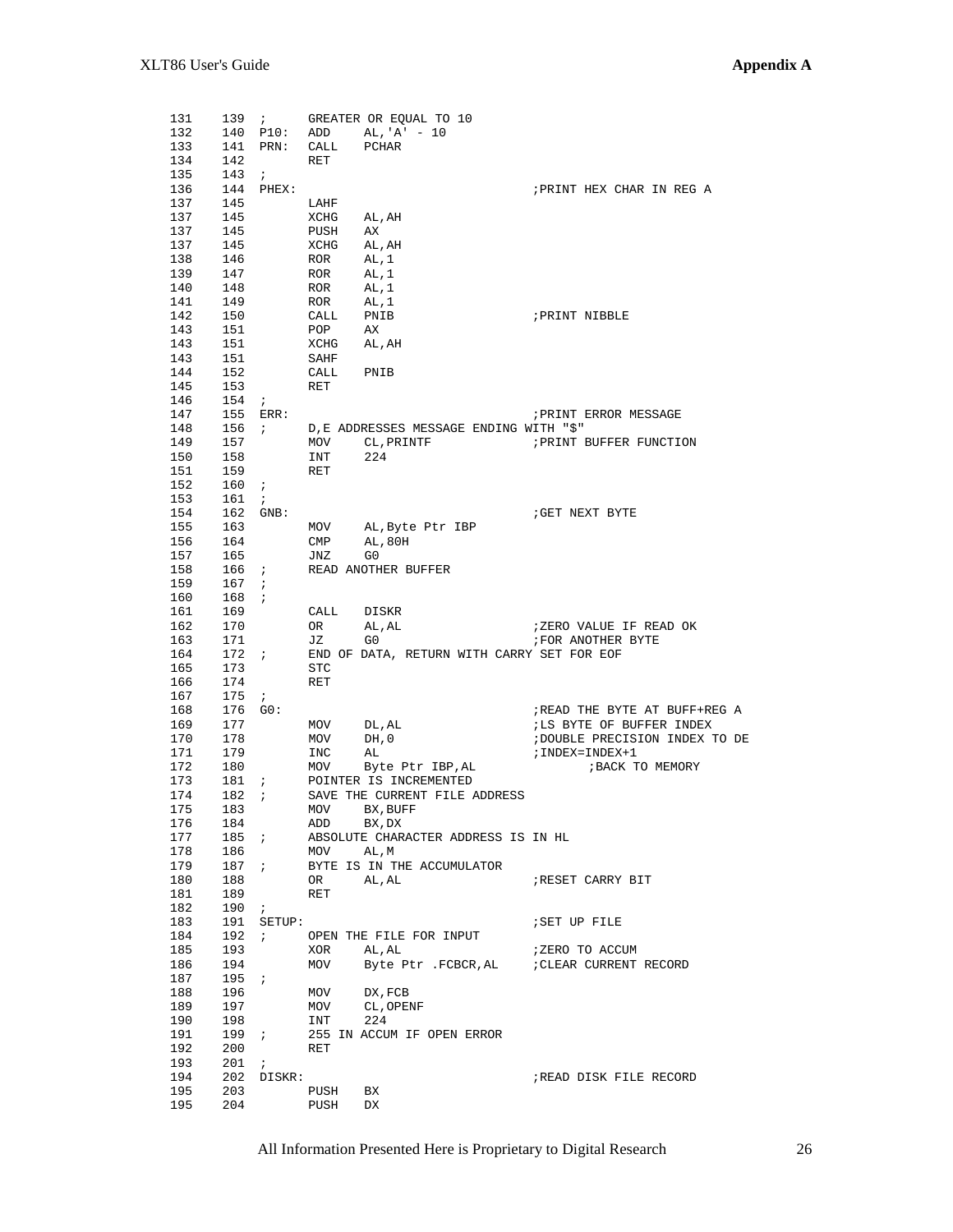| 195 | 205 |                 | PUSH        | CX.                            |
|-----|-----|-----------------|-------------|--------------------------------|
| 196 | 206 |                 | MOV         | DX, FCB                        |
| 197 | 207 |                 | MOV         | CL, READF                      |
| 198 | 208 |                 | INT         | 224                            |
| 199 | 209 |                 | POP         | CX.                            |
| 199 | 210 |                 | POP         | DX                             |
| 199 | 211 |                 | POP         | BX.                            |
| 200 | 212 |                 | <b>RET</b>  |                                |
| 200 |     | $212$ L_1       | EQU         | \$                             |
| 200 | 212 |                 | <b>DSEG</b> |                                |
| 200 | 212 |                 | ORG         | Offset L_1                     |
| 201 | 213 | $\cdot$ :       |             |                                |
| 202 | 214 | $\cdot$         |             | FIXED MESSAGE AREA             |
| 203 | 215 |                 | SIGNON DB   | 'FILE DUMP VERSION 1.4\$'      |
| 204 | 216 | OPNMSG DB       |             | CR, LF                         |
| 205 | 217 | $\ddot{i}$      |             |                                |
| 206 | 218 | $\cdot$ $\cdot$ |             | VARIABLE AREA                  |
| 207 | 219 | IBP             | RS          | 2<br>; INPUT BUFFER POINTER    |
| 208 | 220 | OLDSP RS        |             | 2<br>ENTRY STACK POINTER VALUE |
| 209 | 221 | $\cdot$         |             |                                |
| 210 | 222 | $\cdot$ :       | STACK AREA  |                                |
| 211 | 223 |                 | RS          | 64<br>RESERVE 32 LEVEL STACK   |
| 212 | 224 | STKTOP:         |             |                                |
| 213 | 225 | $\cdot$         |             |                                |
| 214 | 226 |                 | <b>END</b>  |                                |
|     |     |                 |             |                                |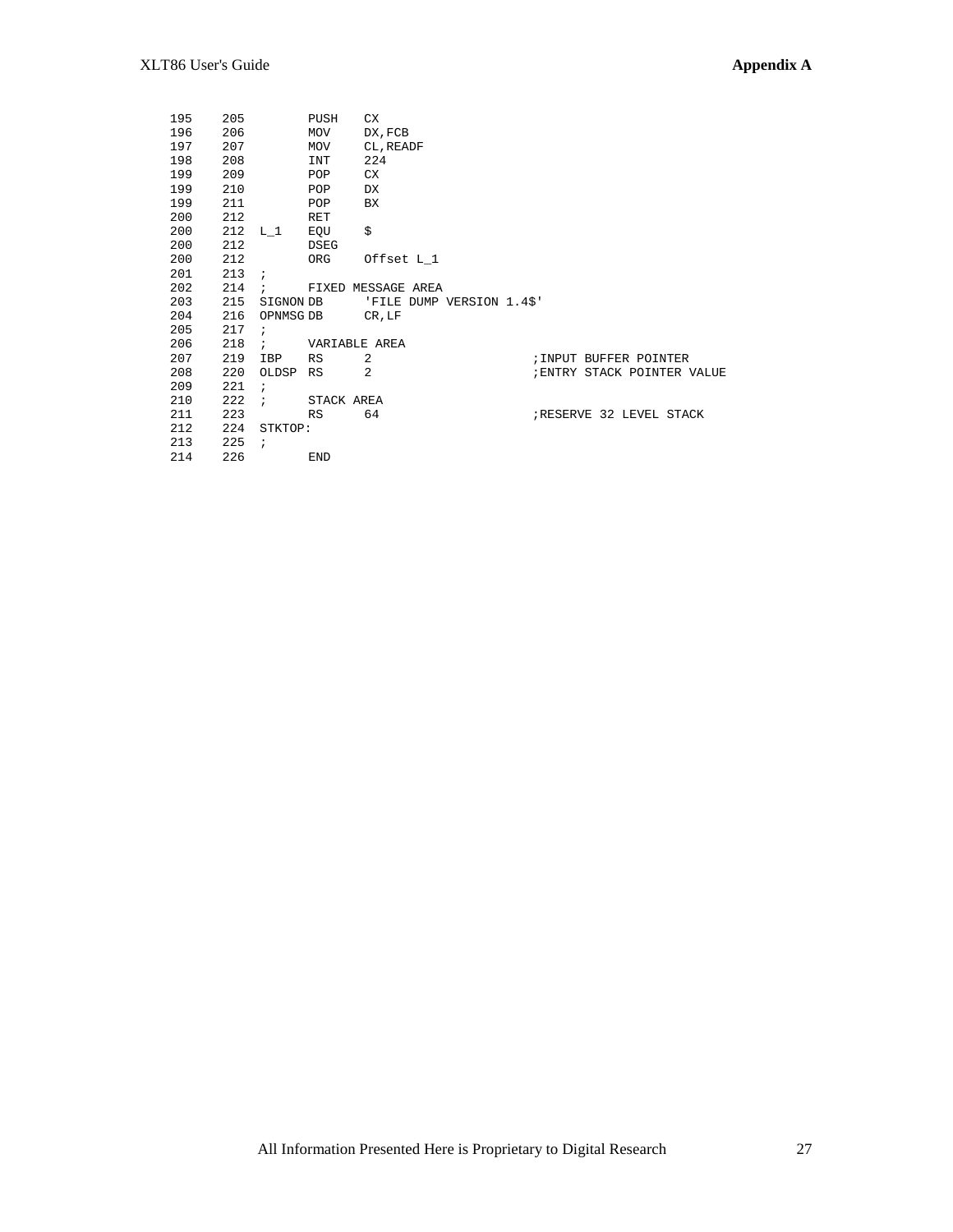#### L I S T O F B A S I C B L O C K S

Block At 0005 (subr), A86 = 7A74

Entry Active: ------------- Exit Active: -------------

------------------------------------------------------------------- |stmt#| opcode uses | op | v1 | v2 | opcode kills | live regs | ------------------------------------------------------------------- -------------------------------------------------------------------

Block At 0100 (code), A86 = 0100

Entry Active: BCDE---A----- Exit Active: BCDEHL-A-----

| $ \texttt{stmt#} $ opcode uses $ $ op $ $ v1 $ $ v2 $ $ opcode kills $ $ live regs |                               |                                    |               |
|------------------------------------------------------------------------------------|-------------------------------|------------------------------------|---------------|
| 34   -------------   LXI   H   0000   ----HL-------   BCDEHL-A-----                |                               |                                    |               |
| $35 \mid ----HL----- - \mid DAD \mid SP \mid - ----HL--- - \mid BCDEHL-A---$       |                               |                                    |               |
| $37$ $ $ ----HL-------                                                             |                               | $ $ SHLD $ 01F7 $ $ $ ------------ | BCDEHL-A----- |
| $39$ -----------                                                                   |                               | LXI   M 0239 -----------           | BCDEHL-A----- |
| $41$   -----------                                                                 | <b>CALL</b>   <sub>01C1</sub> |                                    | BCDEHL-A----- |
|                                                                                    |                               |                                    |               |

Block At 010D (code), A86 = 0115

Entry Active: BCDEHL-A----- Exit Active: BCDEHL-AOZSPI

| $ \text{stmt#} $ opcode uses $ $ op $ $ v1 $ $ v2 $ $ opcode kills $ $ live regs $ $ |  |                                                                                               |  |
|--------------------------------------------------------------------------------------|--|-----------------------------------------------------------------------------------------------|--|
| $43$  ---------Z---  JNZ  011B                                                       |  | 42 -------A-----  CPI   FF   --------OZSPI  BCDEHL-AOZSPI  <br> -------------   BCDEHL-AOZSPI |  |

Block At 0112 (code), A86 = 011C

Entry Active: BC--HL-AOZSPI Exit Active: BCDEHL-AOZSPI

| $ \text{stmt#} $ opcode uses $ $ op $ $ v1 $ $ v2 $ $ opcode kills $ $ live regs $ $                       |                            |
|------------------------------------------------------------------------------------------------------------|----------------------------|
| 46 ------------  LXI   D 01F3 --DE---------  BCDEHL-AOZSPI  <br>$47$ ------------- $ CALL 019C $ $ ------$ | BCDEHL-AOZSPI <sup>1</sup> |

Block At 0118 (code), A86 = 0122

Entry Active: BCDEHL-AOZSPI Exit Active: BCDEHL-AOZSPI

| 48 ------------  JMP   0151     ------------   BCDEHL-AOZSPI | $ \text{stmt}\# $ opcode uses $ $ op $  v1   v2  $ opcode kills $ $ live regs $ $ |  |  |  |  |
|--------------------------------------------------------------|-----------------------------------------------------------------------------------|--|--|--|--|
|                                                              |                                                                                   |  |  |  |  |

Block At 011B (code), A86 = 0125

Entry Active: BCDE----OZSPI Exit Active: BCDEHL-AOZSPI

| $ \text{stmt}\# $ opcode uses $ $ op $ $ v1 $ $ v2 $ $ opcode kills $ $ live regs $ $                                                                                                                    |  |  |  |
|----------------------------------------------------------------------------------------------------------------------------------------------------------------------------------------------------------|--|--|--|
| 51 ------------   MVI   A  80 -------A-----   BCDE---AOZSPI  <br>52 -------A-----   STA   01F5      ------------   BCDE---AOZSPI  <br>54  ------------   LXI   H   0000   ---- HL-------   BCDEHL-AOZSPI |  |  |  |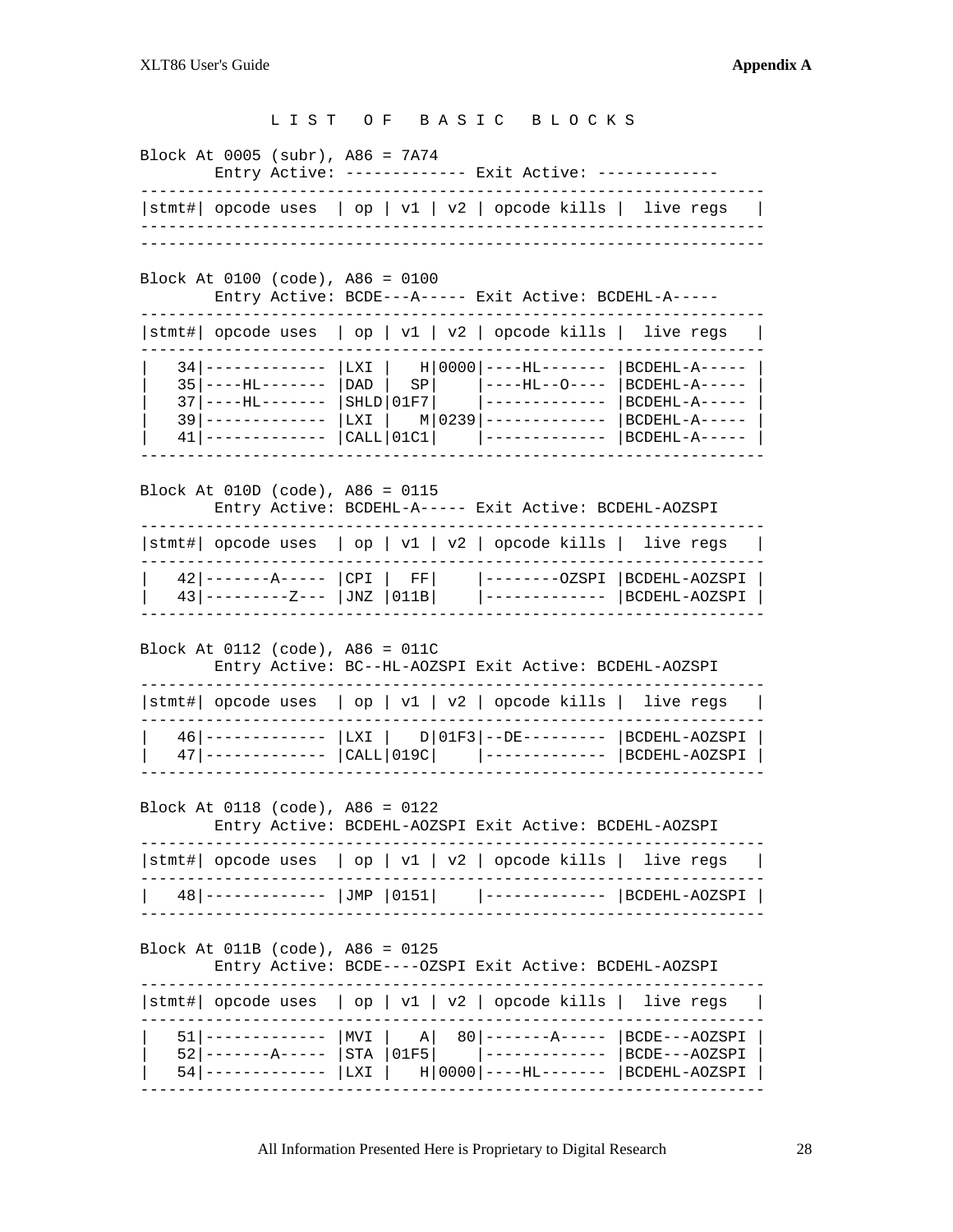Block At 0123 (code), A86 = 012D Entry Active: BCDEHL-AOZSPI Exit Active: BCDEHL-AOZSPI -------------------------------------------------------------------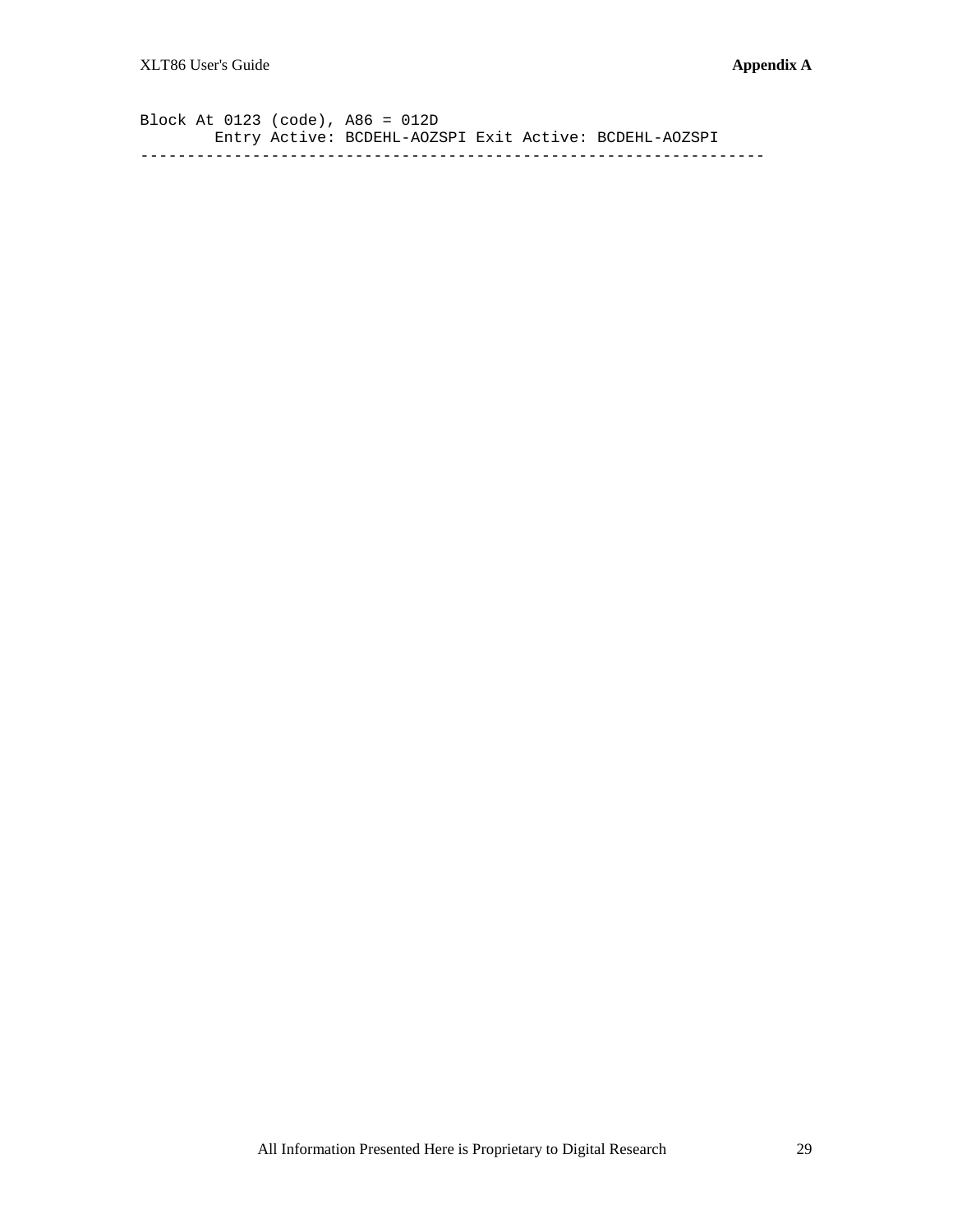| stmt#   opcode uses                                                                                                                          |                          |                                                      |  | op   v1   v2   opcode kills   live regs                                                                                 |                                                                            |  |  |  |
|----------------------------------------------------------------------------------------------------------------------------------------------|--------------------------|------------------------------------------------------|--|-------------------------------------------------------------------------------------------------------------------------|----------------------------------------------------------------------------|--|--|--|
| 57   ----HL-------<br>$58$   -------------                                                                                                   | PUSH                     | $\vert$ H $\vert$<br>  <b>CALL</b>   <sub>01A2</sub> |  |                                                                                                                         | BCDEHL-AOZSPI<br>BCDEHL-AOZSPI                                             |  |  |  |
| Block At 0127 (code), A86 = 0136                                                                                                             |                          |                                                      |  | Entry Active: BCDE---AOZSPI Exit Active: BCDEHL-AOZSPI                                                                  |                                                                            |  |  |  |
| stmt#  opcode uses   op   v1   v2   opcode kills                                                                                             |                          |                                                      |  |                                                                                                                         | live regs                                                                  |  |  |  |
| 59   -------------<br>$60$   --------0----   JC                                                                                              | $ $ POP                  | H <br> 0151                                          |  | ----HL-------<br>-------------                                                                                          | BCDEHL-AOZSPI<br> BCDEHL-AOZSPI                                            |  |  |  |
| Block At 012B (code), A86 = 0141                                                                                                             |                          |                                                      |  | Entry Active: - CDEHL-A----- Exit Active: BCDEHL-AOZSPI                                                                 |                                                                            |  |  |  |
| stmt#   opcode uses                                                                                                                          |                          |                                                      |  | op   v1   v2   opcode kills                                                                                             | live regs                                                                  |  |  |  |
| 61 I<br>————————————<br>64   -----L-------<br>65   --------A-----<br>66   ---------Z---                                                      | MOV<br>MOV<br>ANI<br>JNZ | $\vert$ B<br>ΑI<br>0 F I<br>0144                     |  | $A$   B – – – – – –<br>$L$   ------- $A$ -----<br>-----AOZSPI                                                           | $BCDEHL------$<br>$BCDEHL - A - - - - -$<br>BCDEHL-AOZSPI<br>BCDEHL-AOZSPI |  |  |  |
| Block At 0132 (code), A86 = 014C<br>stmt#  opcode uses                                                                                       |                          |                                                      |  | Entry Active: BCDEHL-AOZSPI Exit Active: BCDEHL-AOZSPI<br>$\vert$ op $\vert$ v1 $\vert$ v2 $\vert$ opcode kills $\vert$ | live regs                                                                  |  |  |  |
|                                                                                                                                              |                          |                                                      |  |                                                                                                                         |                                                                            |  |  |  |
| Block At 0135 (code), $A86 = 014F$<br>Entry Active: BCDEHL-AOZSPI Exit Active: BCDEHL-AOZSPI                                                 |                          |                                                      |  |                                                                                                                         |                                                                            |  |  |  |
| stmt#  opcode uses                                                                                                                           |                          |                                                      |  | op   v1   v2   opcode kills                                                                                             | live regs                                                                  |  |  |  |
| -------------  CALL 0159                                                                                                                     |                          |                                                      |  |                                                                                                                         | -----  BCDEHL-AOZSPI                                                       |  |  |  |
| Block At 0138 (code), A86 = 0152                                                                                                             |                          |                                                      |  | Entry Active: BCDEHL-A-ZSPI Exit Active: BCDEHL-AOZSPI                                                                  |                                                                            |  |  |  |
| stmt#  opcode uses                                                                                                                           |                          |                                                      |  | $\vert$ op $\vert$ v1 $\vert$ v2 $\vert$ opcode kills $\vert$                                                           | live regs                                                                  |  |  |  |
| $73 \mid -----A--- -$   RRC<br>$74 \mid \frac{\cdot}{\cdot} \cdot \cdot \cdot \cdot \cdot \cdot \cdot \cdot \cdot = \text{JCC}$ $ 0151 \mid$ |                          |                                                      |  |                                                                                                                         | ------AO----  BCDEHL-AOZSPI<br>-------------   BCDEHL-AOZSPI               |  |  |  |
| Block At 013C (code), A86 = 015A                                                                                                             |                          |                                                      |  | Entry Active: BCDEHL--OZSPI Exit Active: BCDEHL-AOZSPI                                                                  |                                                                            |  |  |  |
| stmt#   opcode uses   op   v1   v2   opcode kills   live regs                                                                                |                          |                                                      |  |                                                                                                                         |                                                                            |  |  |  |
| 76  ----H--------   MOV   A   H  -------A-----   BCDEHL-AOZSPI                                                                               |                          |                                                      |  |                                                                                                                         |                                                                            |  |  |  |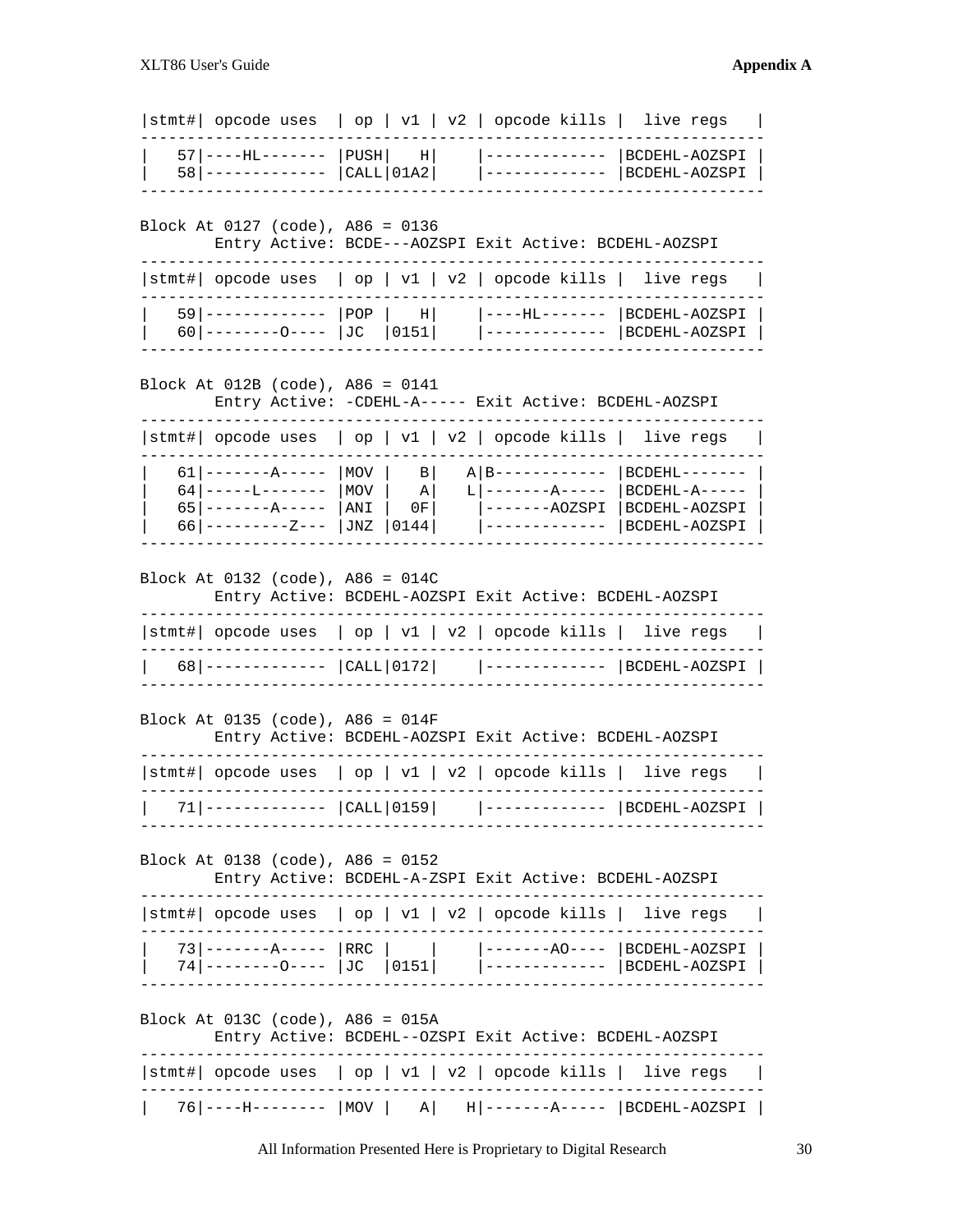| 77|------------- |CALL|018F| |------------- |BCDEHL-AOZSPI | -------------------------------------------------------------------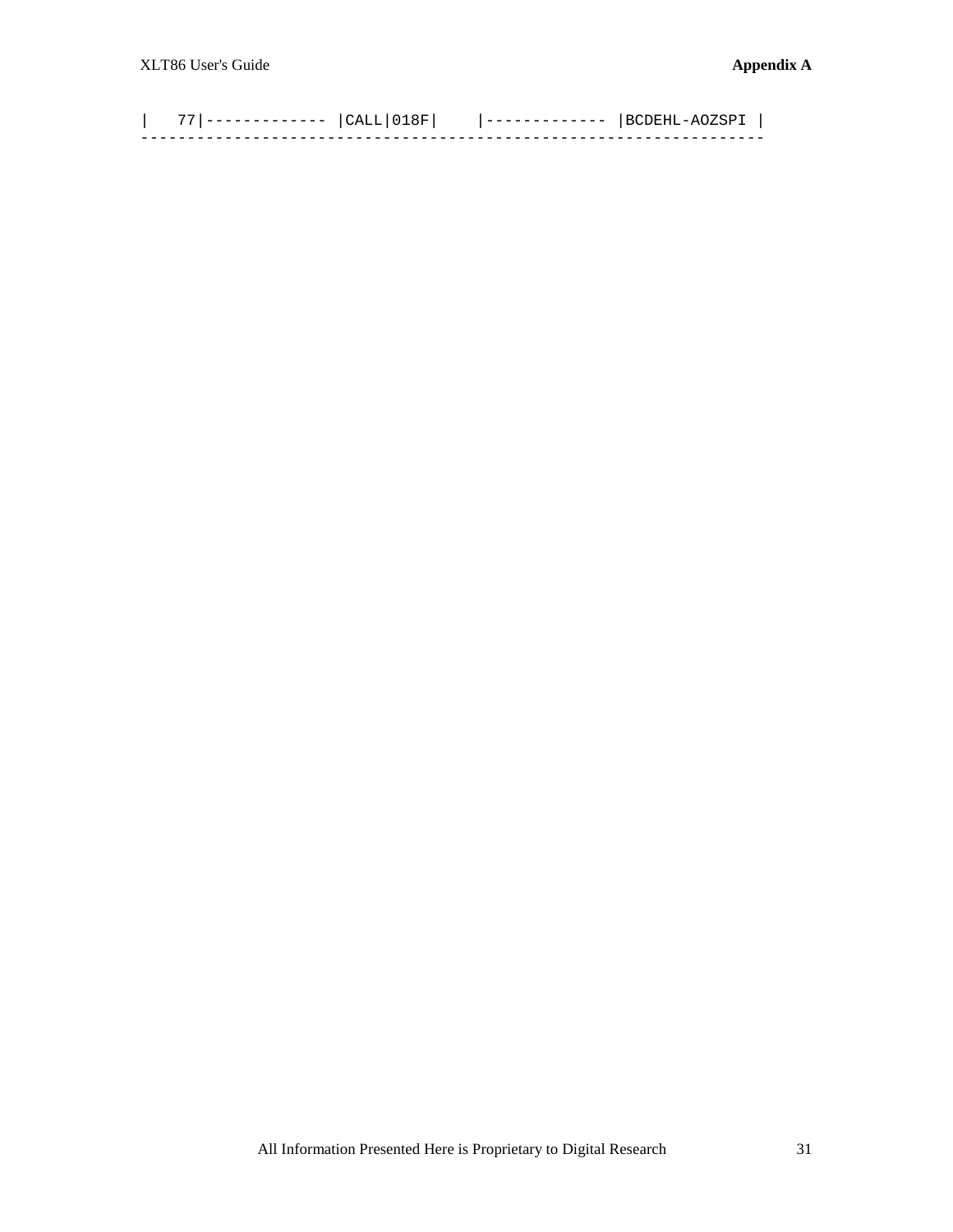Block At 0140 (code), A86 = 015F Entry Active: BCDEHL--OZSPI Exit Active: BCDEHL-AOZSPI ------------------------------------------------------------------- |stmt#| opcode uses | op | v1 | v2 | opcode kills | live regs | ------------------------------------------------------------------- | 78|-----L------- |MOV | A| L|-------A----- |BCDEHL-AOZSPI | | 79|------------- |CALL|018F| |------------- |BCDEHL-AOZSPI | ------------------------------------------------------------------- Block At 0144 (code), A86 = 0164 Entry Active: BCDEHL--OZSPI Exit Active: BCDEHL-AOZSPI ------------------------------------------------------------------- |stmt#| opcode uses | op | v1 | v2 | opcode kills | live regs | ------------------------------------------------------------------- | 81|----HL------- |INX | H| |----HL------- |BCDEHL--OZSPI | | 82|------------- |MVI | A| 20|-------A----- |BCDEHL-AOZSPI | | 83|------------- |CALL|0165| |------------- |BCDEHL-AOZSPI | ------------------------------------------------------------------- Block At 014A (code), A86 = 016C Entry Active: BCDEHL--OZSPI Exit Active: BCDEHL-AOZSPI ------------------------------------------------------------------- |stmt#| opcode uses | op | v1 | v2 | opcode kills | live regs | ------------------------------------------------------------------- | 84|B------------ |MOV | A| B|-------A----- |BCDEHL-AOZSPI | | 85|------------- |CALL|018F| |------------- |BCDEHL-AOZSPI | ------------------------------------------------------------------- Block At 014E (code), A86 = 0171 Entry Active: BCDEHL-AOZSPI Exit Active: BCDEHL-AOZSPI ------------------------------------------------------------------- |stmt#| opcode uses | op | v1 | v2 | opcode kills | live regs | ------------------------------------------------------------------- | 86|------------- |JMP |0123| |------------- |BCDEHL-AOZSPI | ------------------------------------------------------------------- Block At 0151 (code), A86 = 0174 Entry Active: BCDEHL-AOZSPI Exit Active: BCDEHL-AOZSPI ------------------------------------------------------------------- |stmt#| opcode uses | op | v1 | v2 | opcode kills | live regs | ------------------------------------------------------------------- | 91|------------- |CALL|0172| |------------- |BCDEHL-AOZSPI | ------------------------------------------------------------------- Block At 0154 (subr), A86 = 0177 Entry Active: BCDE---AOZSPI Exit Active: ------------- ------------------------------------------------------------------- |stmt#| opcode uses | op | v1 | v2 | opcode kills | live regs | ------------------------------------------------------------------- | 92|------------- |LHLD|01F7| |----HL------- |BCDEHL-AOZSPI | | 93|----HL------- |SPHL| | |------------- |BCDEHL-AOZSPI | | 95|BCDEHL-AOZSPI |RET | | |------------- |------------- | ------------------------------------------------------------------- Block At 0159 (subr), A86 = 017E Entry Active: BCDEHL-AOZSPI Exit Active: -------AOZSPI -------------------------------------------------------------------

All Information Presented Here is Proprietary to Digital Research 32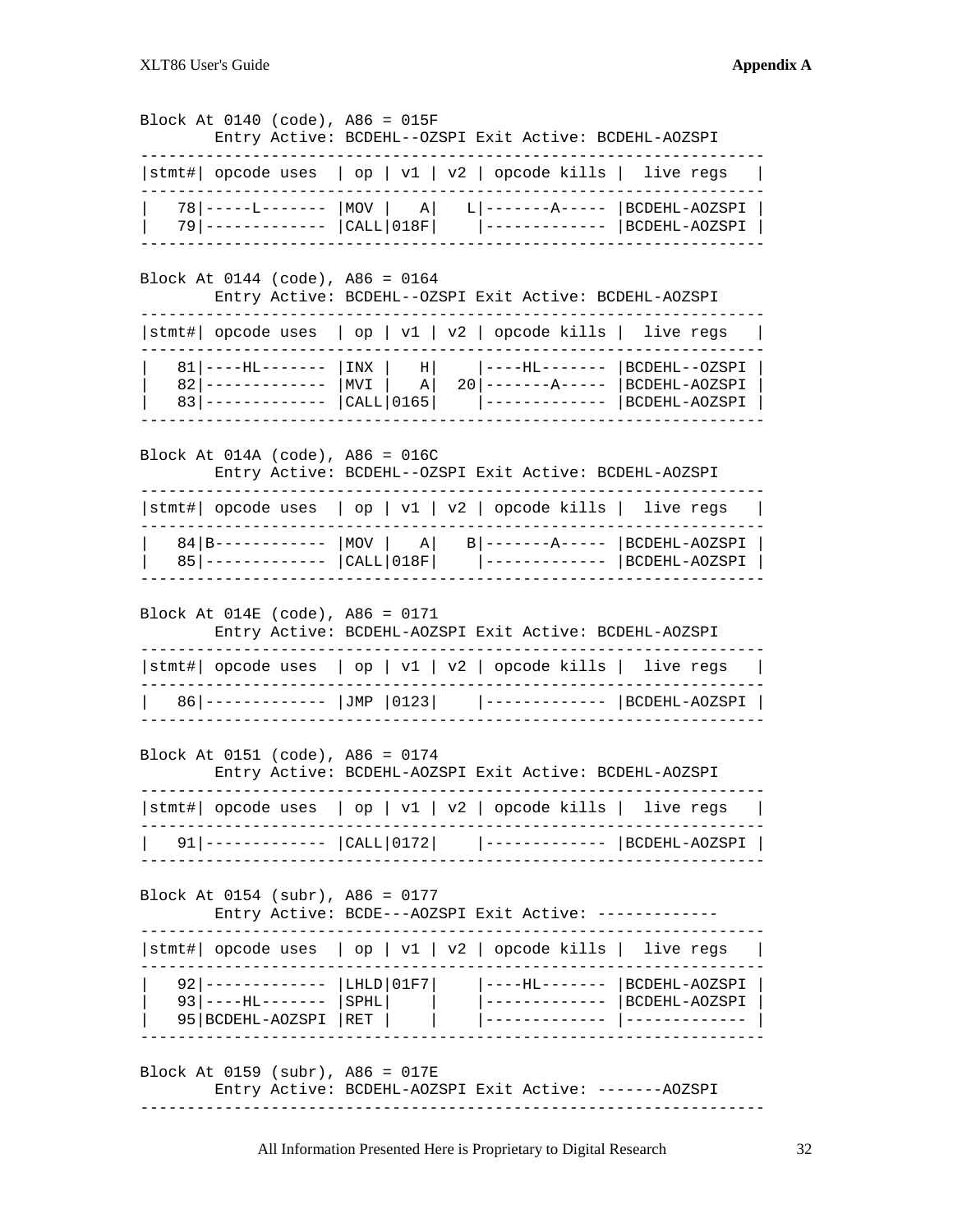| $ \text{stmt}\# $ opcode uses $ $ op $  v1   v2  $ opcode kills $ $ live regs $ $ |  |  |
|-----------------------------------------------------------------------------------|--|--|
| 101 ----HL-------  PUSH  H   ------------  BCDE---AOZSPI                          |  |  |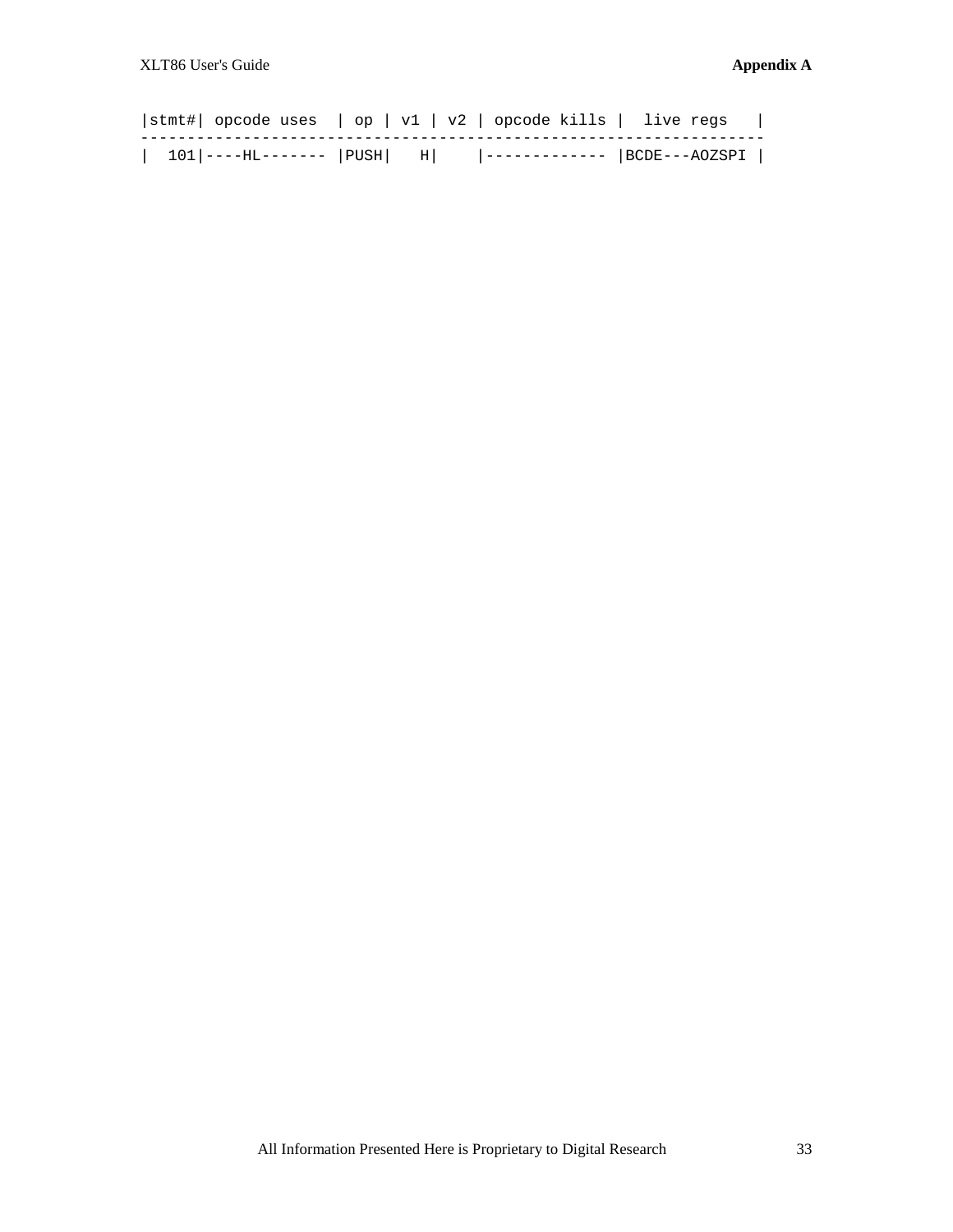| $102$ $\left  -D E --- --- --- \right $ PUSH |              | D <sub>l</sub> |                                | BC-----AOZSPI       |
|----------------------------------------------|--------------|----------------|--------------------------------|---------------------|
| $103 BC-----$                                | PUSH         | $\mathbf{B}$   |                                | -------AOZSPI       |
| $104$ -----------                            | $ MVI $ $Cl$ |                | $OB$ - C - - - - - - - - - - - | -------AOZSPI       |
| $105$   -------------                        | CALL 0005    |                |                                | ----  -------AOZSPI |
|                                              |              |                |                                |                     |

Block At 0161 (subr), A86 = 0195

Entry Active: -------AOZSPI Exit Active: -------------

| $ \texttt{stmt#} $ opcode uses $ $ op $ $ v1 $ $ v2 $ $ opcode kills $ $ live regs             |                     |                                   |                                  |                                                 |  |
|------------------------------------------------------------------------------------------------|---------------------|-----------------------------------|----------------------------------|-------------------------------------------------|--|
| $106$   -------------<br>$107$   ------------<br>$108$ ----------<br>109   BCDEHL-AOZSPI   RET | I POP<br>POP<br>POP | $\vert$ B<br>$\overline{D}$<br>ΗI | $BC---------$<br>$-$ -DE-------- | $BC---AOZSPI$<br>BCDE---AOZSPI<br>BCDEHL-AOZSPI |  |

Block At 0165 (subr), A86 = 01A8

Entry Active: BCDEHL-AOZSPI Exit Active: -------AOZSPI

| stmt# opcode uses                |           |              | op   v1   v2   opcode kills   live regs |               |
|----------------------------------|-----------|--------------|-----------------------------------------|---------------|
| $112$   ----HL-------            | PUSH      | ΗI           | $1 - - - - - - - - - - - - -$           | BCDE---AOZSPI |
| $113$ --DE---------              | PUSH      | D            |                                         | BC-----AOZSPI |
| $114$   BC - - - - - - - - - - - | PUSH      | $\mathbf{B}$ |                                         | $---AOZSPI$   |
| $115$ -----------                | MVI       | $\mathbb{C}$ |                                         | -------AOZSPI |
| $116$ -------------              | MOV       | ЕI           | $A$ $- -E$ $- - - - - - - - -$          | -------AOZSPI |
| $117$ -------------              | CHLL 0005 |              |                                         | -------AOZSPI |
|                                  |           |              |                                         |               |

Block At 016E (subr), A86 = 01C1

Entry Active: -------AOZSPI Exit Active: -------------

| $ \texttt{stmt#} $ opcode uses $ $ op $ $ v1 $ $ v2 $ $ opcode kills $ $ live regs |         |                   |                  |                 |  |
|------------------------------------------------------------------------------------|---------|-------------------|------------------|-----------------|--|
| $118$ -------------                                                                | $1$ POP | $\vert$ B $\vert$ | $BC------------$ | $ BC---AOZSPI $ |  |
| $119$ ------------                                                                 | POP     | D <sub>1</sub>    | $--$ DE $---$    | BCDE---AOZSPI   |  |
| $120$   $------$                                                                   | POP     | ΗI                |                  | BCDEHL-AOZSPI   |  |
| 121   BCDEHL-AOZSPI                                                                | RET     |                   |                  |                 |  |
|                                                                                    |         |                   |                  |                 |  |

Block At 0172 (subr), A86 = 01D4

Entry Active: BCDEHL--OZSPI Exit Active: BCDEHL-AOZSPI

| $ \text{stmt}\# $ opcode uses $ $ op $ $ v1 $ $ v2 $ $ opcode kills $ $ live regs $ $                                      |  |  |  |
|----------------------------------------------------------------------------------------------------------------------------|--|--|--|
| 124 -------------  MVI   A  0D -------A-----  BCDEHL-AOZSPI  <br>125 ------------  CALL 0165   ------------  BCDEHL-AOZSPI |  |  |  |

Block At 0177 (code), A86 = 01D9

Entry Active: BCDEHL--OZSPI Exit Active: BCDEHL-AOZSPI

| $ \texttt{stmt#} $ opcode uses $ $ op $ $ v1 $ $ v2 $ $ opcode kills $ $ live regs                                                       |  |  |  |
|------------------------------------------------------------------------------------------------------------------------------------------|--|--|--|
| 126  ------------   MVI   A   0A   -------A-----   BCDEHL-AOZSPI  <br>127  ------------   CALL   0165       ------------   BCDEHL-AOZSPI |  |  |  |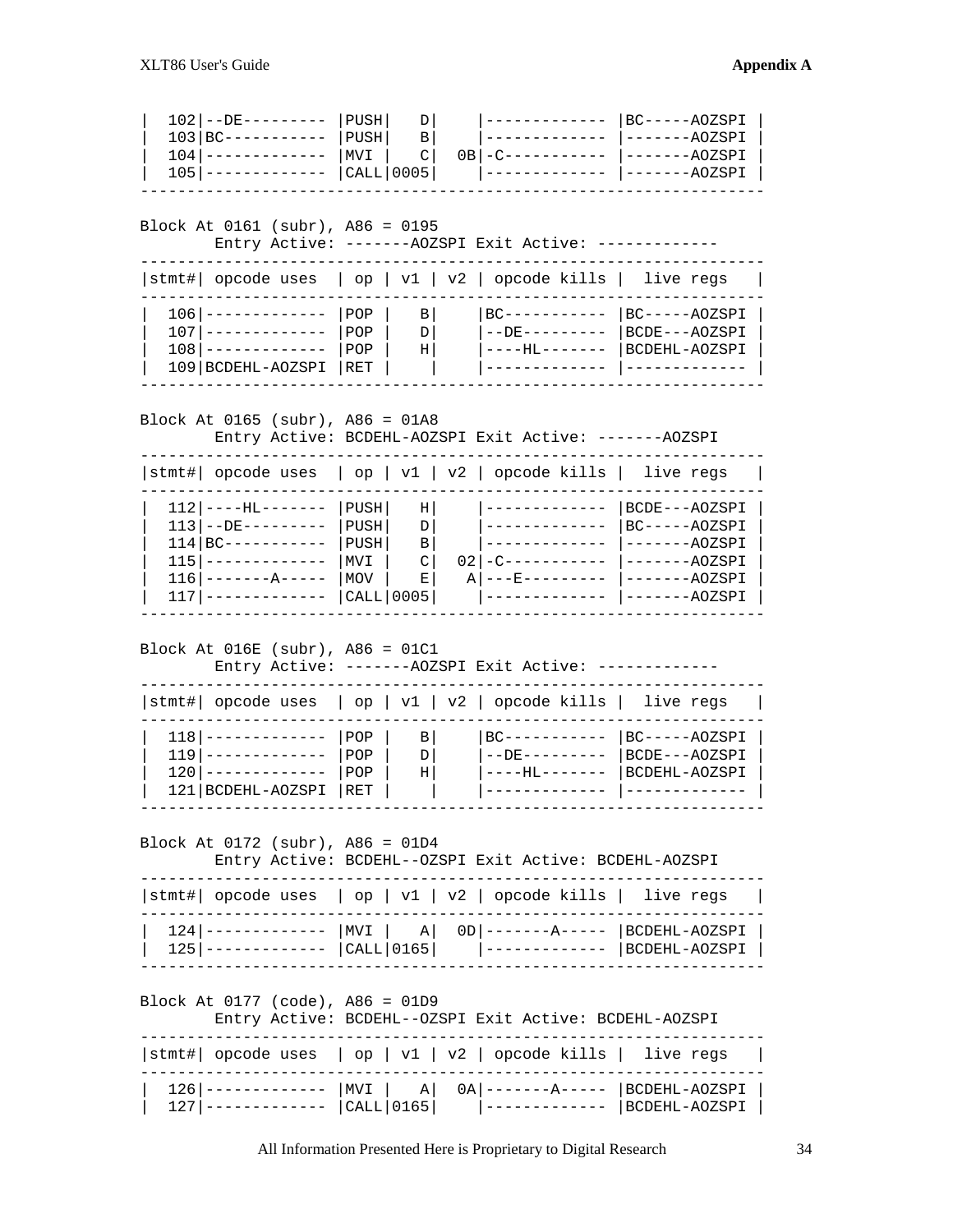-------------------------------------------------------------------

Block At 017C (subr), A86 = 01DE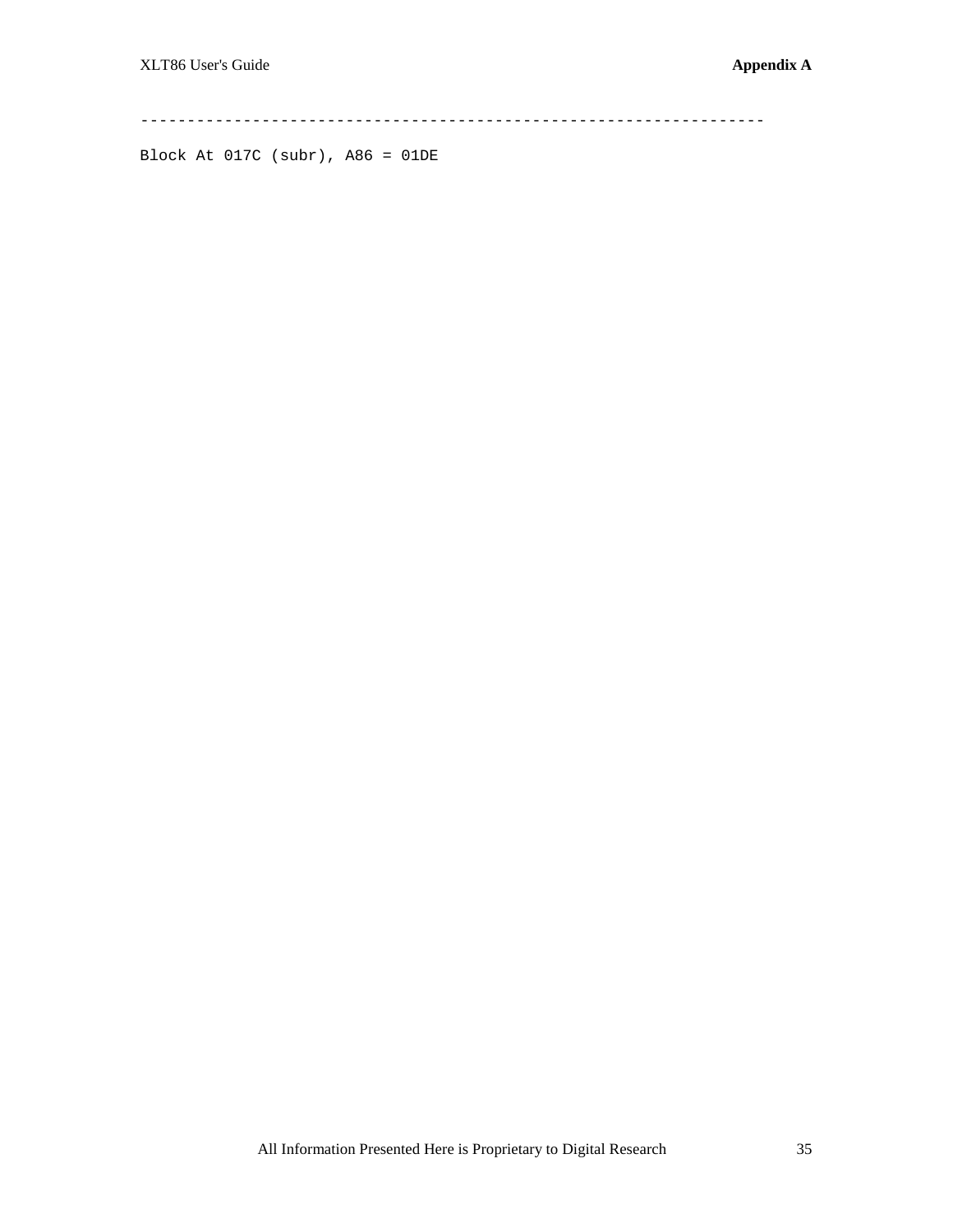Entry Active: BCDEHL-AOZSPI Exit Active: -------------

| $ \text{stmt}\# $ opcode uses $ $ op $ $ v1 $ $ v2 $ $ opcode kills $ $ live regs $ $ |  |  |  |  |
|---------------------------------------------------------------------------------------|--|--|--|--|
|                                                                                       |  |  |  |  |

#### Block At 017D (code), A86 = 01DF

Entry Active: BCDEHL-A----- Exit Active: BCDEHL-A-----

| $ \text{stmt}\# $ opcode uses $ $ op $  v1   v2  $ opcode kills $ $ live regs $ $                            |  |                                                                                                                          |  |
|--------------------------------------------------------------------------------------------------------------|--|--------------------------------------------------------------------------------------------------------------------------|--|
| $132$  --------A-----   ANI   0F  <br>$133$ $ $ --------A----- $ CPI $ 0A<br>$134$  --------0----  JNC  0189 |  | -------AOZSPI  BCDEHL-A-----  <br> --------OZSPI  BCDEHL-AO----  <br>$\vert$ ------------- $\vert$ BCDEHL-A----- $\vert$ |  |
|                                                                                                              |  |                                                                                                                          |  |

### Block At 0184 (code), A86 = 01E8

Entry Active: BCDEHL-A----- Exit Active: BCDEHL-AOZSPI

| $ \text{stmt}\# $ opcode uses $ $ op $ $ v1 $ $ v2 $ $ opcode kills $ $ live regs $ $ |  |                                                                                       |  |
|---------------------------------------------------------------------------------------|--|---------------------------------------------------------------------------------------|--|
| $136$  --------A-----  ADI   30  <br>$137$ ------------ $JJMP$ $018B$                 |  | -------AOZSPI  BCDEHL-AOZSPI  <br>$\vert$ ------------- $\vert$ BCDEHL-AOZSPI $\vert$ |  |

| Block At 0189 (code), A86 = 01ED |  |  |
|----------------------------------|--|--|
|----------------------------------|--|--|

| Entry Active: BCDEHL-A----- Exit Active: BCDEHL-AOZSPI |  |  |  |  |  |  |
|--------------------------------------------------------|--|--|--|--|--|--|
|--------------------------------------------------------|--|--|--|--|--|--|

| $ \text{stmt#} $ opcode uses $ $ op $  v1   v2  $ opcode kills $ $ live regs $ $ |  |  |  |
|----------------------------------------------------------------------------------|--|--|--|
| 140 -------A-----   ADI   37    -------AOZSPI   BCDEHL-AOZSPI                    |  |  |  |

#### Block At 018B (code), A86 = 01EF

# Entry Active: BCDEHL-AOZSPI Exit Active: BCDEHL-AOZSPI

| $ \text{stmt}\# $ opcode uses $ $ op $  v1   v2  $ opcode kills $ $ live regs $ $ |  |  |
|-----------------------------------------------------------------------------------|--|--|
| 141 -------------  CALL 0165   ------------  BCDEHL-AOZSPI                        |  |  |

#### Block At 018E (subr), A86 = 01F2

# Entry Active: BCDEHL-AOZSPI Exit Active: -------------

| $ \text{stmt#} $ opcode uses $ $ op $  v1   v2  $ opcode kills $ $ live regs $ $ |  |  |  |
|----------------------------------------------------------------------------------|--|--|--|
|                                                                                  |  |  |  |

### Block At 018F (subr), A86 = 01F3

### Entry Active: BCDEHL-AOZSPI Exit Active: BCDEHL-A-----

| $ \text{stmt#} $ opcode uses $ $ op $ $ v1 $ $ v2 $ $ opcode kills $ $ live regs $ $ |                                                                                                                      |  |
|--------------------------------------------------------------------------------------|----------------------------------------------------------------------------------------------------------------------|--|
| $146$  -----------  RRC                                                              | $145$  -------AOZSPI   PUSH   PSW     -------------   BCDEHL-A-----  <br>$\vert$ -------AO---- $\vert$ BCDEHL-A----- |  |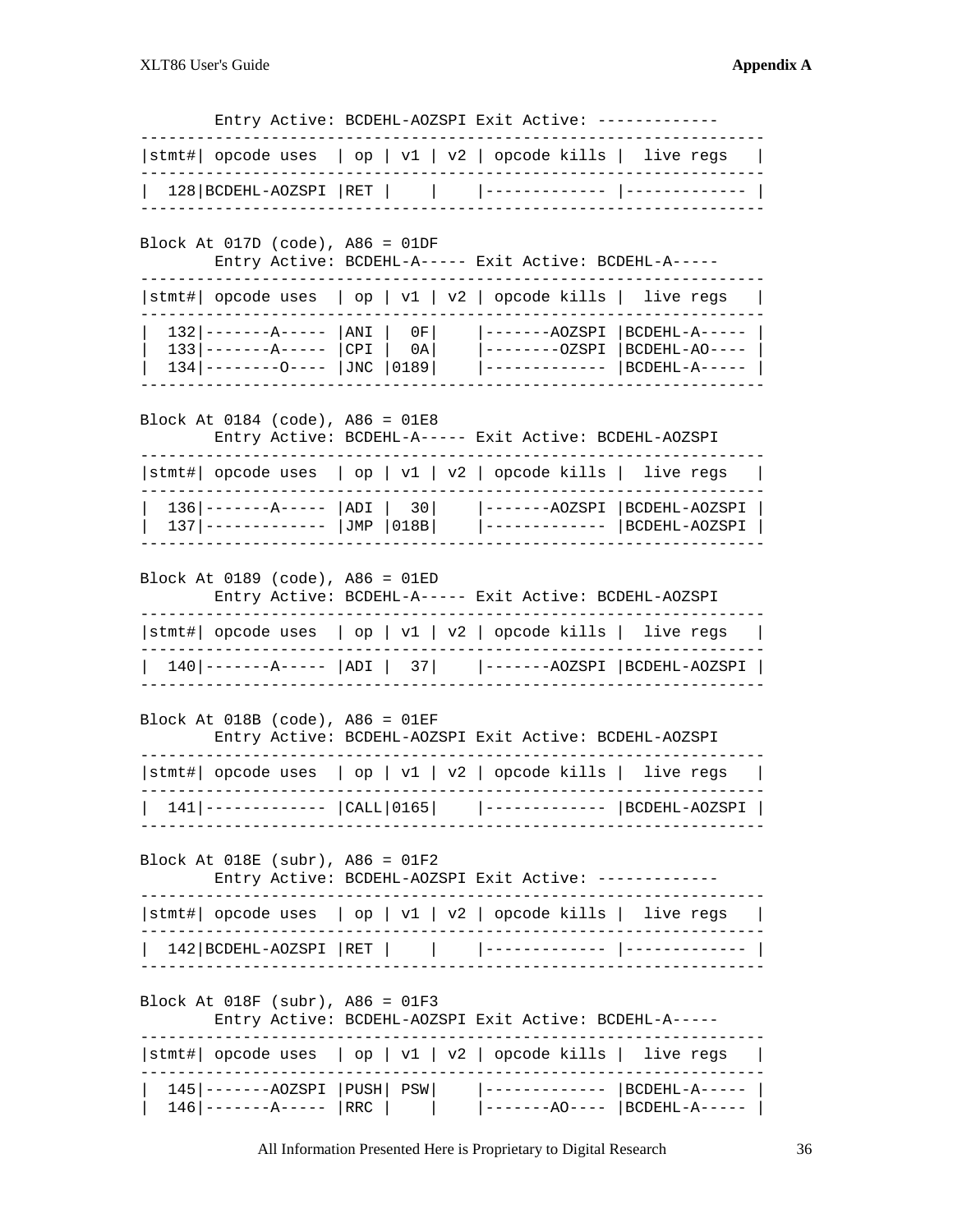|  | $147$ --------A-----   RRC |  | -------AO----  BCDEHL-A-----  |  |
|--|----------------------------|--|-------------------------------|--|
|  | $148$ --------A-----   RRC |  | $ -----A0---  $ BCDEHL-A----- |  |
|  | $149$ --------A----- RRC   |  | -------AO----  BCDEHL-A-----  |  |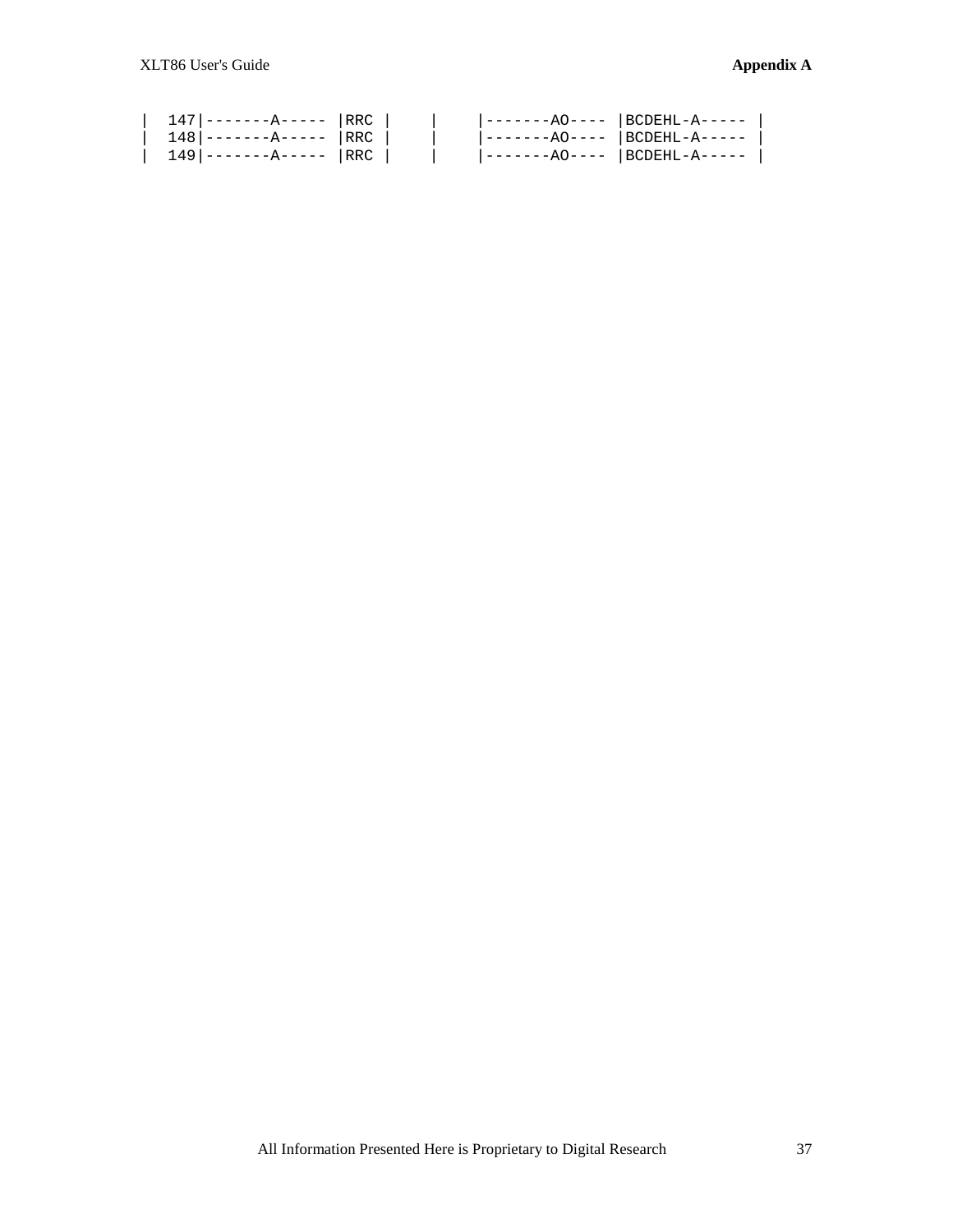|      |  |                                  |                                                                                           | $ $ -------                                                                                                                                                                                            |                                                                                                                                                                                                                                                                                                                                                                                                                                                                                                                                                                                                                                                                                                                                                                                                                                              |
|------|--|----------------------------------|-------------------------------------------------------------------------------------------|--------------------------------------------------------------------------------------------------------------------------------------------------------------------------------------------------------|----------------------------------------------------------------------------------------------------------------------------------------------------------------------------------------------------------------------------------------------------------------------------------------------------------------------------------------------------------------------------------------------------------------------------------------------------------------------------------------------------------------------------------------------------------------------------------------------------------------------------------------------------------------------------------------------------------------------------------------------------------------------------------------------------------------------------------------------|
|      |  |                                  |                                                                                           |                                                                                                                                                                                                        |                                                                                                                                                                                                                                                                                                                                                                                                                                                                                                                                                                                                                                                                                                                                                                                                                                              |
|      |  |                                  |                                                                                           |                                                                                                                                                                                                        |                                                                                                                                                                                                                                                                                                                                                                                                                                                                                                                                                                                                                                                                                                                                                                                                                                              |
|      |  |                                  |                                                                                           |                                                                                                                                                                                                        |                                                                                                                                                                                                                                                                                                                                                                                                                                                                                                                                                                                                                                                                                                                                                                                                                                              |
|      |  |                                  |                                                                                           |                                                                                                                                                                                                        |                                                                                                                                                                                                                                                                                                                                                                                                                                                                                                                                                                                                                                                                                                                                                                                                                                              |
|      |  |                                  |                                                                                           |                                                                                                                                                                                                        |                                                                                                                                                                                                                                                                                                                                                                                                                                                                                                                                                                                                                                                                                                                                                                                                                                              |
|      |  |                                  |                                                                                           |                                                                                                                                                                                                        |                                                                                                                                                                                                                                                                                                                                                                                                                                                                                                                                                                                                                                                                                                                                                                                                                                              |
|      |  |                                  |                                                                                           |                                                                                                                                                                                                        |                                                                                                                                                                                                                                                                                                                                                                                                                                                                                                                                                                                                                                                                                                                                                                                                                                              |
|      |  |                                  |                                                                                           |                                                                                                                                                                                                        |                                                                                                                                                                                                                                                                                                                                                                                                                                                                                                                                                                                                                                                                                                                                                                                                                                              |
| 1631 |  | LDA<br>  JNZ                     |                                                                                           |                                                                                                                                                                                                        | $\vert$ BCDEHL-A-----<br>$------OZSPI   BCDEHL-AOZSPI$<br>  BCDEHL-AOZSPI                                                                                                                                                                                                                                                                                                                                                                                                                                                                                                                                                                                                                                                                                                                                                                    |
|      |  | Block At 01AA (code), A86 = 0222 |                                                                                           |                                                                                                                                                                                                        | Entry Active: BCDEHL-AOZSPI Exit Active: BCDEHL-AOZSPI                                                                                                                                                                                                                                                                                                                                                                                                                                                                                                                                                                                                                                                                                                                                                                                       |
|      |  |                                  |                                                                                           |                                                                                                                                                                                                        |                                                                                                                                                                                                                                                                                                                                                                                                                                                                                                                                                                                                                                                                                                                                                                                                                                              |
|      |  |                                  |                                                                                           |                                                                                                                                                                                                        | $ \texttt{stmt#} $ opcode uses $ $ op $ $ v1 $ $ v2 $ $ opcode kills $ $ live regs                                                                                                                                                                                                                                                                                                                                                                                                                                                                                                                                                                                                                                                                                                                                                           |
|      |  | $165$   ---------Z---            | 153 BCDEHL-AOZSPI  RET  <br>  159   BCDEHL-AOZSPI   RET  <br>$164$   --------A-----   CPI | Block At 0197 (code), A86 = 0208<br>Block At 019B (subr), A86 = 0211<br>Block At 019C (subr), A86 = 0212<br>Block At 01A1 (subr), A86 = 0217<br>Block At 01A2 (subr), A86 = 0218<br>01F5<br>80<br>01B3 | Entry Active: BCDEHL------- Exit Active: BCDEHL-AOZSPI<br>$ \texttt{stmt#} $ opcode uses $ $ op $  v1   v2  $ opcode kills $ $ live regs<br>Entry Active: BCDEHL-AOZSPI Exit Active: -------<br>$ \texttt{stmt#} $ opcode uses $ $ op $ $ v1 $ $ v2 $ $ opcode kills $ $ live regs<br>Entry Active: B-DEHL-AOZSPI Exit Active: BCDEHL-AOZSPI<br> stmt#  opcode uses   op   v1   v2   opcode kills   live regs<br>157  ------------   MVI   C   09   -C----------   BCDEHL-AOZSPI<br>158  -------------   CALL   0005       -------------   BCDEHL-AOZSPI<br>Entry Active: BCDEHL-AOZSPI Exit Active: ------<br>$ \text{stmt}\# $ opcode uses $ $ op $  v1   v2  $ opcode kills $ $ live regs<br>Entry Active: BCDEHL------- Exit Active: BCDEHL-AOZSPI<br>$ \texttt{stmt#} $ opcode uses $ $ op $ $ v1 $ $ v2 $ $ opcode kills $ $ live regs |

Block At 01AD (code), A86 = 0225 Entry Active: BCDEHL-A----- Exit Active: BCDEHL-A-ZSPI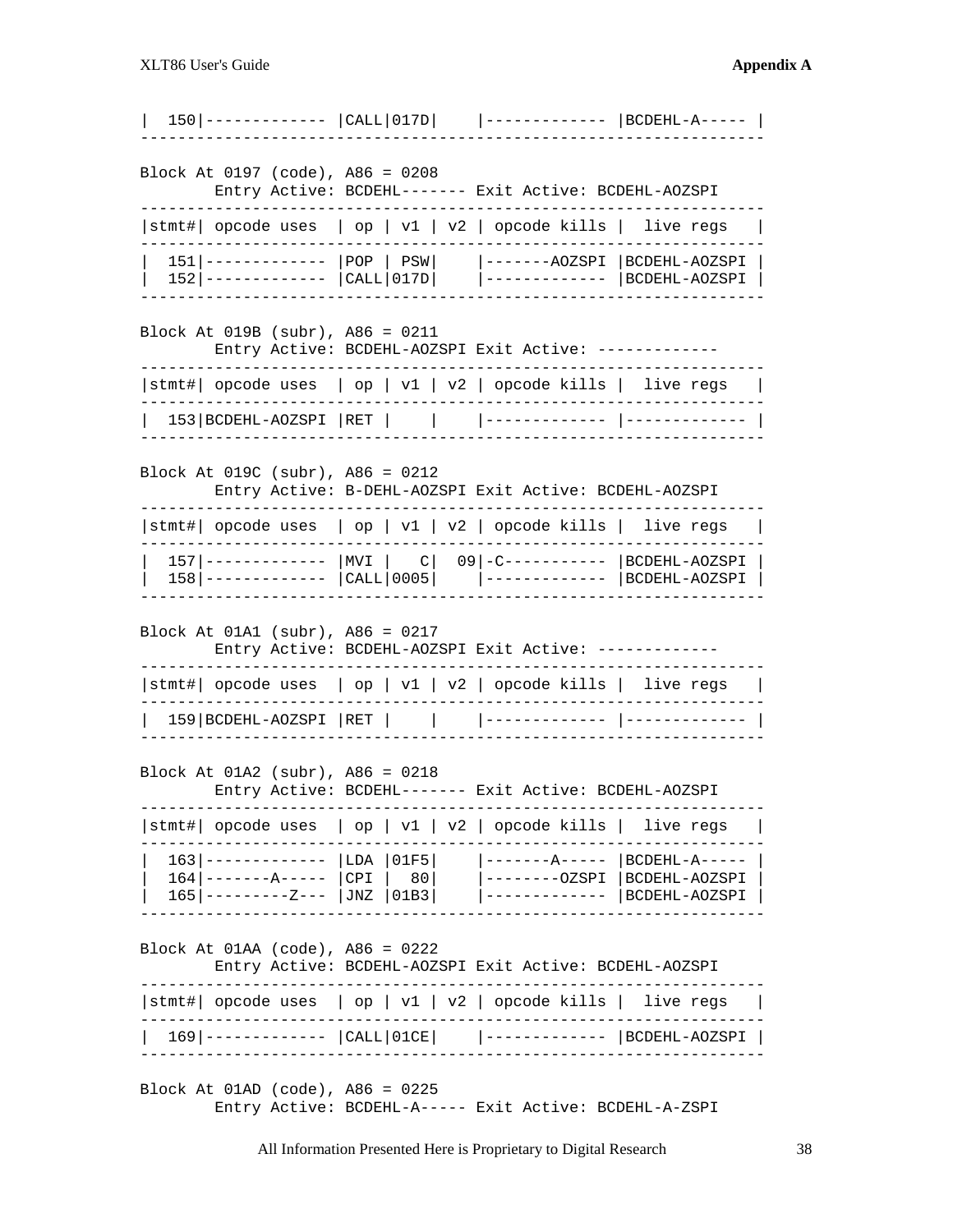| $ \text{stmt}\# $ opcode uses $ $ op $  v1   v2  $ opcode kills $ $ live regs $ $ |  |  |  |
|-----------------------------------------------------------------------------------|--|--|--|
|                                                                                   |  |  |  |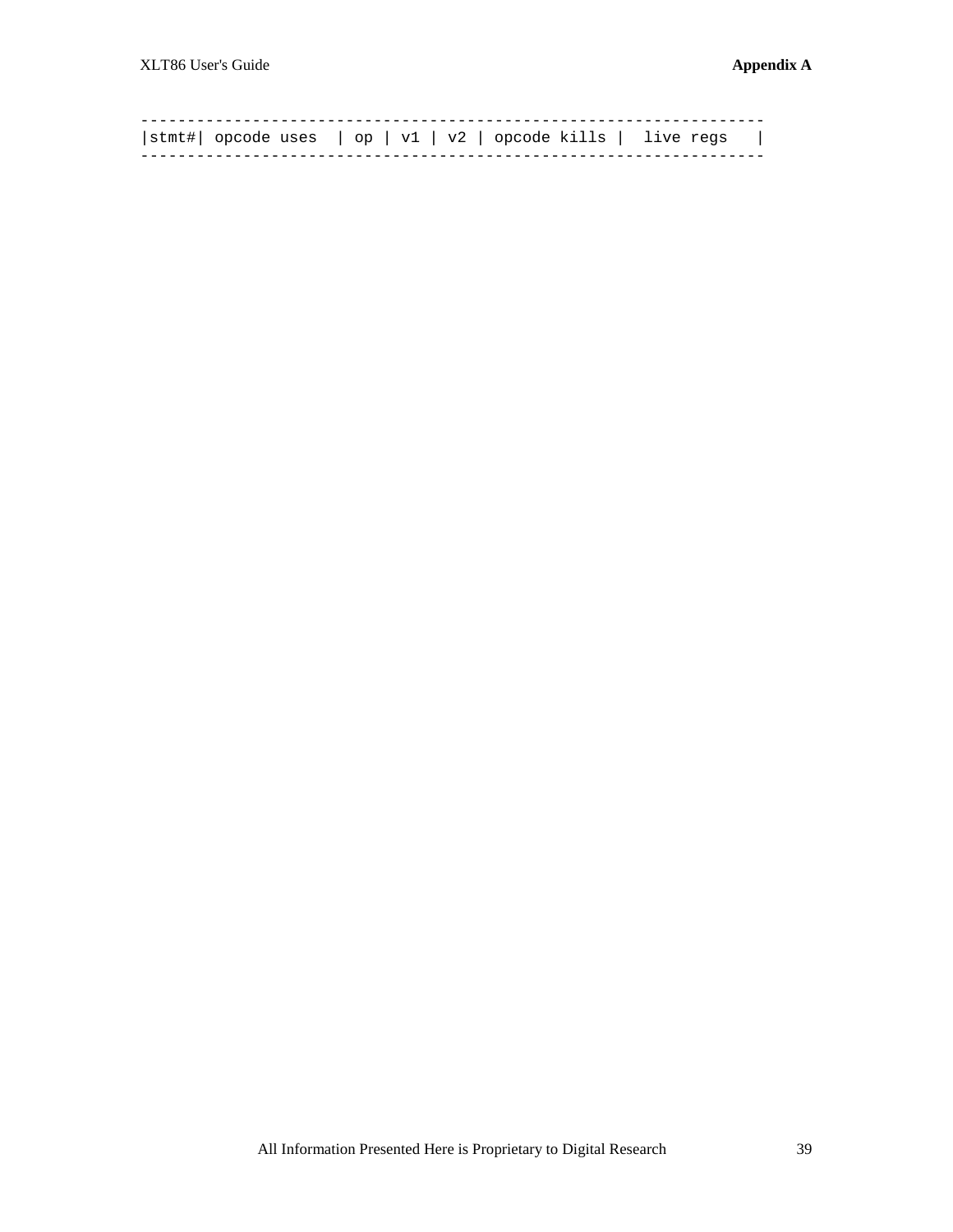| 171   ---------Z---                                                                                                                                                                                                            | ORA<br>JZ                                                   | $A \mid$<br>01B3                                | ----AOZSPI<br>. _ _ _ _ _ _ _ _ _ _                                                                                                                                                       | BCDEHL-A-ZSPI<br>BCDEHL-A-ZSPI                                                                                                                            |
|--------------------------------------------------------------------------------------------------------------------------------------------------------------------------------------------------------------------------------|-------------------------------------------------------------|-------------------------------------------------|-------------------------------------------------------------------------------------------------------------------------------------------------------------------------------------------|-----------------------------------------------------------------------------------------------------------------------------------------------------------|
| Block At $01B1$ (subr), A86 = $022C$                                                                                                                                                                                           |                                                             |                                                 | Entry Active: BCDEHL-A-ZSPI Exit Active: -                                                                                                                                                |                                                                                                                                                           |
| stmt#   opcode uses                                                                                                                                                                                                            |                                                             |                                                 | $\vert$ op $\vert$ v1 $\vert$ v2 $\vert$ opcode kills $\vert$                                                                                                                             | live regs                                                                                                                                                 |
| 173   -------------<br>174   BCDEHL-AOZSPI                                                                                                                                                                                     | STC<br>RET                                                  |                                                 |                                                                                                                                                                                           | --------0----   BCDEHL-AOZSPI<br>-------------                                                                                                            |
| Block At $01B3$ (subr), A86 = $022E$                                                                                                                                                                                           |                                                             |                                                 | Entry Active: BC-----A----- Exit Active: -----                                                                                                                                            |                                                                                                                                                           |
| stmt#   opcode uses   op   v1   v2   opcode kills   live regs                                                                                                                                                                  |                                                             |                                                 |                                                                                                                                                                                           |                                                                                                                                                           |
| $177$   -------A-----<br>$178$   -------------<br>$179$   $---A---$<br>$180$   ------- $A$ -----<br>1831<br>-------------<br>$184$   $--$ DEHL $---$<br>$186$   -------------<br>$188$   --------------<br>189   BCDEHL-AOZSPI | MOV<br>MVI<br>INR<br>STA<br>LXI<br>DAD<br>MOV<br>ORA<br>RET | E <br>$D \mid$<br>ΑI<br>01F5<br>D<br>ΑI<br>ΑI   | $A$   --- $E$ ---------<br>$00 ---D---------$<br>$- - - - - - - - - - - - - - - -$<br>H   0080   ----HL-------<br>$---HL--O---$<br>$M$   ------- $A$ -----<br>$---AOZSPI$<br>------------ | BC-E---A-----<br>$BCDE---A---$<br>$BCDE---A---$<br>$BCDE---------$<br>$BCDEHL------$<br>$BCDEHL------$<br>$BCDEHL-A---$<br>BCDEHL-AOZSPI<br>------------- |
| Block At $01C1$ (subr), $A86 = 0247$<br>stmt#   opcode uses                                                                                                                                                                    |                                                             |                                                 | Entry Active: B---HL-A----- Exit Active: BCDEHL-AOZSPI<br>$\vert$ op $\vert$ v1 $\vert$ v2 $\vert$ opcode kills $\vert$                                                                   | live regs                                                                                                                                                 |
| 193   --------A-----<br>$194$   -------------<br>$196$   ------<br>$197$   -----<br>$198$   $------$                                                                                                                           | XRA  <br>STA  <br>LXI  <br>MVI                              | $A \mid$<br>007C<br>$\mathsf{C}$<br>$CALL$ 0005 | -------AOZSPI<br>$D   005C   -- DE---$<br>$OF   -C------$                                                                                                                                 | B---HL-AOZSPI<br>B---HL-AOZSPI<br>B-DEHL-AOZSPI<br>BCDEHL-AOZSPI<br>BCDEHL-AOZSPI                                                                         |
| Block At $01CD$ (subr), $A86 = 0254$                                                                                                                                                                                           |                                                             |                                                 | Entry Active: BCDEHL-AOZSPI Exit Active: ------                                                                                                                                           |                                                                                                                                                           |
| stmt#   opcode uses   op   v1   v2   opcode kills   live regs                                                                                                                                                                  |                                                             |                                                 |                                                                                                                                                                                           |                                                                                                                                                           |
| 200   BCDEHL-AOZSPI   RET                                                                                                                                                                                                      |                                                             |                                                 |                                                                                                                                                                                           |                                                                                                                                                           |
| Block At $01CE$ (subr), $A86 = 0255$                                                                                                                                                                                           |                                                             |                                                 | Entry Active: BCDEHL-AOZSPI Exit Active: -------AOZSPI                                                                                                                                    |                                                                                                                                                           |
| stmt#   opcode uses   op   v1   v2   opcode kills   live regs                                                                                                                                                                  |                                                             |                                                 |                                                                                                                                                                                           |                                                                                                                                                           |
| 203   ----HL-------<br>$204$ --DE---------                                                                                                                                                                                     | PUSH  <br>  PUSH                                            | ΗI<br>D                                         |                                                                                                                                                                                           | BCDE---AOZSPI<br>$BC----AOZSPI$                                                                                                                           |

All Information Presented Here is Proprietary to Digital Research 40

| 205|BC----------- |PUSH| B| |------------- |-------AOZSPI |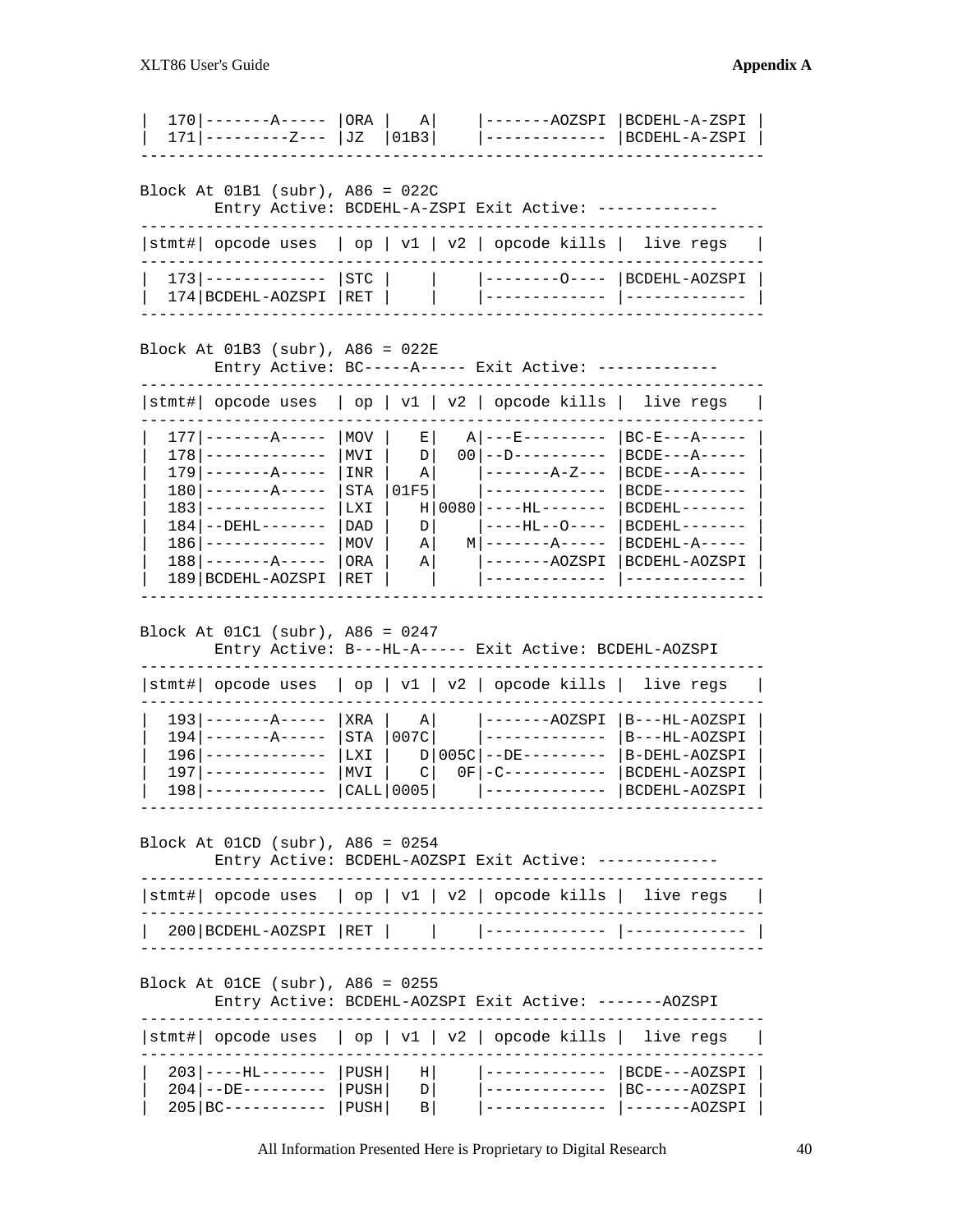| 2071                    |  |  | ------------   MVI   C  14 -C-----------  -------AOZSPI |  |
|-------------------------|--|--|---------------------------------------------------------|--|
| ------------  CALL 0005 |  |  | -------AOZSPI                                           |  |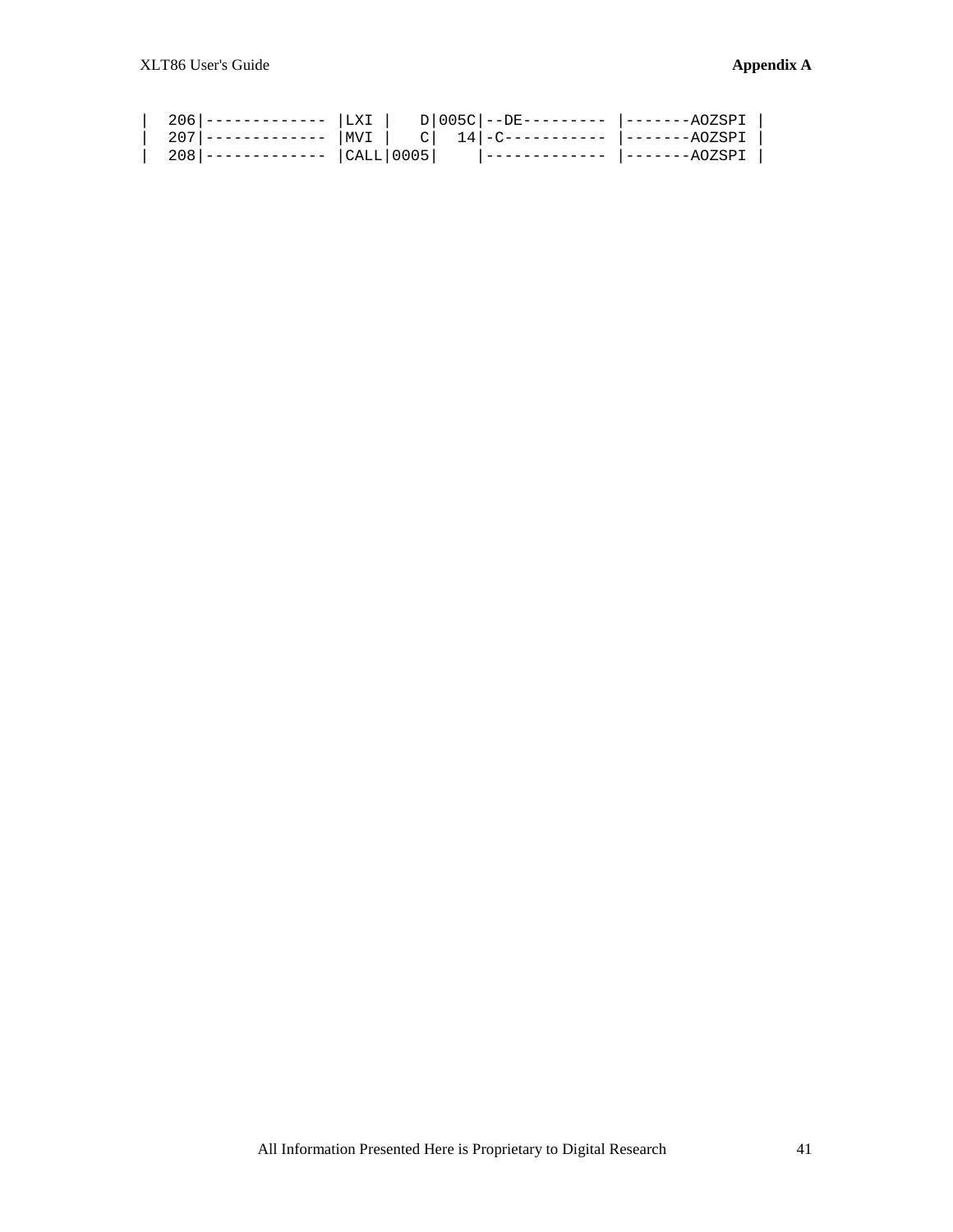Block At  $01D9$  (subr), A86 =  $026F$ Entry Active: -------AOZSPI Exit Active: -------------|stmt#| opcode uses | op | v1 | v2 | opcode kills | live regs | | 209|------------- |POP | B| |BC---------- |BC-----AOZSPI |<br>| 210|------------- |POP | D| |--DE--------- |BCDE---AOZSPI |<br>| 211|------------- |POP | H| |----HL------- |BCDEHL-AOZSPI |<br>| 212|BCDEHL-AOZSPI |RET | | | |-----Block At 01DD (data), A86 = 0282 Entry Active: ------------- Exit Active: ------------- $|\text{stmt}\#|$  opcode uses  $|$  op  $|$  v1  $|$  v2  $|$  opcode kills  $|$  live regs  $215$ |------------ |DB |0016| | \_\_\_\_\_\_\_\_\_\_\_\_\_ 1 \_ \_ \_ \_ \_ \_ \_ \_ \_ \_ \_ \_ \_ \_ 216 ------------- | DB | 0002 | 219 |------------- | DS | 0002 | - |-------------- |-------------- | | 220|------------- |DS |0002| |------------ |------------- |<br>| 223|------------- |DS |0040| |------------- |-------------- | Block At 0239 (code), A86 = 02DE Entry Active: BCDEHL-AOZSPI Exit Active: BCDEHL-AOZSPI  $|\text{stmt}\#|$  opcode uses  $|$  op  $| v1 | v2 |$  opcode kills  $|$  live regs  $|$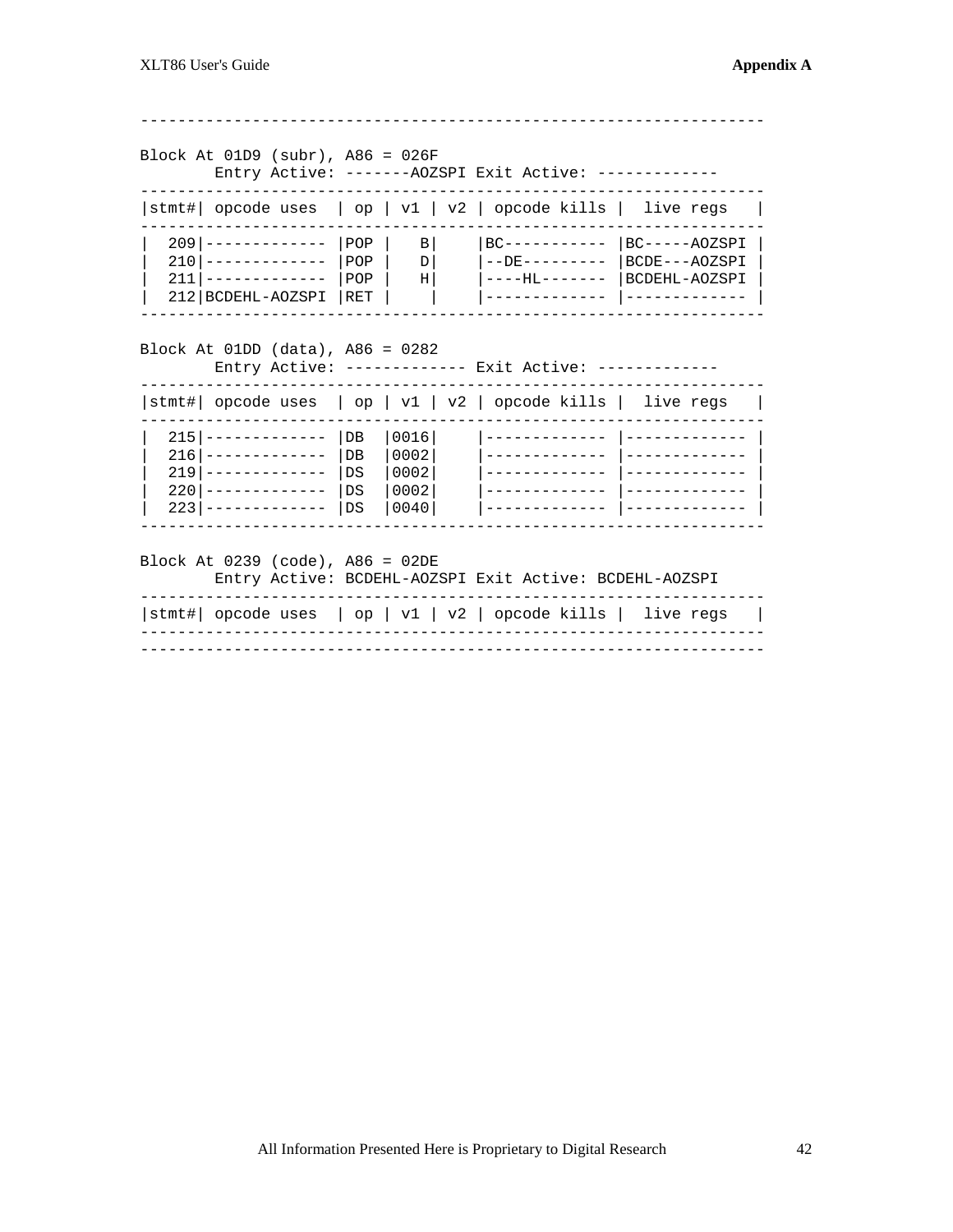# **INDEX**

# *1*

16-bit register translation, 10

# *8*

80 parameter, 6 8080 operation code, 11 8080 program fragments, 9 8080 program origin, 9 8080 register usage, 9 8080 source program, 1 8086 program segment, 9

# *A*

A (A86) parameter, 3 A86 output file, 1 ASM input file, 1 ASM-86, 9

# *B*

B (Block Trace) parameter, 3, 6 Basic Block, 4, 6 Basic Block address, 4 Basic Block Header, 6

# *C*

C (Compact) parameter, 4, 6 code areas, 9 code segments, 5 command line, 3 comment field, 9 CSEG directives, 6

# *D*

data areas, 9 data flow analysis, iii, 1, 4 data segments, 5 differences in assembly language formats, 9 disassemblers, 9 DSEG directives, 6

# *E*

equate statement, 10 error codes, 17 error messages, 17 expression translation, 10 expressions, 9, 10, 11

# *F*

flags, 4

# *I*

input file, 1

# *J*

J (jump) parameter, 5 join Blocks phase, 1

# *L*

L (List) parameter, 5 label generation, 5, 9, 12 letter denotations for registers and flags, 4 List Blocks phase, 1, 2 live function, 11

# *M*

M (Memory) register, 10 macros, 1 memory overflow, 18 monitoring the translation, 1, 6

# *N*

N (Number) parameter, 6 NO parameter, 6

# *O*

operand field abbreviations, 10 operand field translation, 11 operand fields, 9 operation code, 9 ORG statement, 9 output files, 1 output line, 9 overlays, 1, 2

# *P*

P (PRN) parameter, 3 parameter list, 3 parameter syntax, 3 parameters, 2 PIP, 5 PRN file, 1, 17 processed files, 2 program fragments, 9 program graph, 18 program segment, 9 Pseudo-assembly Process error messages, 17

# *R*

R (Return) parameter, 6 register translation, 10 register usage, 9 registers, 4